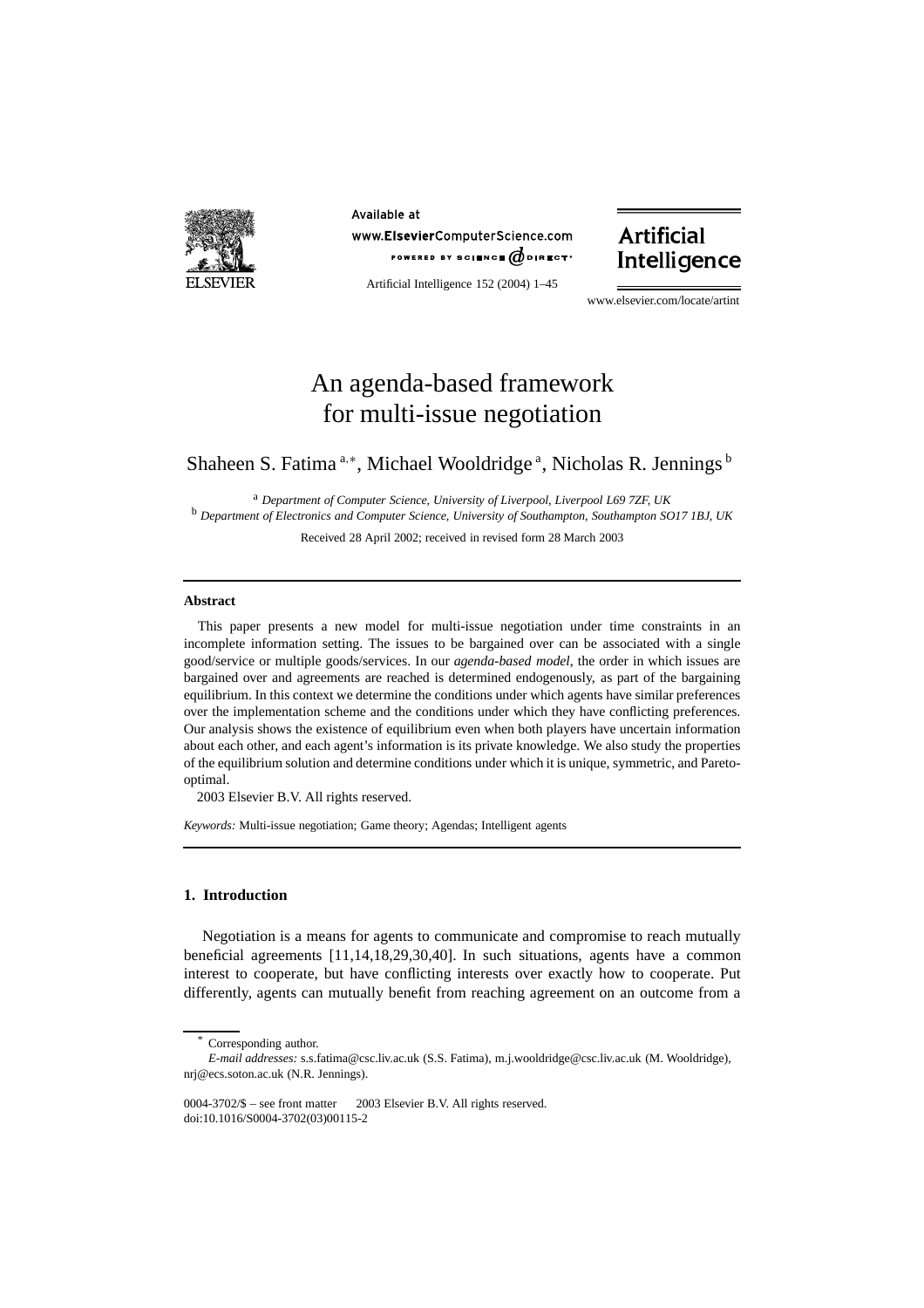set of possible outcomes, but have conflicting interests over the set of outcomes. In this context, the main problem that confronts agents is to decide how to cooperate—before they actually enact the cooperation and obtain the associated benefits. On the one hand, each agent would like to reach some agreement rather than disagree and not reach any agreement. But, on the other hand, each agent would like to reach an agreement that is as favourable to it as possible.

To this end, a number of negotiation models that address this problem have been developed and applied to data allocation in information servers, resource allocation and task distribution [18,19,27,31,32]. Apart from these, another application area in which agent-mediated negotiation has received considerable attention is in the field of electronic commerce [22–24,35,36]. In this domain, which is the main focus of this paper, the aim is to build software agents that will optimally negotiate with other agents on behalf of users for buying and selling goods/services. Here we look at one-to-one negotiation between a buyer and a seller. In order to develop software agents for such bilateral encounters, we first examine the important features of real-life bargaining situations that need to be incorporated in the software agents. To this end, the three crucial features of most practical bargaining processes are as follows [28]:

- (1) The time constraints of the bargainers.
- (2) The information state of the bargainers.
- (3) The number of issues to be bargained over.

We first explain the role of time in negotiation. Consider an e-commerce scenario in which a buyer agent and a seller agent negotiate over the price of a good or service. The buyer clearly prefers a low price, while the seller prefers a high one (hence the competitive nature of the encounter). In addition to attempting to obtain the best price, agents also usually need to ensure that negotiation ends before a certain deadline. However, the end point may not be the only way in which time influences negotiation behaviour. Consider the case in which the service is provided immediately after negotiation ends successfully (say at price *P* and time *T* ). In some situations, it is not sufficient merely for an agent to ensure that *T* is any time less than its deadline. This may be the case, for instance, because one of the agents, say the buyer, could be losing utility with time as a result of not getting the service. On the other hand, the seller may perhaps gain more utility by providing the service as late as possible. Thus, in this case, the seller tries to maximize  $T$  (within the limit of its deadline) and the buyer tries to minimize  $T$ . In short, it is clear that agents can have different attitudes toward time. Generally speaking, the most common time effects in bargaining situations are *time discounting* and *deadlines* [10,21]. An agent that gains utility with time and has the incentive to reach a late agreement (within its deadline) is said to be a *strong* or *patient* player. An agent that loses utility with time and tries to reach an early agreement is said to be a *weak* or *impatient* player. As we will show, this disposition and the actual deadline itself strongly influence the negotiation outcome.

The second crucial feature of a bargaining process is information. During negotiation, each agent has to make decisions about generating offers and counter-offers in such a way that its own utility from the final agreement is maximized. An essential input to this decision making process is information; here defined as knowledge about all factors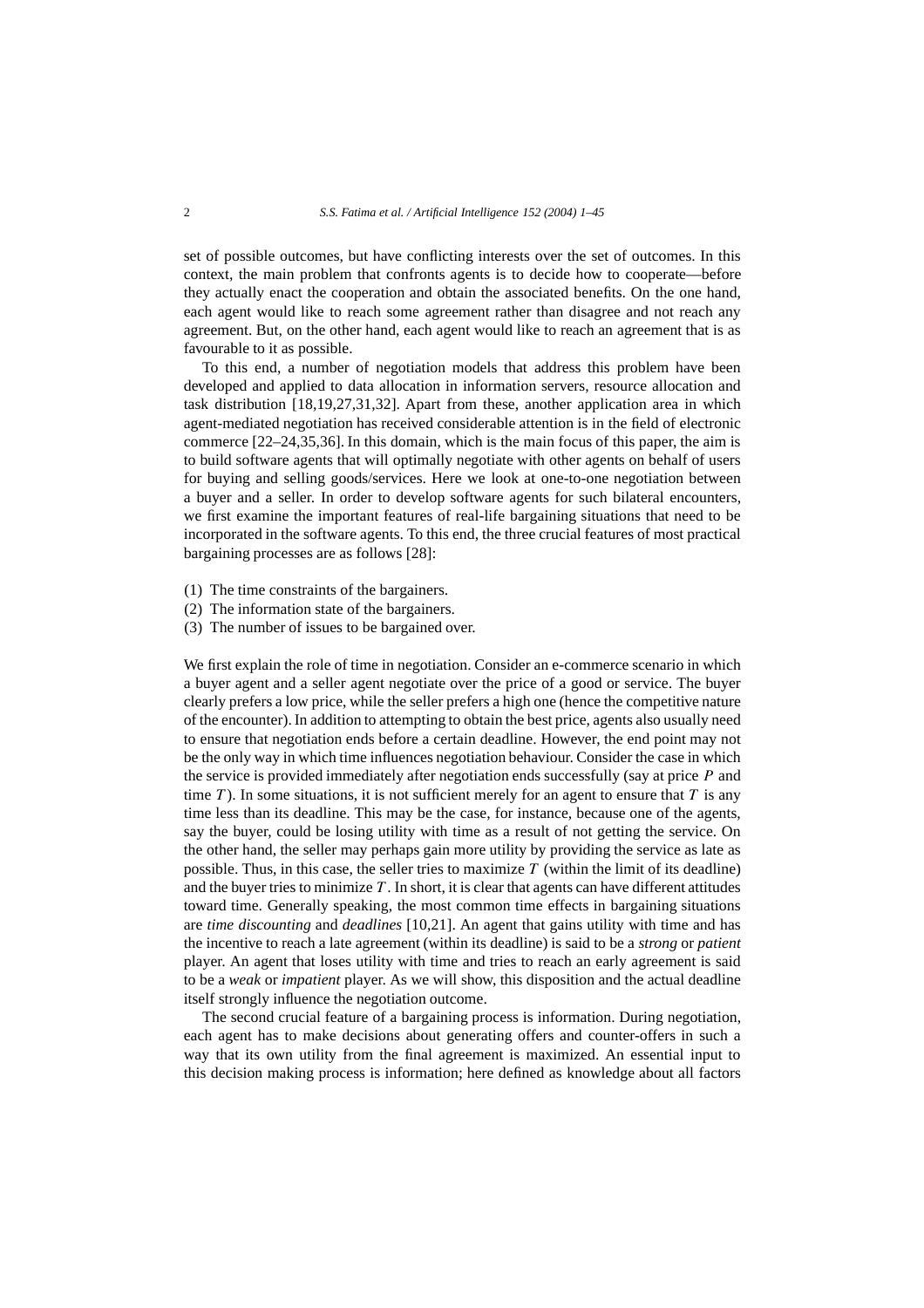which affect the ability of an individual to make choices in a given situation. For instance, in bargaining between a buyer and a seller, information includes not only information about an agent's own parameters (such as its reservation price or its preferences over possible outcomes), but also those of its opponent. In most realistic cases agents have only *incomplete information* about their opponent.

To this end, game theoretic models have already been proposed for bargaining with incomplete information. For instance, Rubinstein [34] developed a model in which agents have incomplete information about time preferences. Fudenberg et al. [12] analyse buyerseller negotiation in which reservation prices are uncertain. Sandholm and Vulkan [37] consider uncertainty over agent deadlines. All these models are built on the assumption that information about the uncertain parameter (in the form of possible values and a probability distribution over them) is the agents' *common knowledge*. However, in practice, perhaps the main way of acquiring information about the opponent is through learning from previous encounters. In such cases, an agent's beliefs about its opponent will not be known to its opponent. We therefore study the strategic behaviour of agents by treating each agent's information as its *private knowledge*.

The third key feature is the number of issues that have to be negotiated. In many of the applications that are conceived in the domain of e-commerce, it is important that the agents should not only bargain over the price of a product, but also take into account issues such as the delivery time, quality, payment methods, and other product specific properties. In such multi-issue negotiations, one approach is to bundle all the issues and discuss them simultaneously as a complete package. This allows the players to exploit trade-offs among different issues, but requires complex computations to be carried out [4,17]. The other approach, which is computationally simpler, is to negotiate the issues sequentially. A second and more important reason why parties may choose to settle issues one by one is the strategic implications of the choice of the negotiation procedure (i.e., issue-by-issue vs. complete package). When there are two objects to negotiate, the decision to negotiate them simultaneously or one by one is by no means neutral to the outcome [2,38]. Although issue-by-issue negotiation minimizes the complexity of the negotiation procedure, an important question that arises is the order in which the issues are bargained over. This ordering is called the *negotiation agenda* and it has been shown to be one of the factors that determines the outcome of negotiation [9]. For instance, if there are two issues, *X* and *Y* , the two agendas *XY* and *Y X* can lead to two different outcomes. The agents need not have identical preferences over these outcomes and one of them may prefer the agenda *XY* to *Y X*, while the other may prefer *Y X* to *XY* . Given this fact, exploring the role of the bargaining agenda, and how players might manipulate it, is timely, especially given that many real-life negotiations involve multiple issues.

There are two ways of incorporating agendas in the negotiation model. One is to fix the agenda exogenously as part of the negotiation procedure. Considering the above example, one of the agendas, say *XY* is imposed exogenously. Then the bargainers have to settle *X* first, and will be allowed to negotiate *Y* only after *X* is settled. The other way, which is more flexible, is to allow the bargainers to decide which issue they will negotiate next during the process of negotiation. This is called an endogenous agenda [16] and is the approach we explore in this paper.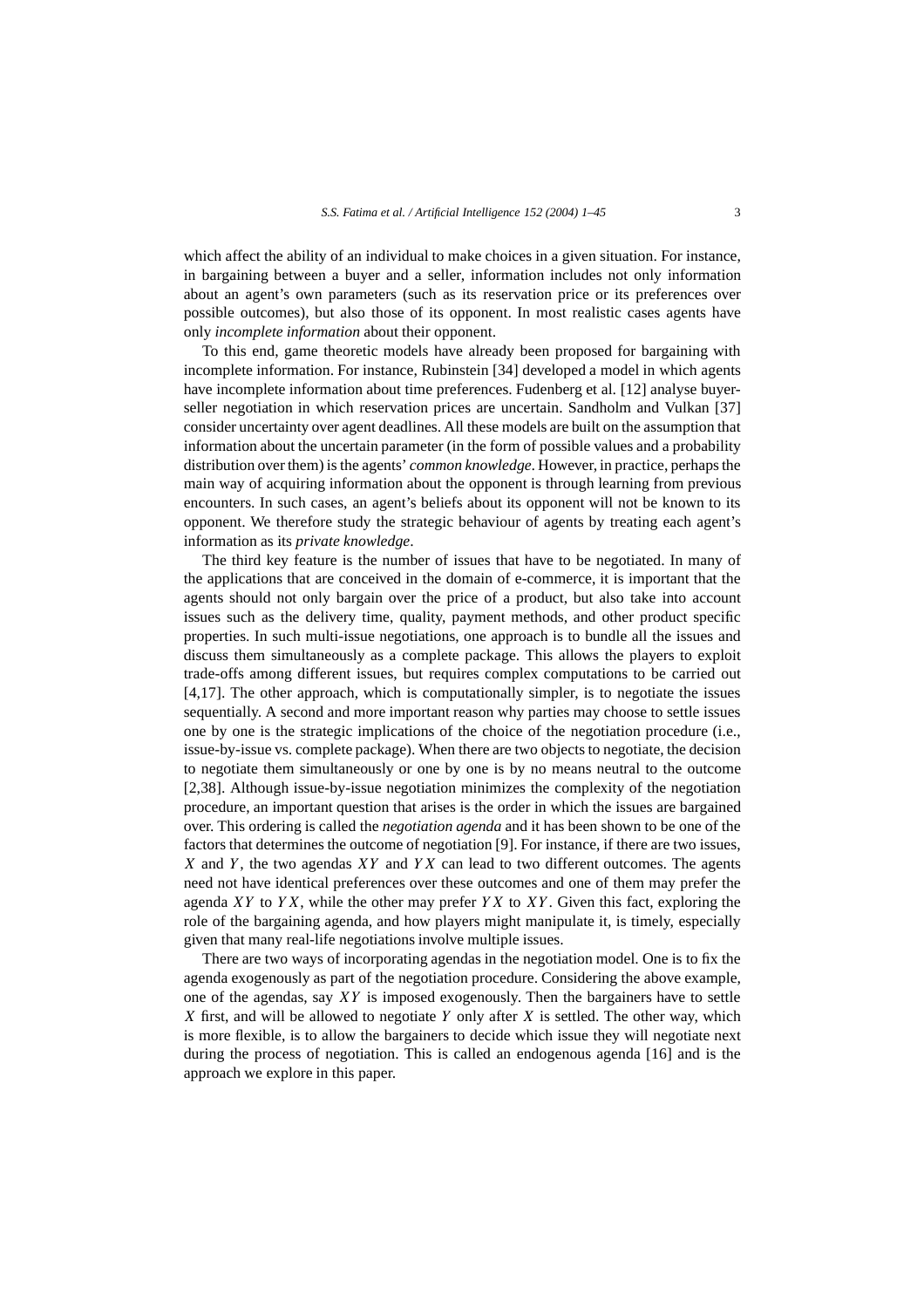Existing game theoretic models for issue-by-issue negotiation [1,9,16], which are basically extensions of [33,34], have two main shortcomings. Firstly, they study the strategic behaviour of agents by treating the information they have as *common knowledge*. In practice however, the information that a player has about its opponent is mostly acquired through learning from previous encounters. An agent's beliefs about its opponent will therefore not be known to its opponent. Secondly, these models do not consider agent deadlines. We overcome these problems by considering each agent to have its own deadline and by treating each agent's information state as its *private knowledge*. In this case we obtain the connection between this private knowledge and the existence of equilibrium for single issue negotiation. We then extend this model for multi-issue negotiation and study the properties of the equilibrium solution.

To provide a setting for our negotiation model, we consider the case in which negotiation needs to be completed by a specified time, which may be different for different parties (since this is the most realistic case). Apart from the agents' respective deadlines, the time at which agreement is reached can affect the agents (patient or impatient) in different ways [7]. To this end, Fatima et al. [7] presented a single-issue model for negotiation between two agents under time constraints and in an incomplete information setting by considering the agents' information as its private knowledge. Within this context, they determined optimal strategies for agents but did not address the issue of the existence of equilibrium. Here we adopt this framework and prove that mutual strategic behavior of agents, where both use their respective optimal strategies, results in equilibrium. We then extend this framework for multi-issue negotiation. The order in which issues are bargained over and agreements are reached is determined by the equilibrium strategies. The time of equilibrium agreement may not be equal for all the issues. Consequently, the outcome of multi-issue negotiation can be implemented in two ways: sequentially or simultaneously. We then determine conditions under which agents have similar, as well as conflicting, preferences over the implementation scheme. Finally, we study the properties of the equilibrium solution.

This work extends the state of the art in multi-issue negotiation by presenting a more realistic negotiation model that captures the three aspects, mentioned above, that are associated with many real-life bargaining situations. Firstly, it is a model for negotiating multiple issues. Secondly, it takes the time constraints of bargainers into consideration, both in the form of agent deadlines and their discounting factors. Thirdly, it allows agents to have incomplete information about each other, and each agent's information is treated as its private knowledge. Although we study bargaining in which agents have one specific information state and the agenda is endogenous, our negotiation framework is general and can be used for exploring a wide range of negotiation environments by changing the agents' information states or the way in which the players manipulate the agenda.

The paper is organised as follows. Section 2 describes the components that make up a negotiation model. In Section 3, we describe the single issue negotiation model. Section 4 extends this for negotiating multiple issues. Section 5 discusses related work. Finally, Section 6 gives some conclusions and suggests some topics for future work. Appendix A provides a summary of notation employed throughout the paper.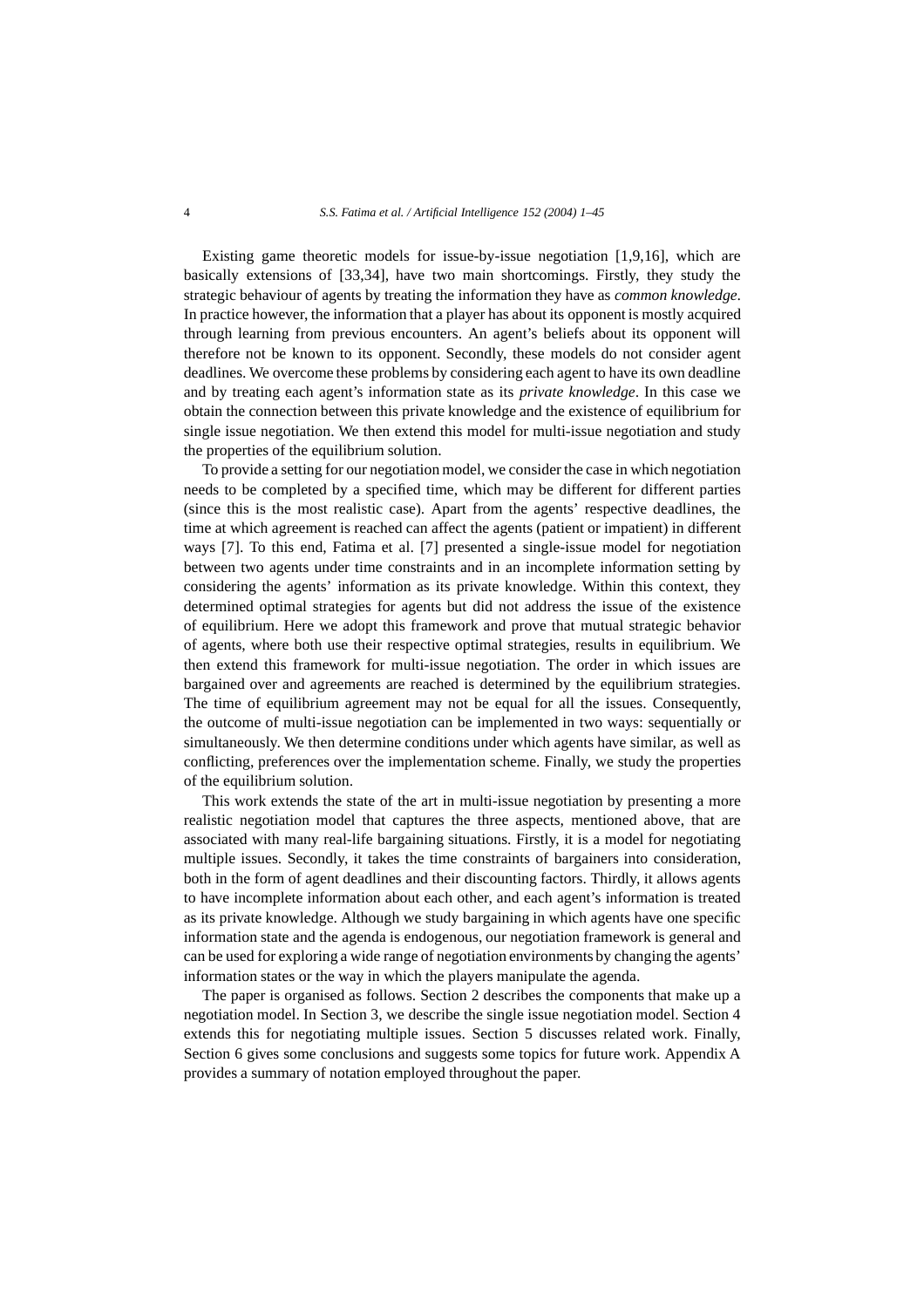# **2. Components of a negotiation model**

The four components of a negotiation model are as follows [31]:

- (1) The negotiation protocol.
- (2) The negotiation strategies.
- (3) The information state of agents.
- (4) The negotiation equilibrium.

The protocol specifies the rules of encounter between the negotiation participants. That is, it defines the circumstances under which the interaction between agents takes place, what deals can be made and what sequences of offers are allowed. In general, agents must reach agreement on the negotiation protocol to use before negotiation proper begins. A negotiation protocol can be designed for handling a single issue or multiple issues. Within the class of multi-issue negotiations, we can have protocols that negotiate on all the issues together or one by one.

An agent's negotiation strategy is a specification of the sequence of actions (usually offers or responses) the agent plans to make during negotiation. There will usually be many strategies that are compatible with a particular protocol, each of which may produce a different outcome. For example, an agent could concede in the first round or bargain very hard throughout negotiation until its timeout is reached. It follows that the negotiation strategy that an agent employs is crucial with respect to the outcome of negotiation. It should also be clear that the strategies which perform well with certain protocols will not necessarily do so with others. The choice of a strategy to use is thus a function not just of the specifics of the negotiation scenario, but also the protocol in use.

An agent's information state describes the information it has about the negotiation game. Von Neumann and Morgenstern [26] introduced the fundamental classification of games into those of *complete information* and those of *incomplete information*. The former category is basic. In these games the players are assumed to know all relevant information about the rules of the game and players' preferences that are represented by utility functions. In the latter category, information may be lacking about a variety of factors in the bargaining problem. Thus each player may have some private information about his own situation that is unavailable to the other players, while having only probabilistic information about the private information of other players. Following Harsanyi [14,15], models of games of incomplete information proceed from the assumption that all players start with the same probability distribution on this private information and that these priors are *common knowledge*. This is modelled by having the game begin with a probability distribution, known to all players. Thus players not only have priors over other players' private information, they also know what priors the other players have over their own private information. Strategic models of incomplete information thus include an extra level of detail, since they specify not only the actions and information available to the other players in the course of the game, but also their probability distributions and information prior to the start of the game.

A negotiation mechanism consists of a negotiation protocol together with the negotiation strategies for the agents involved. A negotiation mechanism has to be stable (i.e.,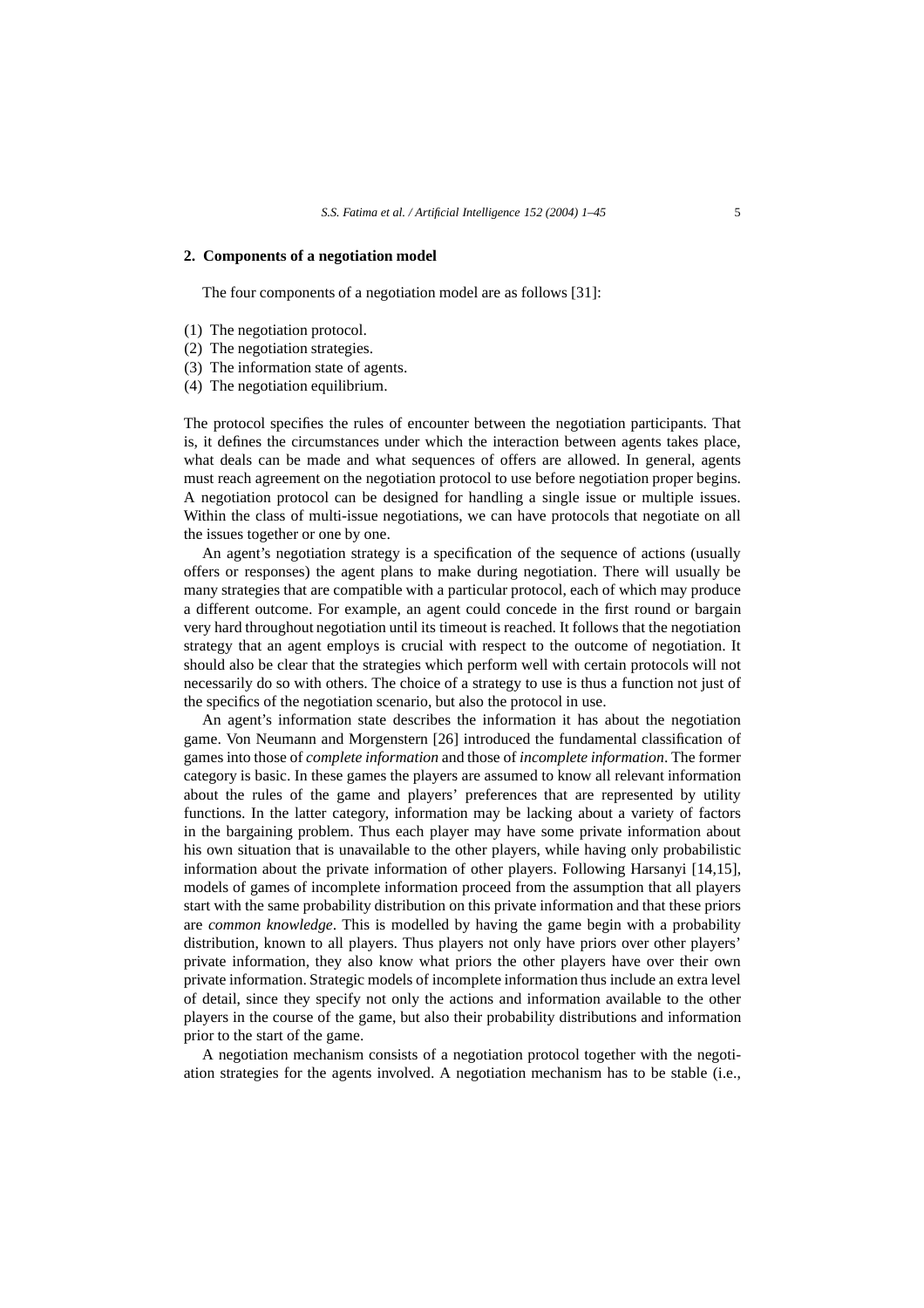a strategy profile must constitute an equilibrium), the earliest concept of which was the Nash equilibrium for games of simultaneous offers [25]. Two strategies are in Nash equilibrium if each agent's strategy is a best response to its opponent's strategy. This is a necessary condition for system stability where both agents act strategically. For sequential offer protocols, the Nash equilibrium concept was strengthened in several ways by requiring that the strategies stay in equilibrium at every step of the game [39]. In summary, rationality, as understood in game theory, requires that each agent will select an equilibrium strategy when choosing independently. Given this, game theory prescribes the following main criteria [28] for evaluating the equilibrium outcome:

- (1) *Uniqueness*. If the solution of the negotiation game is unique, then it can be identified unequivocally.
- (2) *Efficiency*. An agreement is efficient if there is no wasted utility (i.e., the agreement satisfies Pareto-optimality). An outcome is Pareto-efficient if there is no other outcome that improves the payoff of one agent without making another agent worse off. All other things being equal, Pareto-efficient solutions are preferred over those that are not.
- (3) *Symmetry*. A bargaining mechanism is said to be symmetric if it does not treat the players differently on the basis of inappropriate criteria. Exactly what constitutes inappropriate criteria depends on the specific domain. For example, if the bargaining outcome remains the same irrespective of which player starts the process of bargaining, then it is said to be symmetric with respect to the identity of the first player.
- (4) *Distribution*. This property relates to the issue of how the gains from trade are split between the players; does the outcome split the gains equally between the traders or does it favour one agent more than the other? In this paper, our aim is not to design a negotiation mechanism that divides the gains fairly among players but to study the outcome that results when both agents are self-interested.

With these broad guidelines in mind, many different models can be designed. Below, we report on the development of a new model based on negotiation decision functions (see Section 3.2) for bargaining over multiple issues. We first describe the single issue model and study its equilibrium strategies and outcomes. We then extend this model for multiissue negotiation and study its equilibrium properties.

#### **3. The single-issue negotiation model**

We first describe the single issue negotiation protocol and obtain the agents' optimal strategies. We then prove that the optimal strategy profiles form sequential equilibrium.

# *3.1. The negotiation protocol*

Here we adopt what is basically an alternating offers protocol [28]. Let *b* denote the buyer, *s* the seller and let [*IPa,RPa*] denote the range of values for price that are acceptable to agent *a*, where  $a \in \{b, s\}$ . We let  $\hat{a}$  denote agent *a*'s opponent. A value for price that is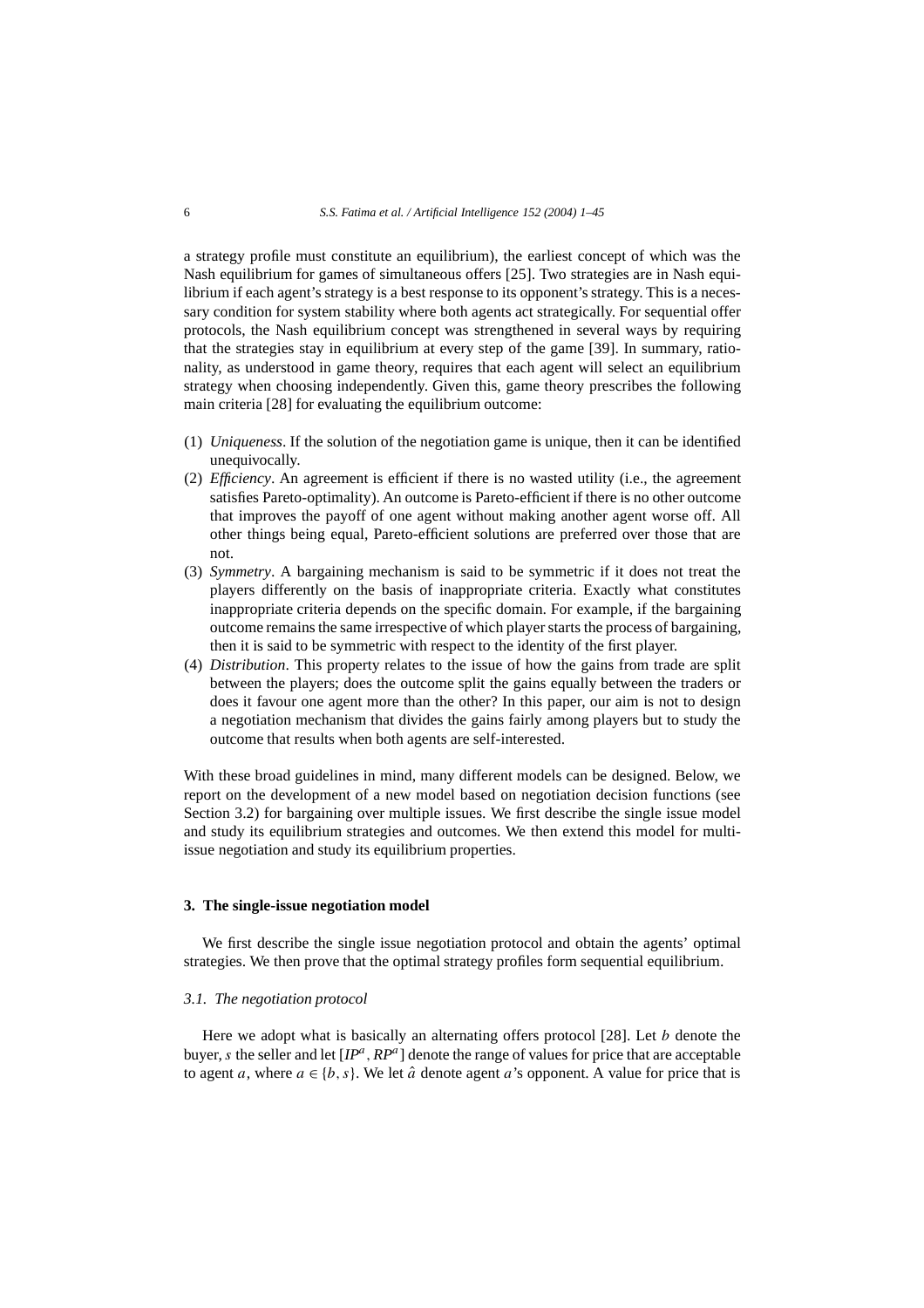acceptable to both *b* and *s* (i.e., the zone of agreement) is the interval  $[RP^s, RP^b]$  and  $(RP^b - RP^s)$  is known as the *price-surplus*. The buyer's initial price,  $IP^b$ , has a value less than the seller's reservation price. Similarly, the seller's initial price has a value greater than the buyer's reservation price. In other words, both *IP<sup>b</sup>* and *IP<sup>s</sup>* lie outside the zone of agreement.

The agents alternately propose offers at times in  $\mathcal{T} = \{0, 1, ...\}$ . Each agent has a deadline. *T*<sup>*a*</sup> denotes agent *a*'s deadline where  $T^a \in T$ . Let  $p^t_{b \to s}$  denote the price offered by agent *b* at time *t*. Negotiation starts when the first offer is made by an agent. The agent who makes the initial offer is selected randomly at the beginning of negotiation. When an agent, say *s*, receives an offer from agent *b* at time *t*, i.e.,  $p_{b\rightarrow s}^t$ , it rates the offer using its utility function  $U^s$ . If the value of  $U^s$  for  $p^t_{b \to s}$  at time *t* is greater than the value of the counter-offer agent  $s$  is ready to send in the next time period,  $t'$ , i.e.,  $U^s(p_{b\to s}^t, t) \geq U^s(p_{s\to b}^{t'}, t')$  for  $t' = t + 1$ , then agent *s* accepts the offer at time *t* and negotiation ends successfully in an agreement. Otherwise a counter-offer is made in the next time period,  $t'$ . Thus the action,  $A^s$ , that agent *s* takes at time *t*, in response to the offer  $p^t_{b \to s}$ , is defined as:

$$
A^{s}(t, p_{b \to s}^{t}) = \begin{cases} \text{Quit} & \text{if } t > T^{s}, \\ \text{Accept} & \text{if } U^{s}(p_{b \to s}^{t}) \ge U^{s}(p_{s \to b}^{t'}), \\ \text{Offer} p_{s \to b}^{t'} \text{ at } t' & \text{otherwise.} \end{cases}
$$

Agents' utilities are defined with the following two von Neumann–Morgenstern utility functions [17] that incorporate the effect of time discounting

$$
U^{a}(p,t) = U_{p}^{a}(p)U_{t}^{a}(t).
$$
\n(1)

 $U_p^a$  and  $U_i^a$  are unidimensional utility functions. Here, preferences for attribute *p*, given the other attribute *t*, do not depend on the level of *t*.  $U_p^a$  is defined as:

$$
U^{a}(p) = \begin{cases} RP^{b} - p & \text{for the buyer,} \\ p - RP^{s} & \text{for the seller.} \end{cases}
$$

*U*<sup>*a*</sup> is defined as  $U_t^a(t) = (\delta^a)^t$ , where  $\delta^a$  is the discounting factor. Thus when  $(\delta^a > 1)$  the agent is *patient* and gains utility with time and when *(δ<sup>a</sup> <* 1*)* the agent is *impatient* and loses utility with time. The utility from conflict is lower than the utility from any of the possible agreements for both agents. Each agent prefers to reach an agreement, rather than disagree and not reach any agreement at all, since the utility from an agreement is always higher than conflict utility. Consequently, it is optimal for agent *a* to offer *RP<sup>a</sup>* at the latest by its deadline, if it has not done so earlier, and avoid a conflict (see Section 3.5 for details on an agent's optimal strategy). Agents are said to have *similar* time preferences if both gain on time or both lose on time. Otherwise they have *conflicting* time preferences.

# *3.2. Counter-offer generation*

The tactics for generating offers and counter-offers are defined as follows. Since both agents have a deadline, we assume that they use a time-dependent tactic (e.g., linear (L), Boulware (B) or Conceder (C) [3]) for generating offers. In these tactics, the predominant factor used to decide which value to offer next is time *t*. These tactics vary the value of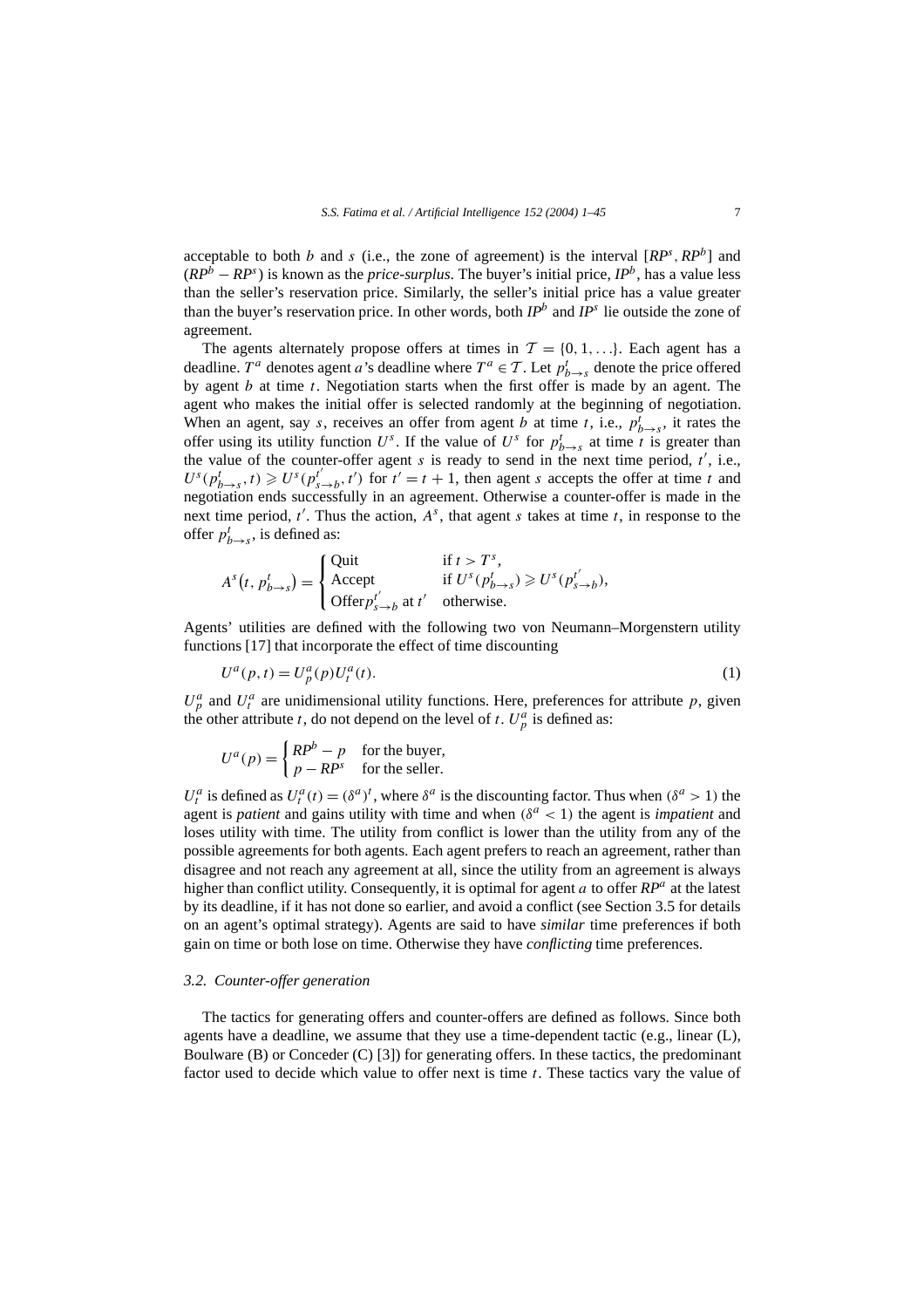price depending on *t* and  $T^a$ . The initial offer is a point in the interval  $[IP^a, RP^a]$ . The constant  $k^a$  multiplied by the size of interval determines the price to be offered in the first proposal by agent *a*. The offer made by agent *a* to agent  $\hat{a}$  at time *t*  $(0 \le t \le T^a)$  is modelled as a function  $\phi^a$  depending on time as follows:

$$
p_{a \to \hat{a}}^t = \begin{cases} IP^a + \phi^a(t)(RP^a - IP^a) & \text{for } a = b, \\ RP^a + (1 - \phi^a(t))(IP^a - RP^a) & \text{for } a = s. \end{cases}
$$

A wide range of time-dependent functions can be defined by varying the way in which  $\phi^a(t)$  is computed (see [3] for more details). However, functions must ensure that  $0 \leq$  $\phi^a(t) \leq 1$ ,  $\phi^a(0) = k^a$  (where  $k^a$  lies in the interval [0, 1]), and  $\phi^a(T^a) = 1$ . That is, the offer will always be between the range  $[IP^a, RP^a]$ , at the beginning it will give the initial constant and when the deadline is reached it will offer the reservation value. The initial offer is  $IP^a$  if  $k^a = 0$ , lies between  $IP^a$  and  $RP^a$  for  $0 < k^a < 1$ , and is  $RP^a$  for  $k^a = 1$ . Thus by varying  $k^a$  between 0 and 1, the initial price that is offered can be varied between *IP<sup><i>a*</sup> and *RP<sup><i>a*</sup>. Since we want *IP<sup><i>a*</sup> to be the initial offer, we set  $k^a$  to 0. Function  $\phi^a(t)$  is called the negotiation decision function (NDF) and is defined as follows:

$$
\phi^{a}(t) = k^{a} + (1 - k^{a}) \left(\frac{t}{T^{a}}\right)^{1/\psi}.
$$
\n(2)

These NDFs represent an infinite number of possible tactics, one for each value of  $\psi$  (see [3] for more details). However, depending on the value of  $\psi$ , three extreme sets show clearly different patterns of behaviour (see Fig. 1).

(1) *Boulware* (B) [30]. For this tactic,  $\psi$  < 1 and close to zero. The initial offer is maintained till time is almost exhausted, when the agent concedes up to its reservation value. Fig. 1 shows the Boulware function for  $\psi = 0.02$ .



Fig. 1. Negotiation decision functions for the buyer.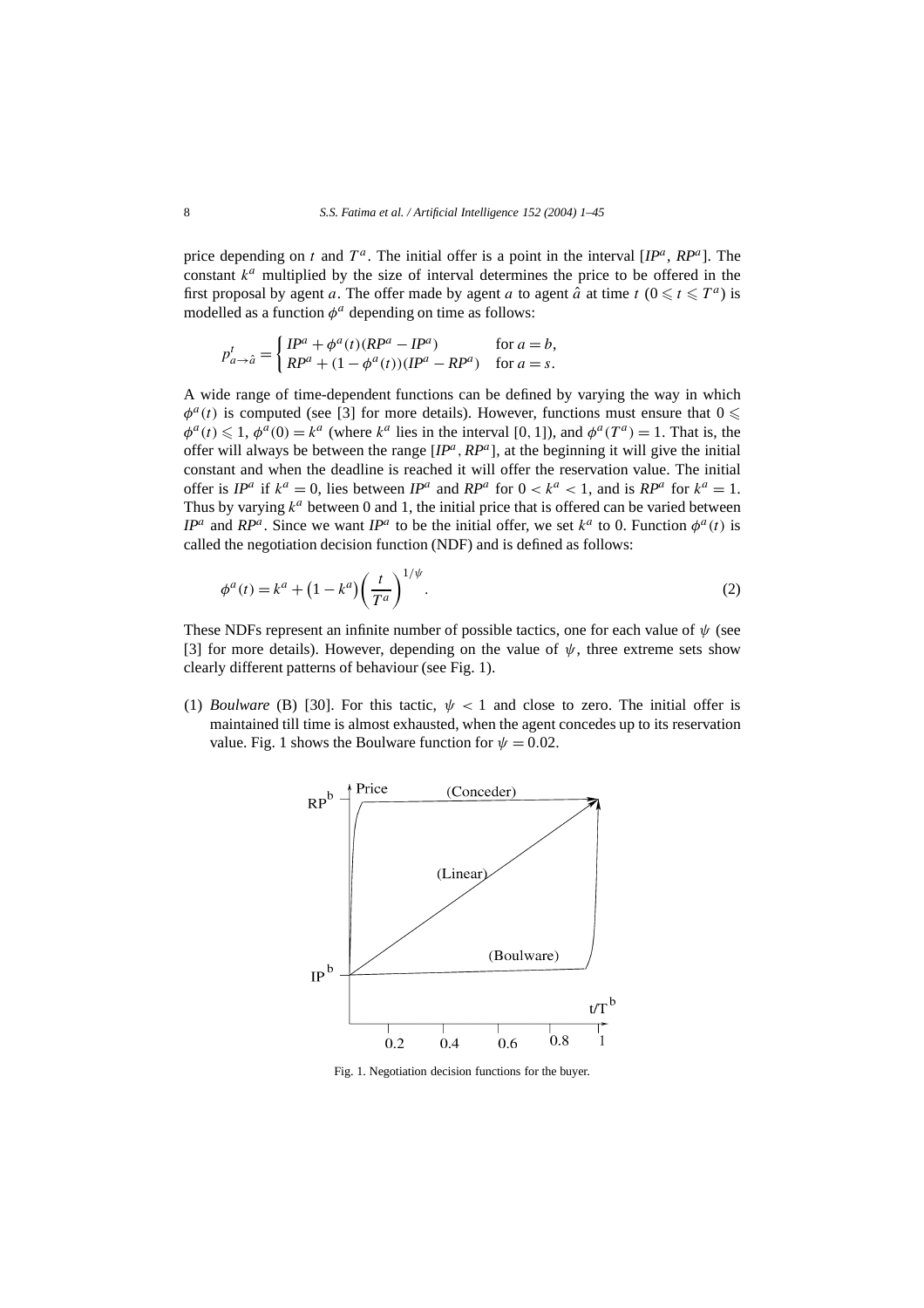- (2) *Conceder* (C) [29]. For this tactic,  $\psi > 1$ . The agent goes to its reservation value very quickly<sup>1</sup> and maintains the same offer till the deadline. Fig. 1 shows the Conceder function for  $\psi = 50$ .
- (3) *Linear* (L) Finally, when  $\psi = 1$ , price is increased linearly.

The value of a counter offer depends on the initial price (*IP*) at which the agent starts negotiation, the final price (*FP*) beyond which the agent does not concede, the time *t* at which it offers the final price, and  $\psi$ . These four variables form an agent's strategy.

**Definition 1.** An agent's strategy  $S^a$  is defined as a quadruple whose elements are the initial price  $(IP^a)$  at which the agent starts negotiation, the final price  $(FP^a)$  beyond which the agent does not concede, time  $(t^a)$  at which the final price is offered, and  $\psi^a$ . Thus

$$
S^a = \langle IP^a, FP^a, t^a, \psi^a \rangle.
$$

Agent *a* uses its strategy,  $S^a$ , to generate an offer,  $p^t_{a \to \hat{a}}$ , for  $t \leq t^a$ . Different strategies can be defined for different values of these four elements. For example, when *b* starts making offers at *s*'s reservation price, and offers its own reservation price at a time, say *T*, and uses an extreme Boulware NDF, then *S<sup>b</sup>* is defined as  $S^b = \langle RP^s, RP^b, T, B \rangle$ . Note that the *B* in  $S^b$  is a value for  $\psi$  that gives the Boulware function. In general, we use *B*, *C*, and *L* to indicate a value for *ψ* that gives the Boulware, Conceder, and Linear NDFs respectively. When both agents use strategies of this form, negotiation can end either in an agreement or a conflict, depending on the four elements that constitute each agent's strategy.

**Definition 2.** The negotiation outcome *(O)* is an element of  $\{ (p, t), \tilde{C} \}$ . The pair  $(p, t)$ denotes the price and time of agreement where  $p \in [RP^s, RP^b]$  and  $t \in [0, min(T^b, T^s)]$ . *C* denotes the conflict outcome.

As an illustration, when agent *b*'s strategy is defined as  $S_1^b = \langle IP^b, RP^b, T^s, B \rangle$  and agent *s*'s strategy is defined as  $S_1^s = \langle IP^s, RP^s, T^s, B \rangle$ , the outcome  $(O_1)$  that results is shown in Fig. 2(a) (i.e., the point where  $S_1^b$  and  $S_1^s$  converge). As shown in the figure, agreement is reached at a price  $RP^s + (price \cdot surplus/2)$  and at a time close to  $T^s$ . Similarly when the NDF in both strategies is replaced with  $C$ , then agreement  $(O_2)$  is reached at the same price but towards the beginning of negotiation. If the agents' strategies do not converge before the deadline, then negotiation results in a conflict. This is illustrated in Fig. 2(b), where both agents use the extreme Boulware NDF, but offer the final price at different times, thereby resulting in conflict.

Since agents are assumed to be Von Neumann and Morgenstern [26] expected utility maximizers, we need to determine the four elements of each agent's strategy that will give

<sup>1</sup> As *ψ* increases (decreases) *φ* becomes more Conceder (Boulware). At very high (low) values of *ψ*, *φ* is an extreme Boulware (Conceder). In our discussion, Boulware always refers to the extreme Boulware for which the function generates the initial price from the beginning until the time point just prior to *T* , and the final price at time *T* . Similarly Conceder always refers to the extreme Conceder.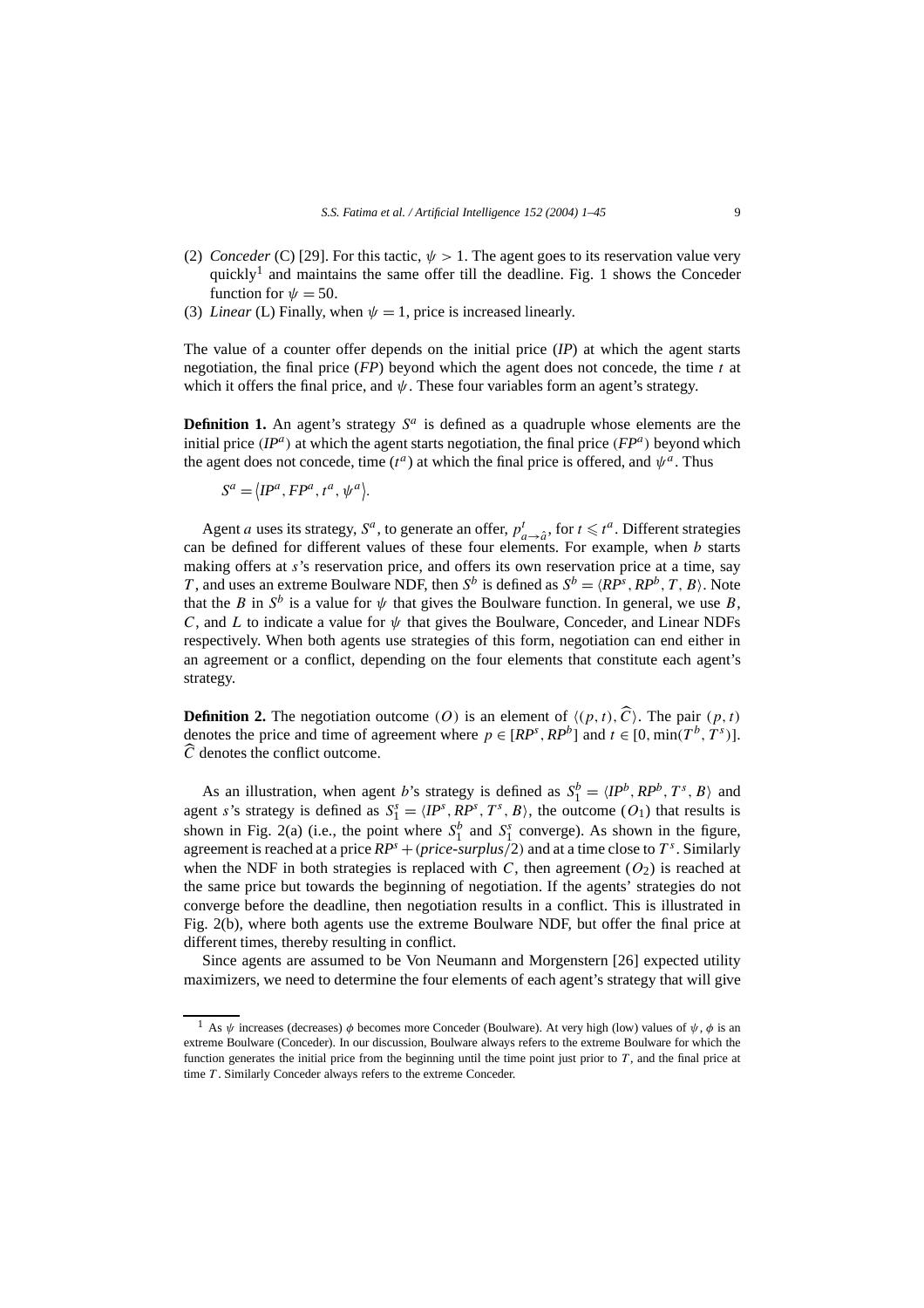

Fig. 2. Negotiation outcome for Boulware and Conceder functions. (a) Agreement. (b) Conflict.

it maximum possible utility. An agent's optimal strategy depends on the information it has about the negotiation parameters. We therefore define the information state for each agent and then show how the optimal strategies are determined.

# *3.3. Agents' information states*

Each agent has a reservation limit, a deadline, a utility function and a strategy. Thus the buyer and seller each have four parameters denoted  $\langle RP^b, T^b, U^b, S^b \rangle$  and  $\langle RP^s, T^s, U^s, S^s \rangle$  respectively. The outcome of negotiation depends on all these eight parameters. The information state,  $I^a$ , of an agent *a* is the information it has about the negotiation parameters. An agent's own parameters are known to it, but the information it has about the opponent is not complete. We define  $I^b$  and  $I^s$  as:

$$
I^b = \langle RP^b, T^b, U^b, S^b, L_p^s, L_i^s \rangle
$$

and

$$
Is = \langle RPs, Ts, Us, Ss, Lbp, Lbt \rangle,
$$

where  $RP^b$ ,  $T^b$ ,  $U^b$  and  $S^b$  are the information about the buyer's own parameters and  $L_p^s$ and  $L_t^s$  are its beliefs about the seller. Similarly,  $RP^s$ ,  $T^s$ ,  $U^s$  and  $S^s$  are the seller's own parameters and  $L_p^b$  and  $L_t^b$  are its beliefs about the buyer.  $L_t^s$  and  $L_p^s$  are two probability distributions<sup>2</sup> that denote agent *b*'s beliefs about agent *s*'s deadline and reservation price.  $L_i^s$  is an *n*-tuple of ordered pairs of the form  $\langle T_i^s, \alpha_i^s \rangle$ , where  $1 \leq i \leq n$ . The first element in a pair,  $T_i^s$ , (where  $T_i^s \in T$  for  $1 \leq i \leq n$ ) denotes a possible value for the seller's deadline and the second element,  $\alpha_i^s$ , denotes the probability with which the seller's deadline is  $T_i^s$ .

<sup>&</sup>lt;sup>2</sup> The difference between this model and [6,7] is that in the latter, agents have a binary probability distribution over their opponent's reservation value and deadline whereas here we consider the more general case by taking a probability distribution over *n* values.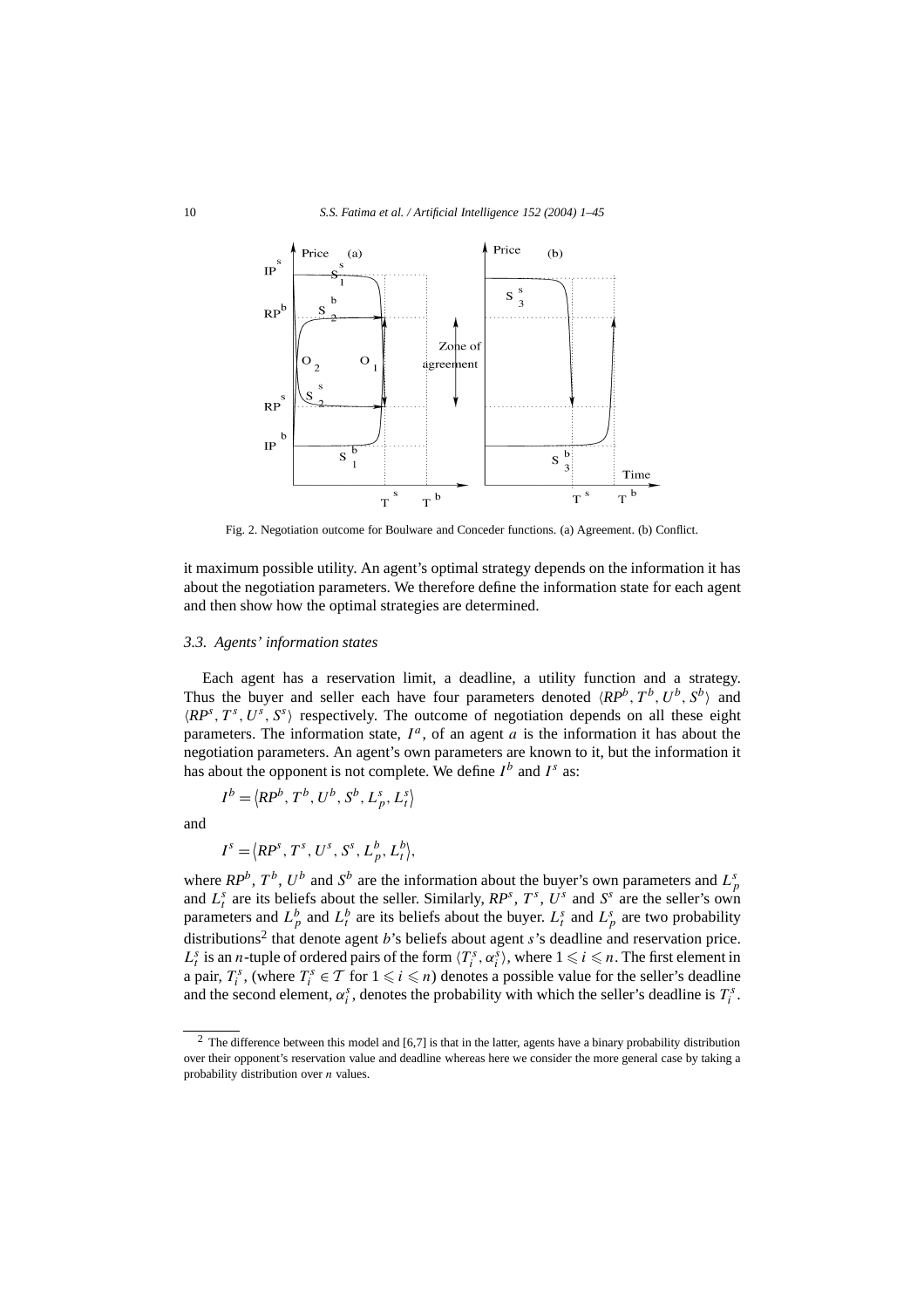In other words, the pairs are possible time values for agent *s*'s deadline and the associated probabilities. One of the *n* possible values is agent *s*'s actual deadline. The pairs are assumed to be arranged in ascending order of time values, i.e.,  $T_i^s < T_{i+1}^s$  for  $1 \leq i \leq n-1$ .

 $L_p^s$  is analogous to  $L_t^s$  and denotes the buyer's beliefs about the seller's reservation price. The elements of  $L_p^s$  are pairs are denoted  $\langle RP_i^s, \beta_i^s \rangle$  where  $1 \leq i \leq m$ . The first element is a possible value for the seller's reservation price and  $\beta_i^s$  is the associated probability. Similarly  $L_t^b$  and  $L_p^b$  are two probability distributions that denote the seller's beliefs about the buyer's deadline and reservation price. The elements of  $L_t^b$  are of the form  $\langle T_i^b, \alpha_i^b \rangle$ (where  $T_i^b \in \mathcal{T}$  for  $1 \leq i \leq n$ ) and the elements of  $L_p^b$  are of the form  $\langle RP_i^b, \beta_i^b \rangle$ . For our present analysis we consider the case where  $RP_1^s < RP_m^b$ , i.e., the highest possible value for the seller's reservation price is less than the lowest possible value for the buyer's reservation price.<sup>3</sup> We treat the agents' beliefs as being static<sup>4</sup> and not changing during negotiation.

Thus agents have uncertain information about each other's deadline and reservation value. Moreover, agents do not know their opponent's utility function or strategy. In other words, an agent's information state models two<sup>5</sup> parameters of the opponent: the opponent's reservation price and its deadline. Each agent's information state is its *private* information that is not known to its opponent.

# *3.4. Negotiation scenarios*

On the basis of the relationship between agent deadlines and their discounting factors, we define six negotiation scenarios. An agent negotiates in one of these six scenarios. The buyer believes that with probability  $\alpha_i^s$ , the seller's deadline is  $T_i^s$ . This gives rise to three relations between agent deadlines. All the *n* possible seller deadlines could be less than the buyer's deadline, some of them could be less and the others greater, and finally all of them could be greater than the buyer's deadline. For each of the two possible realizations of the buyer's discounting factor, these three relations can hold between agent deadlines. In other words, negotiation can take place in any one of the six scenarios,  $N_1, \ldots, N_6$ , listed in Table 1. The set of negotiation scenarios for the seller can be defined in the same way.

The scenario combinations that are possible for the two agents to interact are listed in Table 2. For instance, when agent *b* is in scenario  $N_1$ ,  $T^s$  is less than  $T^b$ . In such a situation, agent *s* can only be in one of the four scenarios  $N_2$ ,  $N_3$ ,  $N_5$  or  $N_6$ , since  $T^s$  can be less then  $T<sup>b</sup>$  in only these four scenarios. Recall that one of the possible values is the opponent's actual deadline. This implies that when agent  $b$  is in scenario  $N_1$ , agent  $s$  can neither be in scenario  $N_1$  nor in  $N_4$ . Thus in general when agent *a* is in scenario  $N_1$ , agent  $\hat{a}$  may be in any one of the four scenarios— $N_2$ ,  $N_3$ ,  $N_5$ , or  $N_6$ . The remaining scenario combinations, listed in Table 2 can be obtained using similar reasoning. Note that it is possible for the agents to have equal deadlines in the following cases: when both agents are in scenario *N*2,

<sup>&</sup>lt;sup>3</sup> Future work will deal with the situation where  $RP_1^s > RP_n^b$ 

<sup>&</sup>lt;sup>4</sup> Future work will deal with the situation where an agent learns and changes its beliefs during negotiation.

<sup>5</sup> An agent's information state may be different for different negotiations. Also, as shown in [5], the information states of agents strongly influence the negotiation outcome. It would therefore be interesting to study the negotiation process by modelling other parameters of the opponent. Future work will deal with such a study.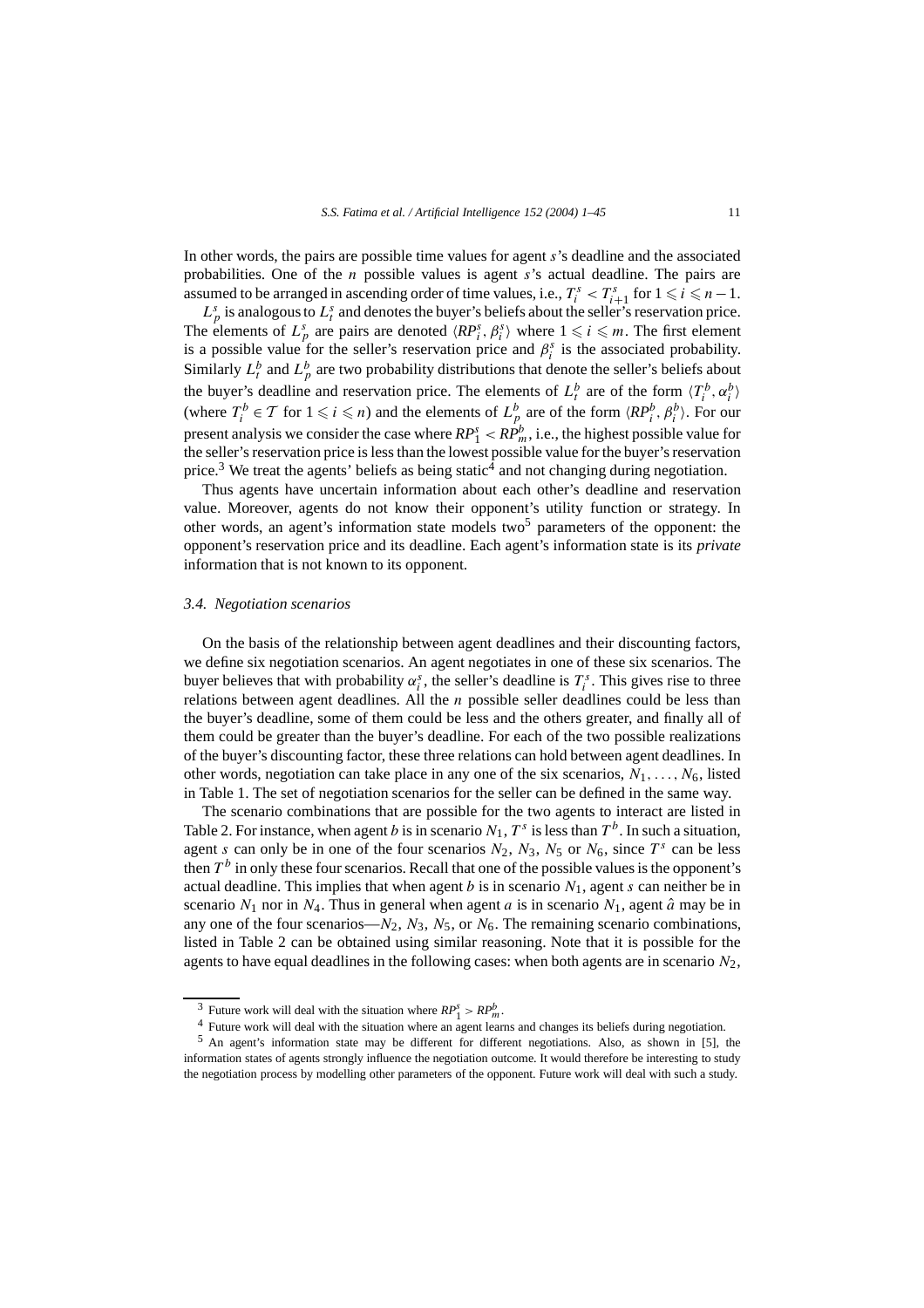| Negotiation scenario | Relationship between agent deadlines                   | Discounting factor |
|----------------------|--------------------------------------------------------|--------------------|
| $N_1$                | $T_n^s < T_b$                                          | $\delta^b > 1$     |
| $N_2$                | $T_k^s < T^b \leq T_{k+1}^s \quad \text{for } k+1 < n$ | $\delta^b > 1$     |
| $N_3$                | $T^b < T_1^s$                                          | $\delta^b > 1$     |
| $N_4$                | $T_n^s < T_b$                                          | $\delta^b < 1$     |
| $N_5$                | $T_k^s < T^b \leq T_{k+1}^s \quad \text{for } k+1 < n$ | $\delta^b < 1$     |
| $N_6$                | $T^b < T^s$                                            | $\delta^b$ < 1     |

Table 1 Possible negotiation scenarios for agent *b*

| Table 2                                                      |
|--------------------------------------------------------------|
| Possible negotiation scenarios for buyer-seller interactions |

| Agent a        | Agent <i>a</i>                 |
|----------------|--------------------------------|
| N <sub>1</sub> | $N_2, N_3, N_5, N_6$           |
| N2             | $N_1, N_2, N_3, N_4, N_5, N_6$ |
| $N_3$          | $N_1, N_2, N_4, N_5$           |
| NΔ             | $N_2$ , $N_3$ , $N_5$ , $N_6$  |
| N5             | $N_1, N_2, N_3, N_4, N_5, N_6$ |
| N6             | $N_1, N_2, N_4, N_5$           |
|                |                                |

or when both agents are in scenario  $N_5$ , or when agent *a* is in scenario  $N_2$  and agent  $\hat{a}$  is in scenario  $N_5$ . For all the other combinations, the agents have different deadlines.

# *3.5. Optimal strategies*

We describe how optimal strategies are obtained for players that are von Neumann– Morgenstern expected utility maximizers. The discussion is from the perspective of the buyer (although the same analysis can be taken from the perspective of the seller). In order to simplify the discussion we first assume that  $L_p^s$  contains a single element, which is the seller's reservation price, and obtain the optimal strategy. We then extend the analysis to the more general case where  $L_p^s$  contains *m* elements.

Each agent's optimal strategy is determined on the basis of its own information state, i.e., the buyer's optimal strategy is determined on the basis of  $I^b$  and the seller's optimal strategy is determined on the basis of  $I<sup>s</sup>$ . We then determine if this mutual strategic behavior of agents results in equilibrium.

# *3.5.1. Optimal strategies for the buyer when Ls <sup>p</sup> contains a single element*

In all the six scenarios, the strategies should ensure agreement by the earlier deadline (i.e.,  $T^s$  if  $T^s < T^b$  and  $T^b$  if  $T^b < T^s$ ). Otherwise the agent with the earlier deadline quits and negotiation ends in a conflict, a situation which both agents prefer to avoid. We begin with scenario  $N_1$  where all the *n* possible values for the seller's deadline are less than  $T^b$ . Since  $\delta^b > 1$  in scenario  $N_1$ , the buyer prefers to reach agreement at the latest possible time and at the lowest possible price. As  $T^s < T^b$  in scenario  $N_1$ , the latest possible time for reaching an agreement is  $T_n^s$ .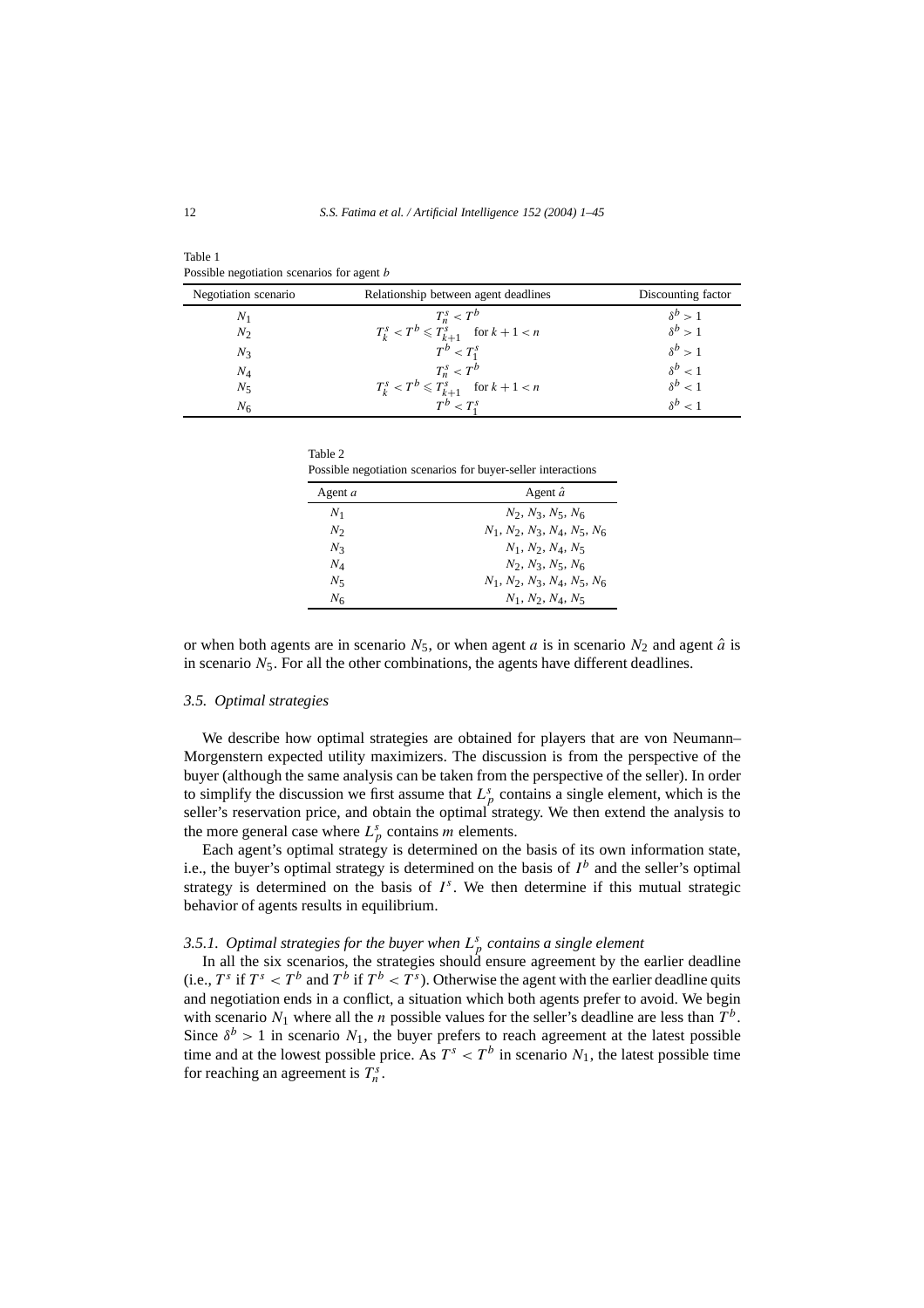

Fig. 3. Buyer strategies in different scenarios when  $L_p^s$  contains a single element.

The outcome of negotiation depends on both agents' strategies. Since both agents use a time-dependent strategy, an agent always plays a strategy that offers its own reservation price at its deadline. The buyer does not know the seller's deadline, but it has a lottery  $(L_t^s)$  over *n* possible values for the seller's deadline. So the buyer knows that if the seller's deadline is  $T_i^s$ , then the seller will play a strategy,  $S_i^s$ , that offers  $RP^s$  at  $T_i^s$ . The probability that the seller's deadline is  $T_i^s$  is  $\alpha_i^s$ , i.e., the seller will play strategy  $S_i^s$  with probability  $\alpha_i^s$ . From its lottery  $(L_i^s)$  the buyer knows that the seller can play *n* different strategies, and will play strategy  $S_i^s$  with probability  $\alpha_i^s$ . In other words, although the buyer does not know the seller's actual strategy, it knows<sup>6</sup> the possible strategies the seller can play and the associated probabilities.

Since the maximum possible value for the seller's deadline is less than  $T<sup>b</sup>$ , the buyer can minimize the price of agreement by waiting for the seller to offer *RPs*. Thus the

<sup>6</sup> Note that the buyer does not know the seller's complete strategy. It only knows the seller's final price and the time at which the price is offered.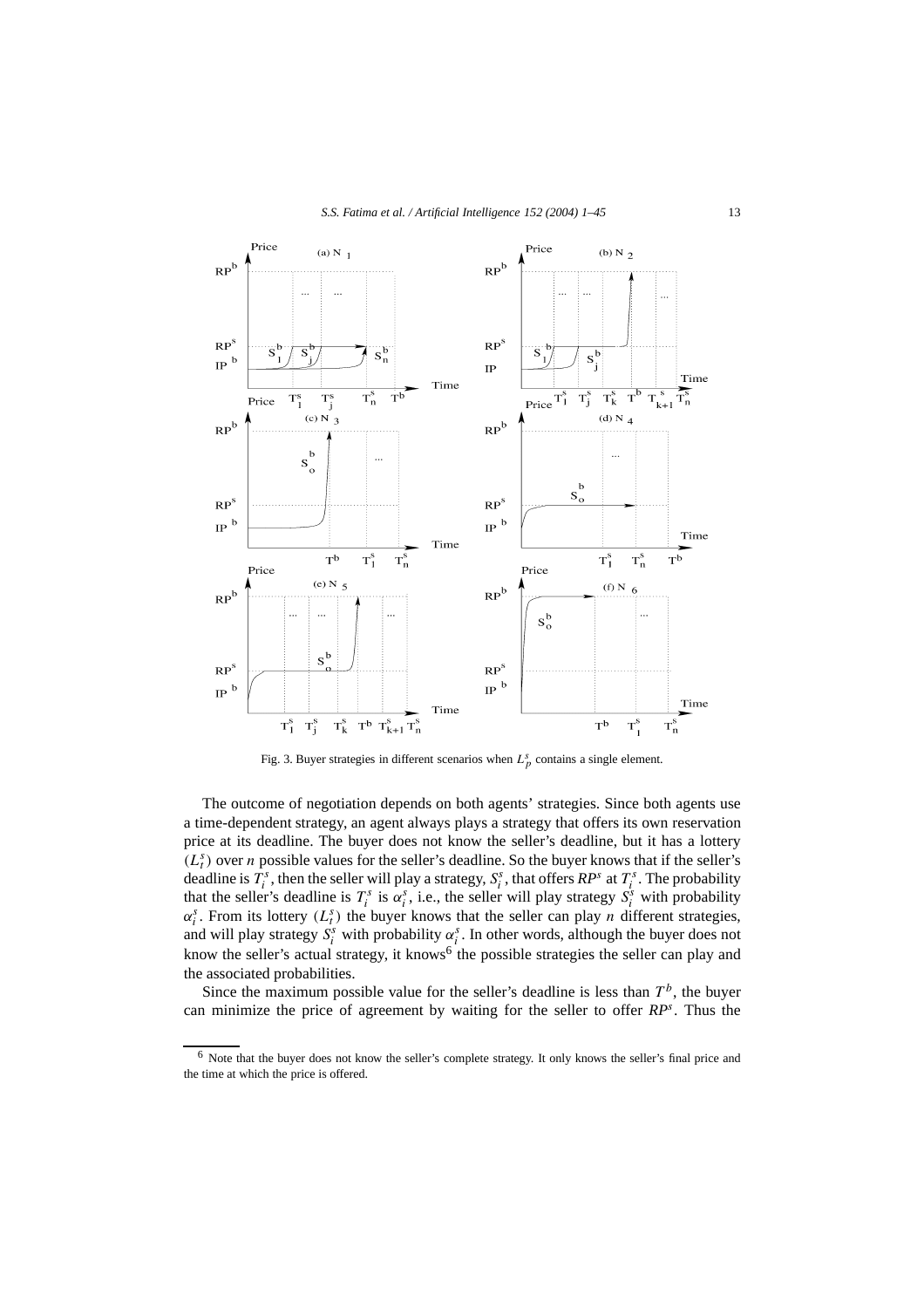optimal price of agreement, denoted  $P_o^b$ , is  $RP^s$ . As an agent's utility also depends on time, and  $\delta^b > 1$ , the buyer tries to maximize the time of agreement. Since the buyer has *n* possible values for the seller's deadline, it has *n* strategies to choose from. At time *t* during negotiation, strategy  $S_j^b$  is defined as  $\langle IP^b, RP^s, T_j^s, B \rangle$  for all  $t \leq T_j^s$ . At all later times, (i.e., between  $T_j^s$  and  $\hat{T_n^s}$ ) the strategy offers the price  $RP^s$ . Thus the earliest time at which agreement can be reached using strategy  $S_j^b$  is  $T_j^s$  and the latest time is  $T_n^s$ . If the seller's actual deadline is less than  $T_j^s$ , then  $S_j^b$  results in conflict. These strategies are depicted in Fig. 3(a). Out of these *n* strategies, the one that gives the buyer the maximum expected utility  $(EU_o^b)$  is its optimal strategy  $(S_o^b)$ . Agent *b*'s expected utility from strategy  $S_j^b$ , is:

$$
EU_j^b = \sum_{x=1}^{j-1} \alpha_x^s U^b(\widehat{C}) + \alpha_j^s U^b \left( RP^s, T_j^s \right) + \sum_{y=j+1}^n \alpha_y^s U^b \left( RP^s, t \right)
$$
  
where  $T_j^s \leq t \leq T_n^s$ . (3)

This is the general expression for the buyer's EU from different strategies. Here, the value of *t* depends on the opponent's strategy. In Section 3.5.2 we will explain how to obtain the value of *t*. For the present assume that this value is known to us. For this given value of *t*, the expected utility depends on the probability distribution  $(\alpha^s)$ , the utility function  $(U^b)$ , and *j*. For example, the EU for different values of *j* between 1 and 15 is illustrated in Fig. 4. In this example,  $\alpha^s$  was defined as a Poisson distribution and  $\delta^b$  was 1.6 (a value greater than 1). As seen in the figure,  $EU_j^b$  is maximum at  $j = 7$ , indicating that the optimal time for entering the zone of agreement, denoted  $T_j^s$ , is  $T_j^s$ . The optimal strategy is therefore  $S_7^b$ . In this figure, the time points are at uniform discrete intervals. However, this is not necessary as long as the conditions for convergence of agents' strategies (listed



Fig. 4. Buyer's EU for the possible strategies in scenario *N*1.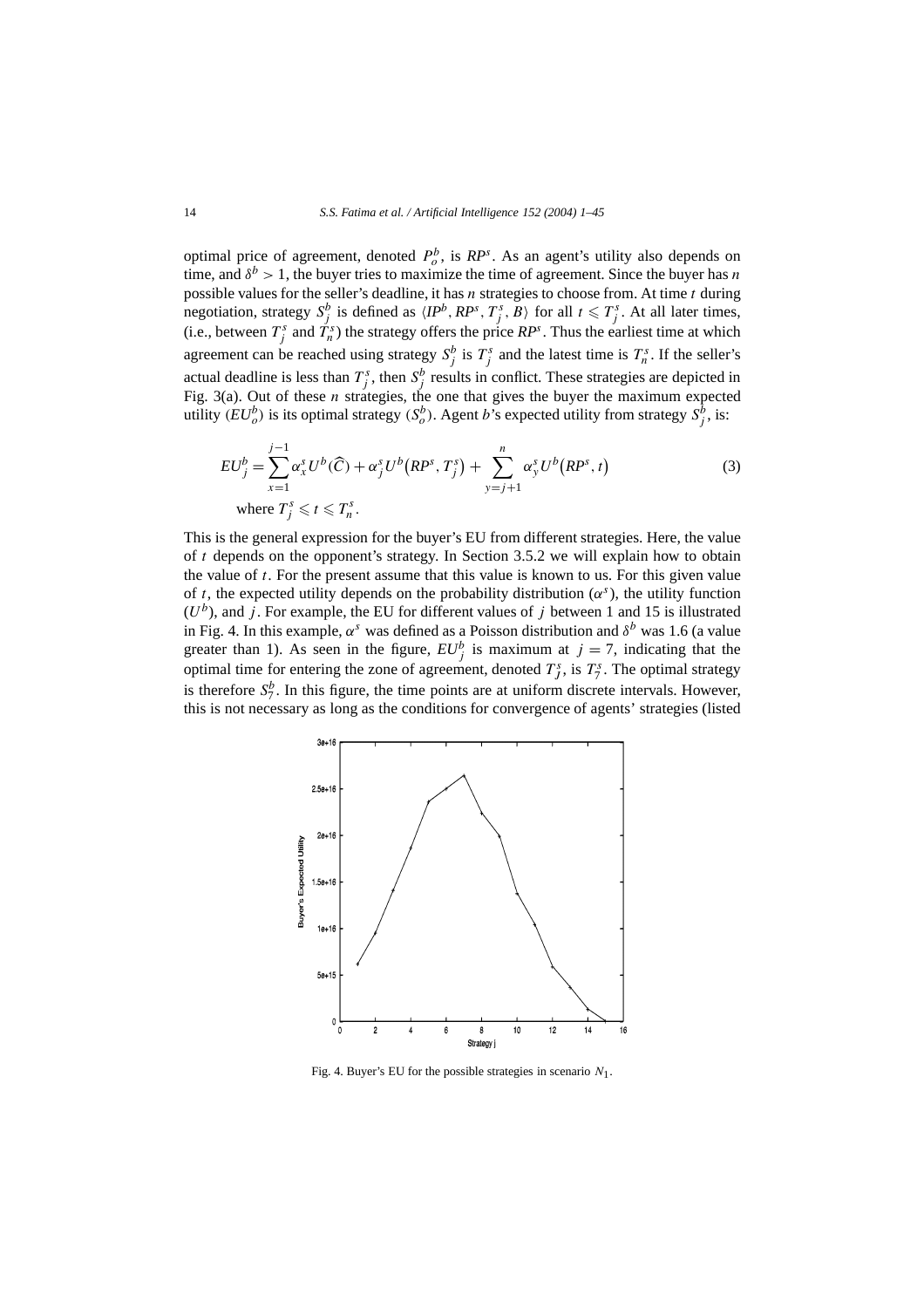| Negotiation scenario | Time <i>t</i> during negotiation | Optimal strategy                       |
|----------------------|----------------------------------|----------------------------------------|
| $N_1$                | $t\leqslant T_I^s$               | $\langle IP^b, RP^s, T_I^s, B \rangle$ |
|                      | $t > T_I^s$                      | $\langle RP^s, RP^s, T_n^s, L \rangle$ |
| $N_2$                | $t\leqslant T_I^s$               | $\langle IP^b, RP^s, T_I^s, B \rangle$ |
|                      | $T_I^s < t \leqslant T_k^s$      | $\langle RP^s, RP^s, T_k^s, L \rangle$ |
|                      | $t > T_k^s$                      | $\langle RP^s, RP^b, T^b, B \rangle$   |
| $N_3$                | $t\leqslant T^b$                 | $\langle IP^b, RP^b, T^b, B \rangle$   |
| $N_4$                | $t \leq T'$                      | $\langle IP^b, RP^s, T', C \rangle$    |
|                      | t > T'                           | $\langle RP^s, RP^s, T_n^s, L \rangle$ |
| $N_5$                | $t \leq T'$                      | $\langle IP^b, RP^s, T', C \rangle$    |
|                      | $T' < t \leqslant T_k^s$         | $\langle RP^s, RP^s, T_k^s, L \rangle$ |
|                      | $t > T_k^s$                      | $\langle RP^s, RP^b, T^b, B \rangle$   |
| $N_6$                | $t\leqslant T'$                  | $\langle IP^b, RP^b, T', C \rangle$    |
|                      | t > T'                           | $\langle RP^b, RP^b, T^b, L \rangle$   |

Optimal buyer strategies in different negotiation scenarios when  $L_p^s$  contains a single element.  $T'$  denotes the second time period, i.e., if negotiation begins at time *t*,  $T' = t + 1$ 

Table 3

in Section 3.5.3) are satisfied. For a higher value of  $\delta^b$ ,  $EU_j^b$  is maximum at a higher value of *j*. Lowering the value of  $\delta^b$  causes the peak of the curve to shift left. In other words *T*<sup>*s*</sup> increases as  $\delta^b$  increases and *T*<sup>*s*</sup> decreases as  $\delta^b$  decreases. For  $\delta^b = 1$ ,  $EU^b$  is at a maximum for  $j = 1$ . This happens because the agent is indifferent to time. Higher values of *j* result in some conflict situations and thus give a lower utility. But when  $\delta^b > 1$ , the agent gains utility with time and the maximum utility is obtained for  $j > 1$ .

The buyer's optimal strategy for scenario  $N_1$  is listed in Table 3. Let  $S_o^b(t)$  denote the price generated by the buyer's optimal strategy at time *t*. The buyer's action function for scenario  $N_1$  is defined as follows:

$$
A^{b}(t, p_{s \to b}^{t}) = \begin{cases} \text{Quit} & \text{if } t > T^{b}, \\ \text{Accept} & \text{if } p_{s \to b}^{t} \leq S_{o}^{b}(t), \\ \text{Offer } S_{o}^{b}(t') \text{ in the next time period } t' & \text{otherwise.} \end{cases}
$$

In the definition of an agent's action given in Section 3.1, the opponent's offer is accepted if the utility from the opponent's offer at time  $t$  is greater than or equal to the utility of the offer the agent is willing to generate at time *t* . But here, in order to decide when to accept the seller's offer, the price offered by the seller at time *t* ( $p^t_{s\to b}$ ) is compared with the price generated by the buyer's optimal strategy  $(S_o^b)$  at time *t*. This is because the seller's actual deadline is not known to the buyer, and *t* could be the seller's deadline, in which case the seller quits and negotiation ends in a conflict if the buyer does not accept the offer at time *t*. So even though the buyer's utility increases with time, it has to accept the seller's offer if  $p_{s\rightarrow b}^t \leq S_o^b(t)$  and thereby avoid the chance of a conflict.

In scenario  $N_2$ , the seller's deadline can be either less than or greater than  $T^b$ . Since some of the possible values for the seller's deadline are less than  $T^b$ , the buyer's optimal strategy would be to wait for the opponent to offer  $RP^s$ . If  $T^s < T^b$ , the latest time by which the seller will offer  $RP^s$  is  $T^s_k$ . Thus until  $T^s_k$ , the buyer need not offer a price greater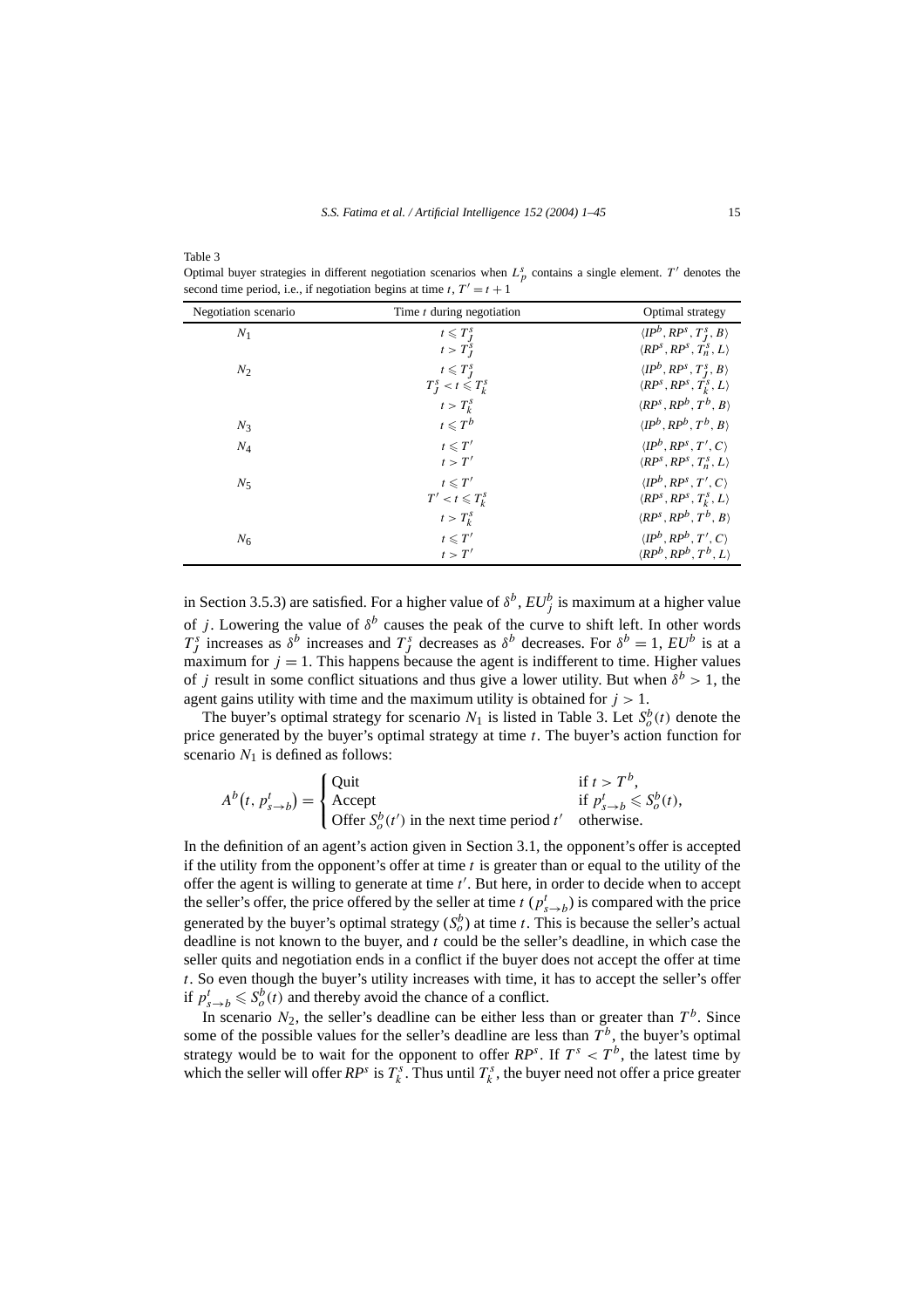than  $RP^s$ . If an agreement is not reached by  $T_k^s$ , it implies that the seller's deadline is greater than  $T^b$  and to avoid conflict, the buyer needs to offer its reservation price  $RP^b$ at  $T^b$ . Thus agent *b* should enter the zone of agreement at the latest possible time (to ensure that agreement is not reached earlier than that), remain at  $RP^s$  until  $T^s_k$  and then offer/accept its own reservation price,  $RP^b$ , at  $T^b$ . The possible times for entering the zone of agreement are  $T_1^s, \ldots, T_k^s$ . These strategies are depicted in Fig. 3(b), where strategy  $S_j^b$ enters the zone of agreement at  $T_j^s$ . The expected utility for strategy  $S_j^b$  is:

$$
EU_j^b = \sum_{x=1}^{j-1} \alpha_x^s U^b(\widehat{C}) + \alpha_j^s U^b (RP^s, T_j^s)
$$
  
+ 
$$
\sum_{y=j+1}^k \alpha_y^s U^b (RP^s, t_1) + \sum_{z=k+1}^n \alpha_z^s U^b(p, t_2)
$$
  
where  $RP^s \leq p \leq RP^b$  and  $T_j^s \leq t_1 \leq T_j^s$  and  $T_j^s \leq t_2 \leq T^b$ . (4)

As for scenario  $N_1$ , assume that the values of  $p$ ,  $t_1$ , and  $t_2$ , are known. In Section 3.5.2 we will explain how to obtain these values. For the given values of  $p$ ,  $t_1$ , and  $t_2$ , the values of  $EU_j^b$  for different values of *j* between 1 and 15 and  $\delta^b = 1.6$  (where  $\alpha^s$  is a Poisson distribution) are depicted in Fig. 5. As seen in the figure, the value of *j* for which  $EU_j^b$  is maximum depends on the value of *k*. For higher values of  $\delta^b$ , we get the same pattern as in Fig. 5 but the peak of the curve shifts to the right. Lowering the value of  $\delta^b$  shifts the peak to the left. In other words, the optimal time  $(T_j^s)$  for entering the zone of agreement increases as  $\delta^b$  increases and decreases as  $\delta^b$  decreases. Fig. 6 shows  $EU^b$  for  $\delta^b = 1$ . As seen from

the figure,  $EU^b$  is maximum at  $j = 1$ . This happens because, for  $\delta^b = 1$ , the agent is



Fig. 5. Buyer's EU for different strategies in scenario  $N_2$  when  $\delta^b > 1$ .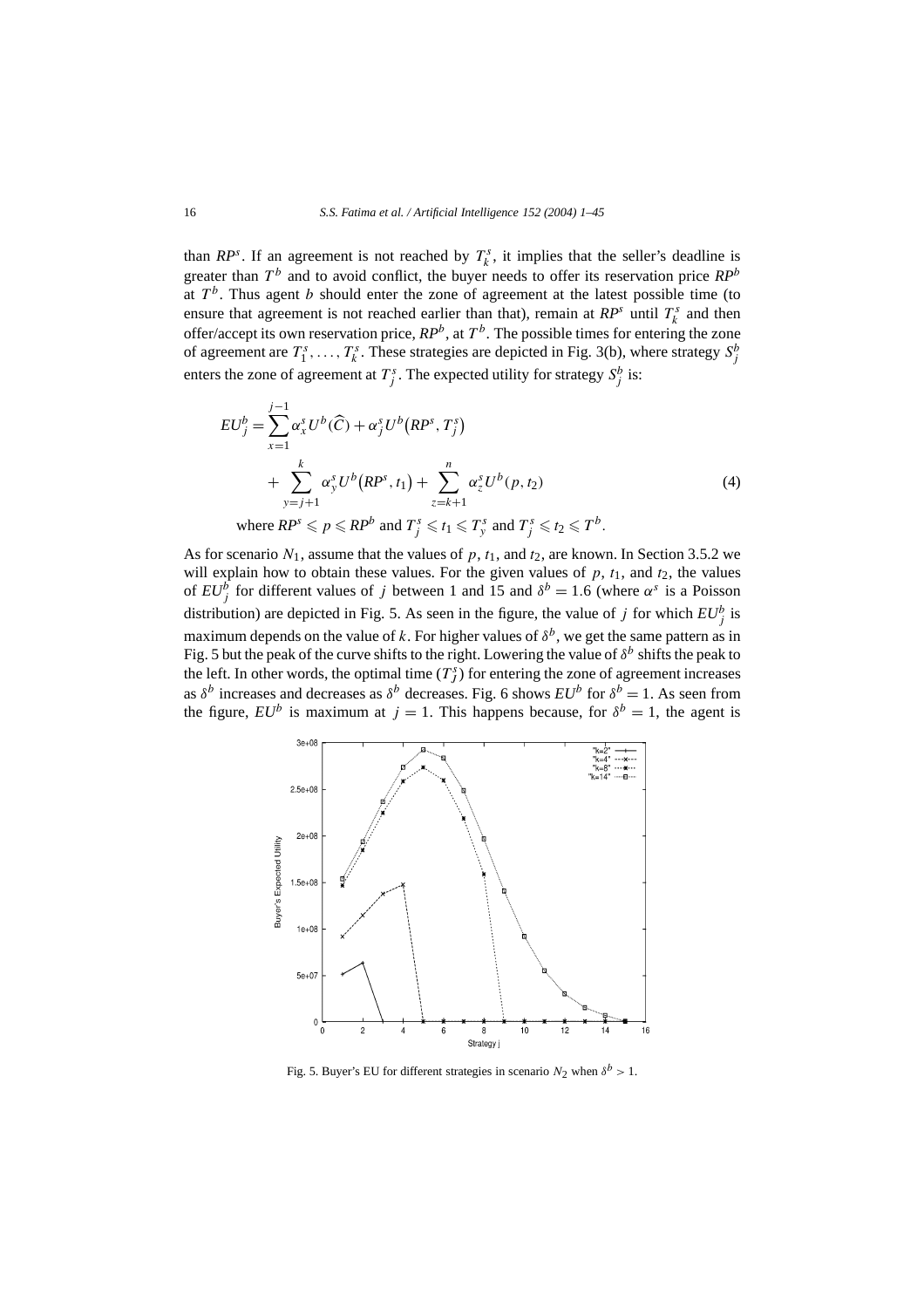

Fig. 6. Buyer's EU for different strategies in scenario  $N_2$  when  $\delta^b = 1$ .

indifferent to time. Higher values of *j* result in some conflict situations and thus give a lower utility. But when  $\delta^b > 1$ , the agent gains utility with time and the maximum utility is obtained for  $j > 1$ . The buyer's optimal strategy for scenario  $N_2$  is listed in Table 3. The buyer's action function for scenario  $N_2$  is the same as that for scenario  $N_1$ .

In scenario *N*<sub>3</sub>, the buyer gains utility with time (i.e.,  $\delta^b > 1$ ) and  $T^b < T_1^s$ . The buyer's optimal strategy here is  $S^b_o = \langle IP^b, RP^b, T^b, B \rangle$ . This strategy (shown in Fig. 3(c)) enters the zone of agreement at the latest possible time, which is close to the earlier deadline  $T^b$ , and thereby maximizes the time of agreement. It also optimizes the price of agreement by offering  $RP^b$  only at  $T^b$ .

In the remaining three scenarios,  $N_4$  to  $N_6$ ,  $\delta^b$  < 1 and the buyer loses utility with time. In scenario  $N_4$  (shown in Fig. 3(d)), it is clear that the buyer can optimize both the price and the time of agreement by offering *RP<sup>s</sup>* right from the beginning of negotiation, until  $T_n^s$  (see Table 3). Contrast this with  $S_p^b$  of scenario  $N_1$ , in which the zone of agreement is entered at  $T_j^s$ , whereas here it is entered at the beginning of negotiation using the Conceder function (since  $\delta^b < 1$ ).

In scenario  $N_5$ , the buyer's optimal strategy is to offer  $RP<sup>s</sup>$  from the beginning of negotiation until  $T_k^s$ . If  $T_s \leq T_k^s$ , then negotiation ends at the latest by  $T_k^s$ . Otherwise it continues beyond  $T_k^s$ . The buyer then has to concede up to  $RP^b$  in order to ensure agreement (see Fig. 3(e)). This strategy is listed in Table 3.

Finally, in scenario  $N_6$ , the buyer's optimal strategy is to offer  $RP^b$  right from the beginning of negotiation until  $T^b$  (see Fig. 3(f)). This is because when the buyer is in scenario  $N_6$ , the possible scenarios for the opponent are  $N_1$ ,  $N_2$ ,  $N_4$  or  $N_5$ . Since the seller also behaves strategically, in none of these scenarios will agent *s* concede beyond  $RP^b$ , until time  $T^b$ , using its optimal strategy. Thus for the price  $RP^b$ , the time of agreement is optimized in strategy  $S^b$  using the Conceder function. Table 3 lists the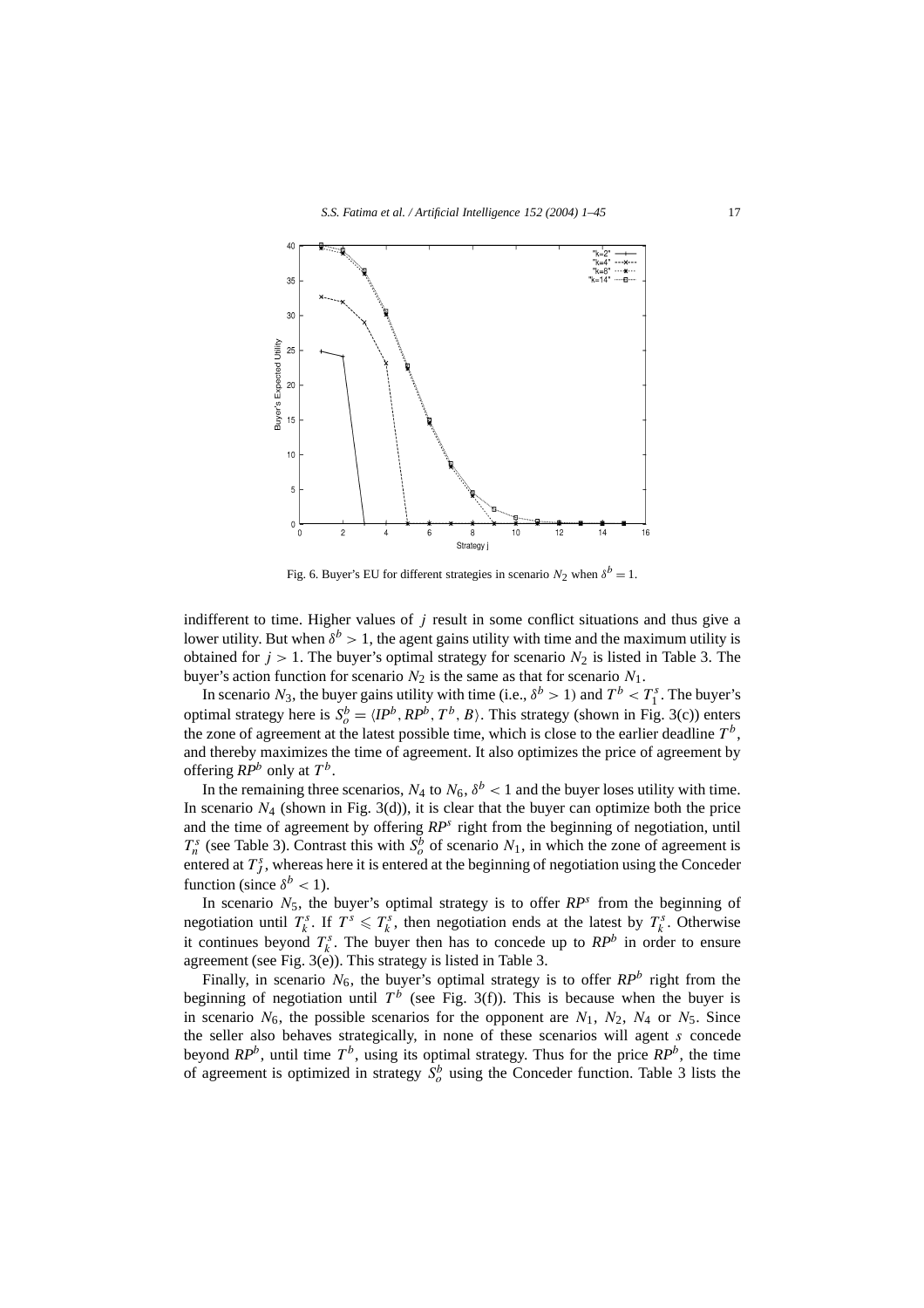buyer's optimal strategies in all the six negotiation scenarios. The buyer's action function in all the scenarios is the same as that for scenario *N*1.

# *3.5.2. Optimal strategies for the buyer when Ls <sup>p</sup> contains more than one element*

Optimal strategies for the buyer when  $L_p^s$  contains more than one element remain the same as those obtained in Section 3.5.1 in some, but not all, negotiation scenarios. Only those optimal strategies (listed in Table 3) that depend on the opponent's reservation price change, while the others remain the same. More specifically, the optimal strategies in scenarios  $N_3$  and  $N_6$  remain the same, while those in scenarios  $N_1$ ,  $N_2$ ,  $N_4$ , and  $N_5$  change when  $L_p^s$  contains more than one element. We analyze each of these four scenarios below. The buyer's action function,  $A^b$ , does not depend on the number of elements in  $L_p^s$  and therefore remains the same as defined in Section 3.5.1 for all the scenarios.

As mentioned in Section 3.3, the information state of the buyer,  $I^b$ , has *n* possible values for the seller's deadline and *m* possible values for its reservation price. Also, recall that agent *b* believes that  $\beta_i^s$  is the probability that the opponent's reservation price is  $RP_i^s$ and that  $\alpha_j^s$  is the probability that the opponent's deadline is  $T_j^s$ . The probability that the seller has the reservation price  $RP_i^s$  and deadline  $T_j^s$  is thus the product of  $\beta_i^s$  and  $\alpha_j^s$ , and is denoted  $\gamma_{i,j}^s$ .

Consider scenario  $N_1$  first. The possible buyer strategies for this scenario are depicted in Fig. 7. The number of possible strategies here is  $m \times n$ . We use  $S^b_{i,j}$  to denote the strategy that starts making offers at  $IP^b$ , offers  $RP^s_i$  at  $T^s_j$  using the Boulware function, and does not change the price thereafter. The strategy that yields the highest EU is the buyer's optimal strategy. Let *I* and *J* denote the values of *i* and *j* that give agent *b* the highest utility. Here we need to find these two values. Contrast this with the case where  $L_p^s$  had a single element which required finding only the optimal value of *j*, i.e., *J*.



Fig. 7. Possible buyer strategies in scenario  $N_1$  when  $L_p^s$  contains more than one element.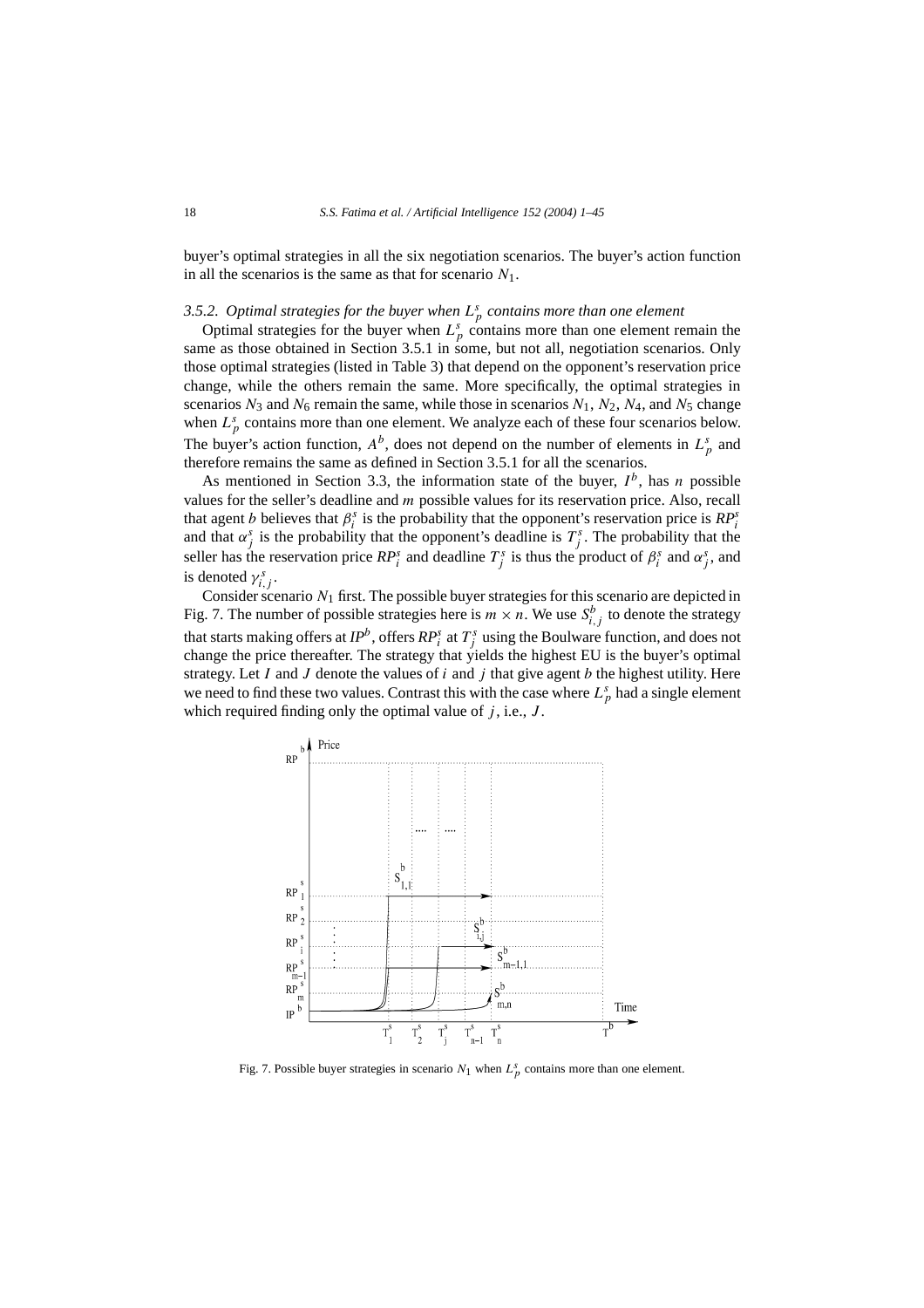The outcome of negotiation depends on both the buyer's and the seller's strategy. The buyer does not know the seller's strategy, but it has two lotteries,  $L_p^s$  and  $L_i^s$ , over the seller's reservation price and deadline. So if the seller's reservation price and deadline are  $RP_i^s$  and  $T_j^s$ , then it plays strategy  $S_{i,j}^s$  that offers  $RP_i^s$  at  $T_j^s$ . The probability with which the seller plays strategy  $S^s_{i,j}$  is  $\gamma^s_{i,j}$ . Thus although the buyer does not know the seller's actual strategy, it knows that the seller can play  $m \times n$  different strategies and the associated probabilities.

Consider the strategy  $S_{m,n}^b$ . This strategy results in an agreement only if the seller's actual reservation price is  $RP_m^s$  and its deadline is  $T_n^s$ . All the other values for the seller's reservation price or deadline result in a conflict. Thus the EU from strategy  $S_{m,n}^b$  is:

$$
EU_{m,n}^b = \sum_{x=1}^{m-1} \sum_{y=1}^n \gamma_{x,y}^s U^b(\widehat{C}) + \sum_{x=1}^{n-1} \gamma_{m,x}^s U^b(\widehat{C}) + \gamma_{m,n}^s U^b \big( RP_m^s, T_n^s \big). \tag{5}
$$

In general, strategy  $S_{i,j}^b$  results in conflict if either the seller's reservation price is higher than  $RP_i^s$ , or its deadline is less than  $T_j^s$ . The utility from  $S_{i,j}^b$  is therefore:

$$
EU_{i,j}^b = \sum_{c=1}^{i-1} \sum_{d=1}^n \gamma_{c,d}^s U^b(\widehat{C}) + \sum_{c=1}^{j-1} \gamma_{i,c}^s U^b(\widehat{C})
$$
  
+  $\gamma_{i,j}^s U^b (RP_i^s, T_j^s) + \sum_{x=j+1}^n \gamma_{i,x}^s U^b (RP_i^s, t_1)$   
+  $\sum_{y=i+1}^m \left( \sum_{z=1}^{j-1} \gamma_{y,z}^s U^b(\widehat{C}) + \gamma_{y,j}^s U^b(p_1, T_j^s) + \sum_{z=j+1}^n \gamma_{y,z}^s U^b(p_2, t_2) \right)$  (6)  
where  $RP_j^s \le p_1 \le RP_i^s$  and  $RP_j^s \le p_2 \le RP_i^s$ 

and  $T_j^s \leq t_1 \leq T_x^s$  and  $T_j^s \leq t_2 \leq T_z^s$ .

In the above expression, the values of  $p_1$  and  $p_2$  depend on two factors: the opponent's strategy and the identity of the player that makes a move at the earlier deadline. The values of *t*<sup>1</sup> and *t*<sup>2</sup> depend only on the opponent's strategy. Although the buyer does not know the opponent's actual strategy, it does know that the opponent will also behave strategically. This strategic behavior depends on the opponent's scenario. Recall that when the buyer's scenario is  $N_1$ , the seller can be in any of the four scenarios:  $N_2$ ,  $N_3$ ,  $N_5$ , or  $N_6$ . We know from Section 3.5.1 that in scenario  $N_6$ , an agent's optimal strategy is to offer its reservation price using the Conceder function. Thus if agent *s* is in scenario *N*6, its optimal strategy is to offer *RP<sup>s</sup>* using the Conceder function. In addition to the seller's strategy, the values of  $p_1$  and  $p_2$  also depend on who makes an offer at the earlier deadline. The player that makes an offer at the earlier deadline could be the buyer or the seller, depending on who made the initial offer. Consider the case where it is the seller's turn to make a move at the earlier deadline. The seller's optimal strategy in scenario  $N_6$  is to offer  $RP^s$  using the Conceder function. As per the buyer's action function, the buyer accepts the seller's offer at  $T_j^s$ . We therefore get  $p_1 = p_2 = R P_y^s$  and  $t_1 = t_2 = T_j^s$ . On the other hand, if it is the buyer's turn to make a move at the earlier deadline, it offers  $RP_i^s$ . For  $z \geq j$ ,  $RP_i^s \geq RP_s^s$ , and the seller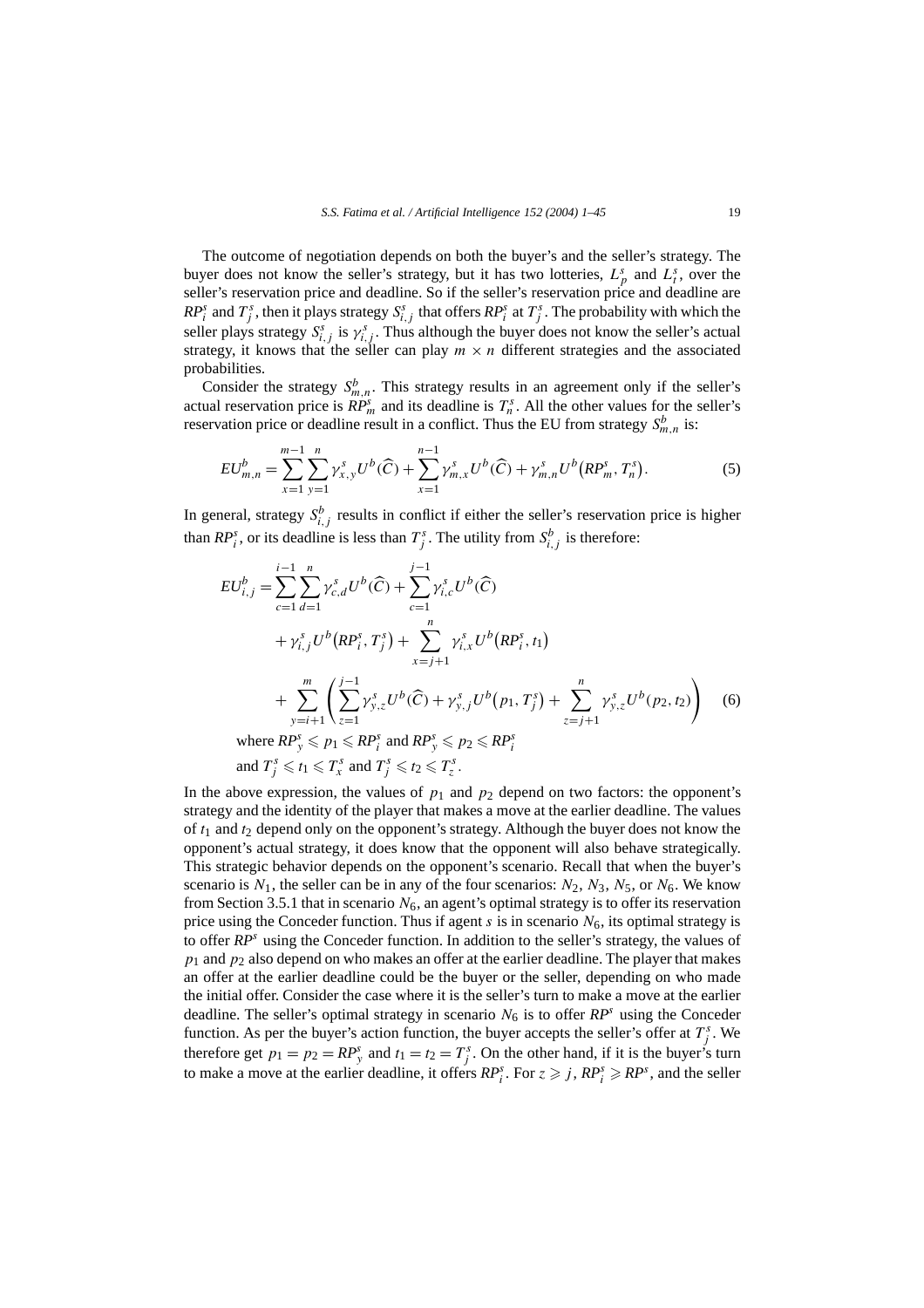accepts the buyer's offer at time  $T_j^s$ . This makes  $p_1 = p_2 = RP_i^s$  and  $t_1 = t_2 = T_j^s$ . Using similar analysis, it can be seen that when agent *s* is in any of the remaining three scenarios  $(N_2, N_3, \text{ or } N_5)$ , we get  $p_1 = p_2 = R P_y^s$ ,  $t_1 = T_x^s$ , and  $t_2 = T_z^s$  if the seller makes an offer at the earlier deadline; and  $p_1 = p_2 = R\dot{P}_i^s$ ,  $t_1 = T_x^s$ , and  $t_2 = T_z^s$  if the buyer makes an offer at the earlier deadline. The buyer knows who will make an offer at the earlier deadline, since the decision about which player will make the initial offer is made at the beginning of negotiation and thereafter players take turns alternately at each successive time period. Since the buyer does not know the seller's scenario, we associate equal probabilities with each of the four possible seller's scenarios,  $N_1$ ,  $N_3$ ,  $N_5$ , and  $N_6$ . Let  $eu_1^b$  denote the value of Eq. (6) when the seller's scenario is  $N_2$ ,  $N_3$ , or  $N_5$ . Also, let  $e u_2^b$  denote the value of Eq. (6) when the seller's scenario is  $N_6$ . The buyer's EU therefore becomes:

$$
EU_{i,j}^b = \frac{3}{4}eu_1^b + \frac{1}{4}eu_2^b.
$$
\n(7)

The values of *i* and *j* for which Eq. (7) is at a maximum are denoted *I* and *J* . The buyer's optimal strategy for scenario  $N_1$ , in terms of  $I$  and  $J$ , is listed in Table 4.

In scenario  $N_2$ , the buyer uses a strategy  $S^b_{i,j}$  of the form depicted in Fig. 8. This strategy starts at  $IP^b$ , offers  $RP^s_i$  at  $T^s_j$  using the Boulware function, keeps the price constant at  $RP^s_i$ until  $T_k^s$ , and thereafter uses the Boulware function again to offer  $RP^b$  at  $T^b$ . It is clear from Fig. 8 that *i* can vary between 1 and *m* and *j* can vary between 1 and *k*. Thus there are  $m \times k$  possible strategies and the one that yields the maximum EU is the buyer's optimal strategy. Let *I* and *J* denote the values of *i* and *j* respectively that give the highest utility. Here we need to find these two values. Contrast this with the case where  $L_p^s$  had a single element, which required finding only *J*. The buyer's EU from strategy  $S_{i,j}^b$  is:

$$
EU_{i,j}^b = EU_1^b + EU_2^b + EU_3^b. \tag{8}
$$

Table 4

Optimal buyer strategies in different scenarios when  $L_p^s$  contains more than one element

| Negotiation scenario | Time <i>t</i> during negotiation | Optimal strategy                           |
|----------------------|----------------------------------|--------------------------------------------|
| N <sub>1</sub>       | $t\leqslant T_I^s$               | $\langle IP^b, RP_I^s, T_I^s, B \rangle$   |
|                      | $t > T_I^s$                      | $\langle RP_I^s, RP_I^s, T_n^s, L \rangle$ |
| N <sub>2</sub>       | $t\leqslant T_I^s$               | $\langle IP^b, RP_I^s, T_I^s, B \rangle$   |
|                      | $T_I^s < t \leqslant T_k^s$      | $\langle RP_I^s, RP_I^s, T_k^s, L \rangle$ |
|                      | $t > T_k^s$                      | $\langle RP_I^s, RP^b, T^b, B \rangle$     |
| $N_3$                | $t\leqslant T^b$                 | $\langle IP^b, RP^b, T^b, B \rangle$       |
| $N_4$                | $t\leq T'$                       | $\langle IP^b, RP^s, T', C \rangle$        |
|                      | t > T'                           | $\langle RP_I^s, RP_I^s, T_n^s, L \rangle$ |
| N <sub>5</sub>       | $t \leq T'$                      | $\langle IP^b, RP^s_I, T', C \rangle$      |
|                      | $T' < t \leqslant T_k^s$         | $\langle RP_I^s, RP_I^s, T_k^s, L \rangle$ |
|                      | $t > T_k^s$                      | $\langle RP_I^s,RP^b, T^b, B \rangle$      |
| $N_6$                | $t\leq T'$                       | $\langle IP^b, RP^b, T', C \rangle$        |
|                      | t > T'                           | $\langle RP^b, RP^b, T^b, L \rangle$       |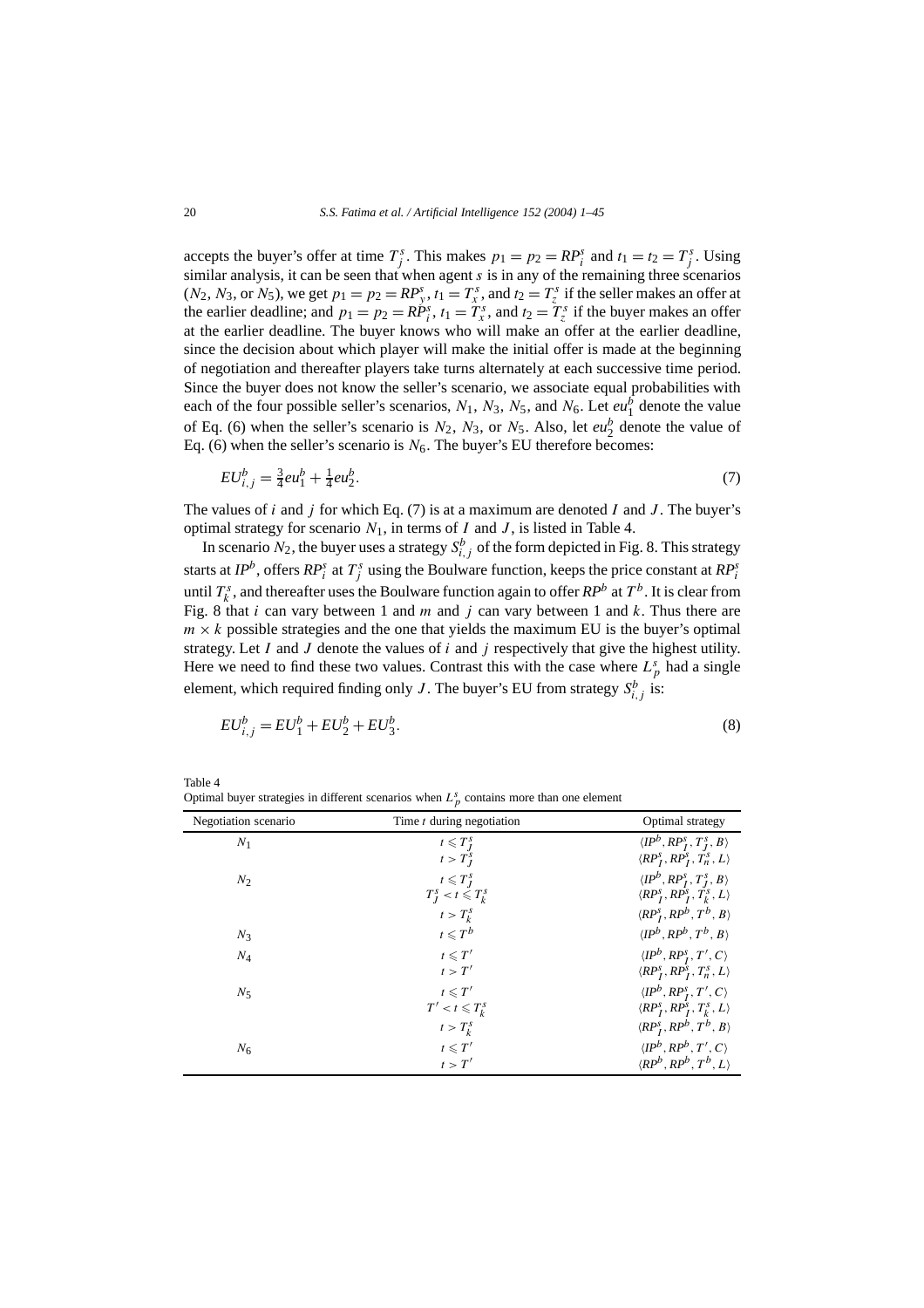

Fig. 8. The buyer's strategy  $S^b_{i,j}$  in scenario  $N_2$  where  $L^s_p$  contains more than one element.

Here, the term  $EU_1^b$  denotes agent *b*'s EU if the seller's actual reservation price is higher than  $RP_i^s$ ,  $EU_2^b$  denotes its EU if the seller's actual reservation price is equal to  $RP_i^s$ , and  $EU_3^b$  denotes its EU if the seller's actual reservation price is lower than  $RP_i^s$ . We obtain each of these three terms below.

For  $EU_1^b$  (i.e., for  $RP^s > RP_i^s$ ), the seller's deadline can be either less than or equal to  $T_k^s$ , or it can be greater than or equal to  $T_{k+1}^s$  (see Fig. 8). If  $T_s \le T_k^s$ , then negotiation ends in a conflict.  $EU_1^b$  is therefore given by:

$$
EU_1^b = \sum_{x=1}^{i-1} \left( \sum_{y=1}^k \gamma_{x,y}^s U^b(\widehat{C}) + \sum_{y=k+1}^n \gamma_{x,y}^s U^b(p_1, T^b) \right)
$$
  
where  $(RP_x^s \le p_1 \le RP^b)$ . (9)

Note that the value of  $p_1$  depends on the opponent's strategy and the identity of the player that makes an offer at the earlier deadline. The four possible seller scenarios for the second term of Eq. (9) (i.e.,  $T^s > T^b$ ) are  $N_1$ ,  $N_2$ ,  $N_4$ , or  $N_5$ . For each of these scenarios, the seller's strategic behavior gives  $p_1 = RP^b$  if the buyer makes a move at the earlier deadline, and  $p_1 = RP_I^b$  if the seller makes a move at the earlier deadline. Note that in order to get these values for  $p_1$ , the buyer and seller strategies need to converge before the earlier deadline. The conditions for convergence of agents' strategies are listed in Section 3.5.3. Also note that the value of  $RP_I^b$  is present in the seller's information state and is not known to the buyer. The buyer can therefore only take  $p_1 = RP^b$  as the closest approximation.

The next term,  $EU_2^b$ , is the buyers EU when  $RP^s$  is equal to  $RP_i^s$  and is: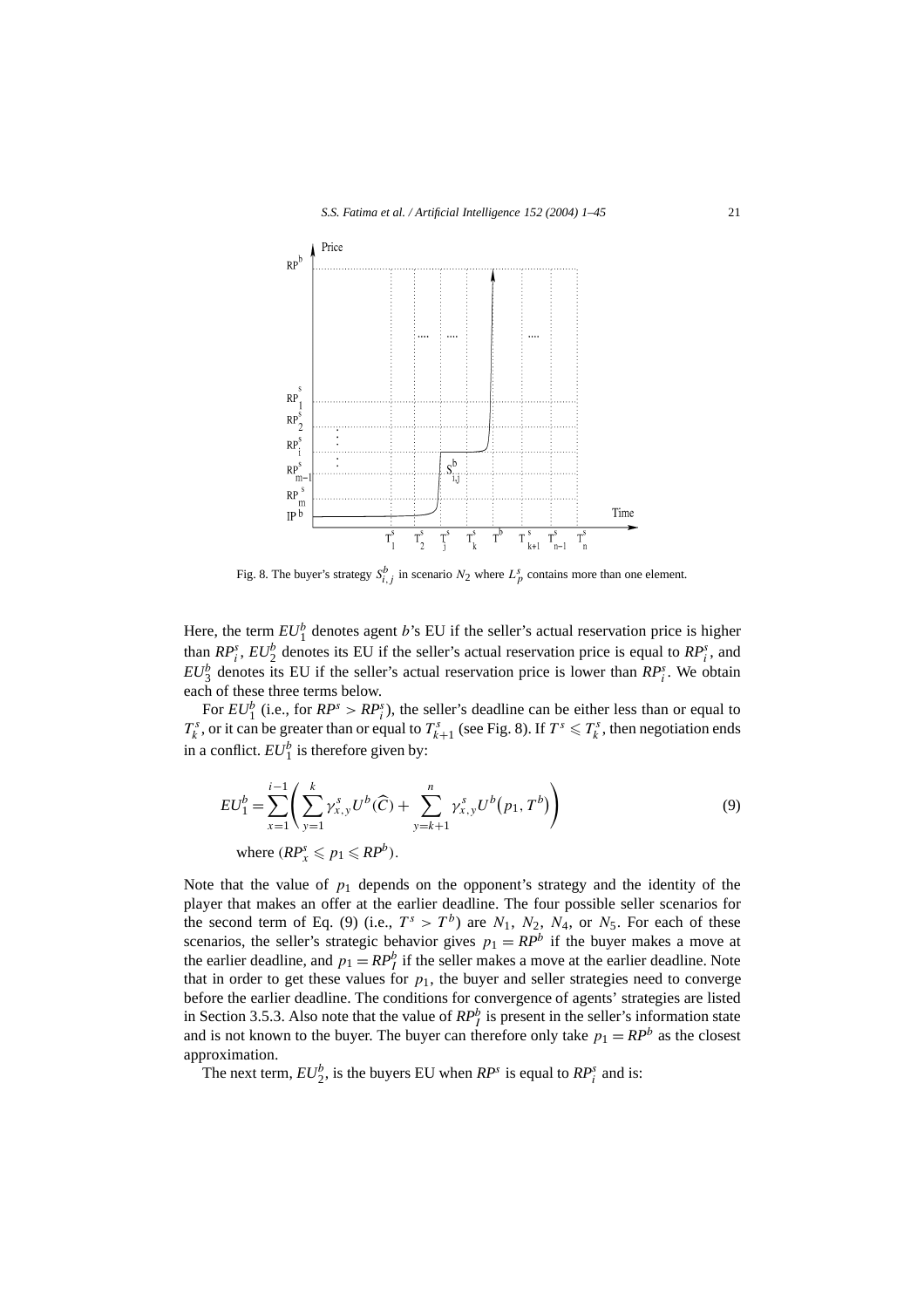$$
EU_2^b = \sum_{x=1}^{j-1} \gamma_{i,x}^s U^b(\widehat{C}) + \gamma_{i,j}^s U^b \left( RP_i^s, T_j^s \right)
$$
  
+ 
$$
\sum_{x=j+1}^{k} \gamma_{i,x}^s U^b \left( RP_i^s, t_1 \right) + \sum_{x=k+1}^{n} \gamma_{i,x}^s U^b(p_2, t_2)
$$
 (10)

where  $(RP_i^s \leqslant p_2 \leqslant RP^b)$  and  $(T_j^s \leqslant t_1 \leqslant T_x^s)$  and  $(T_j^s \leqslant t_2 \leqslant T^b)$ .

The possible scenarios for the seller for the third term of Eq. (10) are  $N_2$ ,  $N_3$ ,  $N_5$ , or  $N_6$ . Considering the seller's strategic behavior, we get  $t_1 = T_j^s$  if the seller's scenario is  $N_6$  and  $t_1 = T_x^s$  otherwise. The possible scenarios for the seller, for the fourth term of Eq. (10), are  $N_1$ ,  $N_2$ ,  $N_4$ , or  $N_5$ . Considering the seller's strategic behavior, we get  $t_2 = T^b$  for all the four scenarios. The value of  $p_2$  depends on the player that makes a move at the earlier deadline. If the buyer makes a move at the earlier deadline, we get  $p_2 = RP^b$ . On the other hand, if the seller makes a move at the earlier deadline we get  $p_2 = RP^b$ . As for  $p_1$ , since the buyer does not know  $RP_I^b$ , it can only take  $p_2 = RP^b$  as the closest approximation for all possible seller scenarios.

The last term,  $EU_3^b$  (i.e., for the case  $RP^s > RP_i^s$ ) is as follows:

$$
EU_3^b = \sum_{x=i+1}^m \left( \sum_{y=1}^{j-1} \gamma_{x,y}^s U^b(\widehat{C}) + \gamma_{x,j}^s U^b(p_3, T_j^s) + \sum_{y=j+1}^k \gamma_{x,y}^s U^b(p_4, t_3) + \sum_{y=k+1}^n \gamma_{x,y}^s U^b(p_5, t_4) \right)
$$
  
where  $(RP_x^s \leq p_3 \leq RP_i^s)$  and  $(RP_x^s \leq p_4 \leq RP_i^s)$  and  $(RP_x^s \leq p_5 \leq RP^b)$  and  $(T_j^s \leq t_3 \leq T_j^s)$  and  $(T_j^s \leq t_4 \leq T^b)$ . (11)

The possible scenarios for the seller for the second and third terms of Eq. (11) are  $N_2$ ,  $N_3$ ,  $N_5$ , or  $N_6$ , while for the fourth term they are  $N_1$ ,  $N_2$ ,  $N_4$ , or  $N_5$ . Considering the seller's strategic behavior we get  $t_3 = T_j^s$  if the seller's scenario is  $N_6$ , and  $t_3 = T_y^s$  otherwise. For all the possible seller's scenarios  $t_4 = T^b$ . The values of  $p_3$ ,  $p_4$ , and  $p_5$  depend on the identity of the player that makes a move at the earlier deadline.  $p_3 = p_4 = R P_x^s$  if the seller makes a move at the earlier deadline, and  $p_3 = p_4 = R P_i^s$  if the buyer makes a move at the earlier deadline. Finally,  $p_5 = RP_I^b$  if the seller makes a move at the earlier deadline and  $p_5 = RP^b$  if the buyer makes a move at the earlier deadline. Again, as for  $p_1$ , the buyer can only take  $p_5 = RP^b$  as an approximation.

The buyer's utility from strategy  $S_{i,j}^b$ , is the sum of  $EU_1^b, EU_2^b$ , and  $EU_3^b$ . Let  $eu_1^b$  denote the value of Eq. (8) if the seller's scenario is  $N_6$ , and  $e u_2^b$  denote its value otherwise. As each of the four possible scenarios for the seller is equally probable,  $EU_{i,j}^b$  becomes:

$$
EU_{i,j}^b = \frac{1}{4}eu_1^b + \frac{3}{4}eu_2^b.
$$
\n(12)

The values of *i* and *j* that give the buyer the maximum EU are denoted *I* and *J* . The buyer's optimal strategy for scenario  $N_2$ , in terms of *I* and *J*, is listed in Table 4.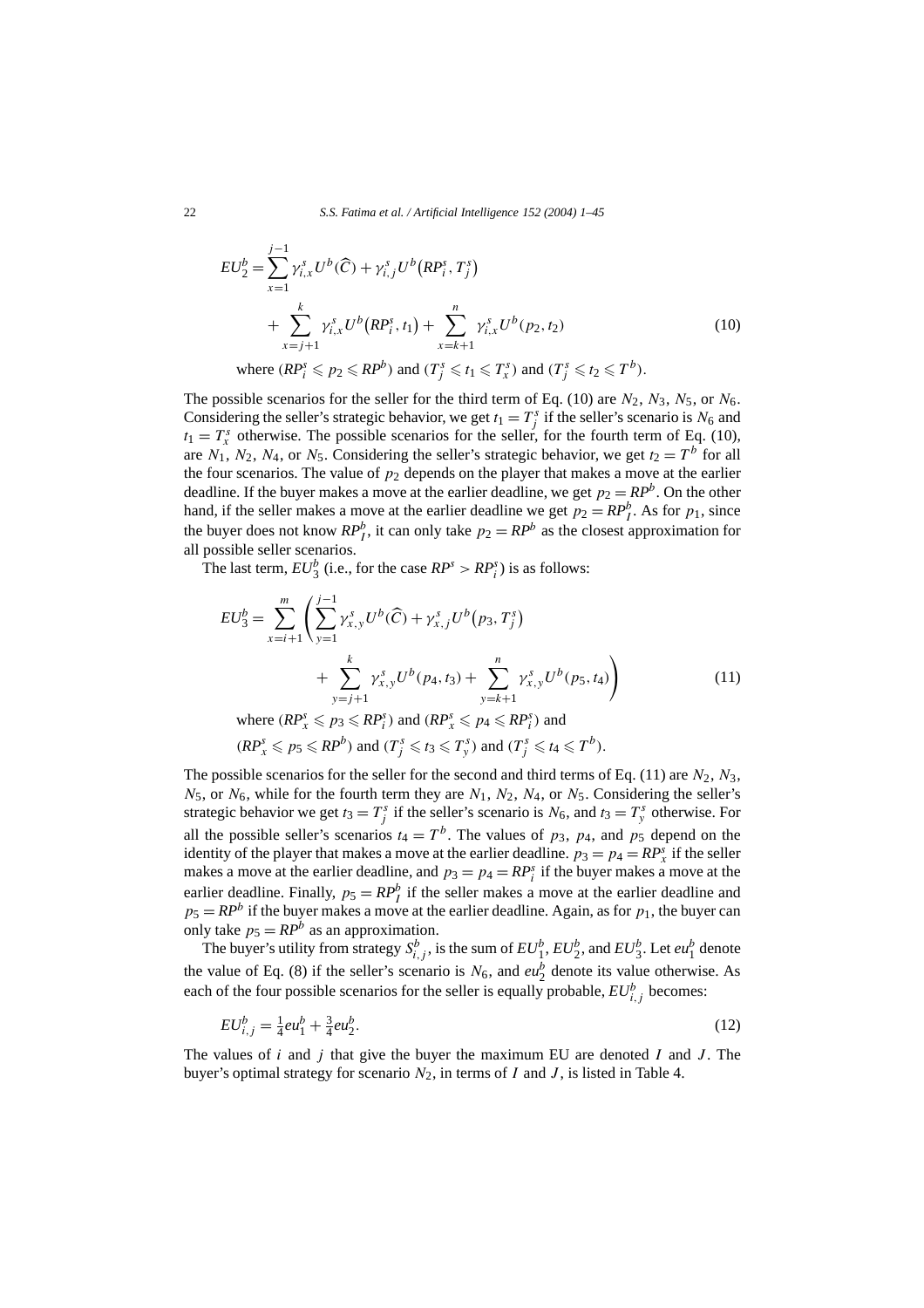

Fig. 9. The buyer's strategy,  $S_i^b$ , when  $L_p^s$  contains more than one element. (a) Scenario  $N_4$ . (b) Scenario  $N_5$ .

In the next scenario, i.e., *N*3, the buyer's optimal strategy does not depend on the opponent's reservation price. Thus the buyer's optimal strategy when  $L_p^s$  contains more than one element is the same as its optimal strategy when  $L_p^s$  contains a single element. This is also true for scenario  $N_6$ .

In negotiation scenario  $N_4$ , the buyer's optimal strategy is to offer the opponent's reservation price, *RPs*, immediately after negotiation starts and continue to offer the same price until negotiation ends. The possible strategies that the buyer can use when  $L_p^s$  has more than one element are of the form  $S_i^b$ , where  $1 \leq i \leq m$ . This is shown in Fig. 9(a). The buyer's EU from strategy  $S_i^b$  is:

$$
EU_i^b = \sum_{x=1}^{i-1} \sum_{y=1}^n \gamma_{x,y}^s U^b(\widehat{C}) + \sum_{x=1}^n \gamma_{i,x}^s U^b \big( RP_i^s, t_1 \big) + \sum_{x=i+1}^m \sum_{y=1}^n \gamma_{x,y}^s U^b(p_1, t_2) \tag{13}
$$
  
where  $RP_x^s \leq p_1 \leq RP_i^s$  and  $T' \leq t_1 \leq T_x^s$  and  $T' \leq t_2 \leq T_y^s$ .

The values of  $t_1$  and  $t_2$  depend on the opponent's scenario, while  $p_1$  depends on the opponent's scenario and the identity of the player that makes a move at  $T'$  or the earlier deadline. If the opponent is in scenario  $N_6$ , then  $t_1 = t_2 = T'$ . On the other hand, if the seller's scenario is  $N_2$ ,  $N_3$ , or  $N_5$ , then  $t_1 = T_x^s$  and  $t_2 = T_y^s$ . If the seller's scenario is  $N_6$ ,  $p_1 = RP_x^s$  if the seller makes a move at time  $T'$  and  $p_1 = RP_i^s$  if the buyer makes a move at time *T'*. On the other hand, if the seller's scenario is  $N_2$ ,  $N_3$ , or  $N_5$ ,  $p_1 = RP^s$ , if the seller makes a move at the earlier deadline and  $p_1 = R P_i^s$  if the buyer makes a move at the earlier deadline. Let  $eu_1^b$  denote the value of Eq. (13) if the seller's scenario is  $N_6$  and let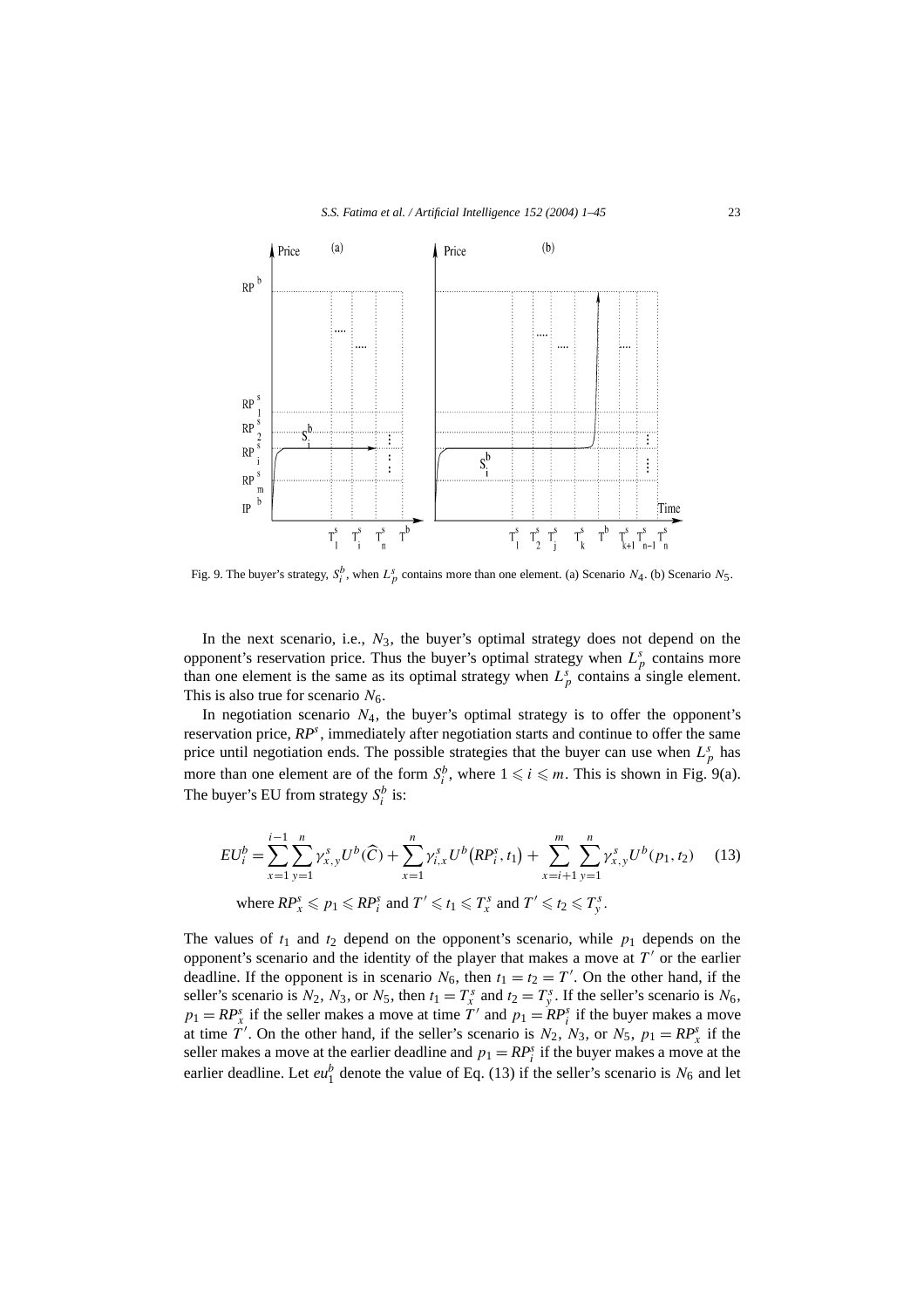$eu_2^b$  denote its value if the seller's scenario is  $N_2$ ,  $N_3$ , or  $N_5$ . All the four possible seller's scenarios being equally probable,  $EU_i^b$  becomes:

$$
EU_i^b = \frac{1}{4}eu_1^b + \frac{3}{4}eu_2^b.
$$
 (14)

The buyer's optimal strategy for scenario *N*<sup>4</sup> is listed in Table 4.

Finally, in scenario  $N_5$  the buyer's possible strategies are of the form  $S_i^b$  shown in Fig. 9(b). The expected utility from  $S_i^b$  is:

$$
EU_i^b = \sum_{x=1}^{i-1} \left( \sum_{y=1}^k \gamma_{x,y}^s U^b(\widehat{C}) + \sum_{y=k+1}^n \gamma_{x,y}^s U^b(p_1, T^b) \right)
$$
  
+ 
$$
\sum_{x=1}^k \gamma_{i,x}^s U^b \left( RP_i^s, t_1 \right) + \sum_{x=k+1}^n \gamma_{i,x} U^b(p_2, t_2)
$$
  
+ 
$$
\sum_{x=i+1}^m \left( \sum_{y=1}^k \gamma_{x,y}^s U^b(p_3, t_3) + \sum_{y=k+1}^n \gamma_{x,y}^s U^b(p_4, t_4) \right)
$$
(15)

where  $(T' \leq t_1 \leq T_x^s)$  and  $(T' \leq t_2 \leq T^b)$  and  $(T' \leq t_3 \leq T_y^s)$ 

and 
$$
(T' \leq t_4 \leq T^b)
$$
 and  $(RP_x^s \leq p_1 \leq RP^b)$  and  $(RP_i^s \leq p_2 \leq RP^b)$ 

and  $(RP_x^s \leqslant p_3 \leqslant R P_i^s)$  and  $(RP_i^s \leqslant p_4 \leqslant R P^b)$ .

Using similar analysis, as for scenario  $N_2$  for the buyer, we get the following values. The values of  $t_1$ ,  $t_2$ ,  $t_3$  and  $t_4$  depend on the seller's scenario. We get  $t_1 = T'$  if the seller's scenario is  $N_6$ , and  $t_1 = T_x^s$  otherwise. We get  $t_3 = T'$  if the seller's scenario is  $N_6$ , and  $t_3 = T_y^s$  otherwise. Similarly,  $t_2 = t_4 = T^b$  for all possible seller scenarios. The values of  $p_1$ ,  $p_2$ , and  $p_4$  depend on the identity of the player that makes a move at the earlier deadline. The value of *p*<sup>3</sup> depends on the identity of the player that makes a move at *T*' or the earlier deadline. We get  $p_1 = p_2 = p_4 = RP^b$  if the buyer makes a move at the earlier deadline, and  $p_1 = p_2 = p_4 = RP_I^b$  if the seller makes a move at the earlier deadline. Finally,  $p_3 = RP_x^s$  if the seller's scenario is  $N_6$  and the seller makes a move at *T'*. But  $p_3 = RP_i^s$  if the seller's scenario is  $N_6$  and the buyer makes a move at *T'*. For the remaining seller's scenarios,  $p_3 = RP_x^s$  if the seller makes a move at the earlier deadline and  $p_3 = RP_i^s$  if the buyer makes a move at the earlier deadline. Since  $RP_I^b$  is not known to the buyer, it can only take  $RP^b$  as the values of  $p_1$ ,  $p_2$  and  $p_4$ . Let  $eu_1^b$  denote the value of Eq. (15) if the seller's scenario is  $N_6$ , and  $e u_2^b$  denote its value otherwise. The expression for  $EU_i^b$  therefore becomes

$$
EU_i^b = \frac{1}{4}eu_1^b + \frac{3}{4}eu_2^b.
$$
 (16)

The buyer's optimal strategy for scenario  $N_5$  is listed in Table 4. Optimal strategies for the seller,  $S^s$ , can be obtained in the same way.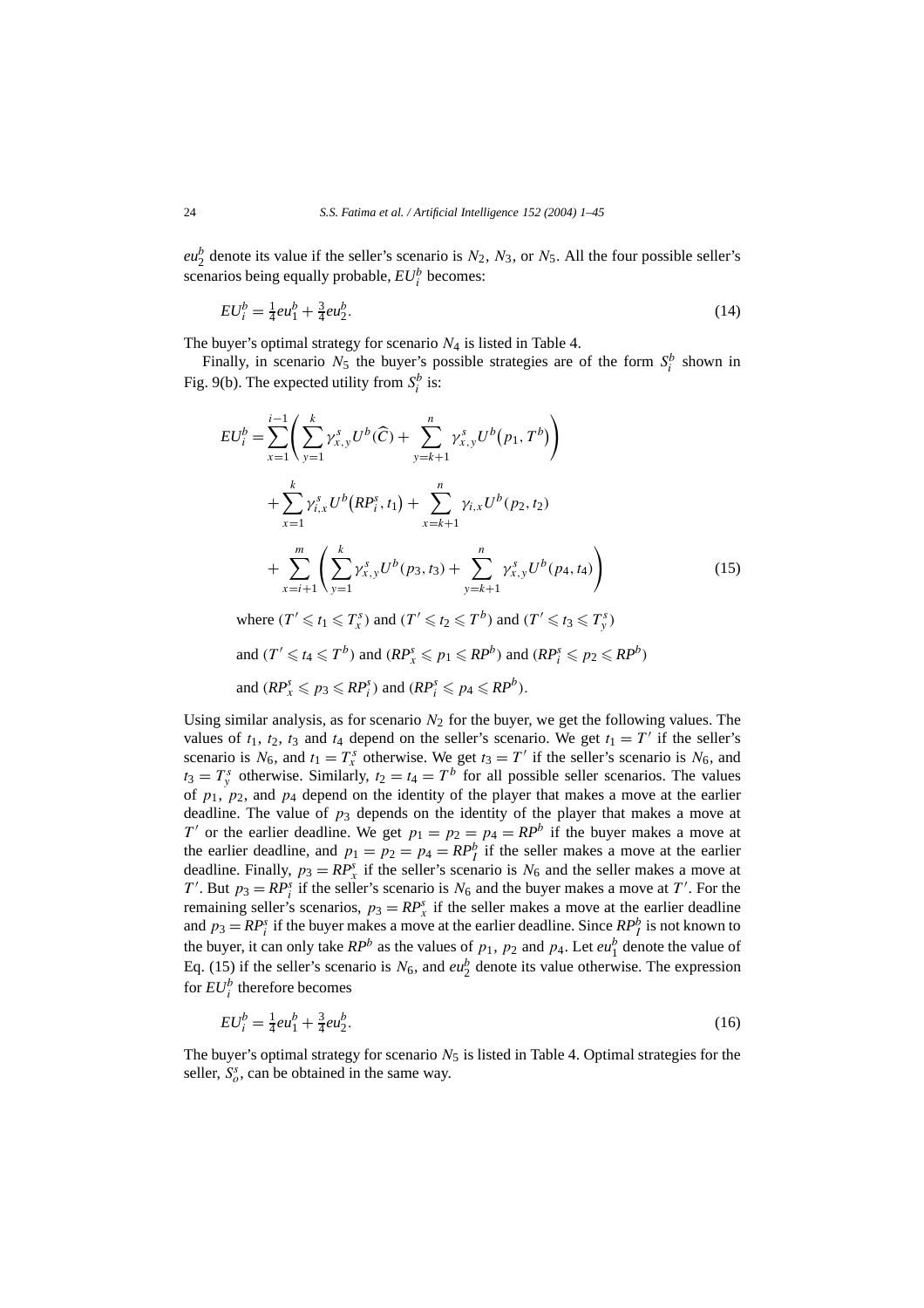#### *3.5.3. Conditions for convergence of optimal strategies*

It is clear from Section 3.5.2, that when both agents use their respective optimal strategies, the outcome of negotiation depends on  $RP_I^s$ ,  $T_J^s$ ,  $RP_I^b$ , and  $T_J^b$ . For instance, consider the case where the buyer's scenario is  $N_1$ , and  $T_j^s$  has a value greater than  $T^s$  and  $RP_I^s$  has a value less than  $RP^s$ . Here, the buyer starts at  $IP^b$  and uses the Boulware function to offer  $RP_I^s$  at time  $T_J^s$ . Agent *s* quits at  $T^s$  and since  $T^s < T_J^s$ , negotiation ends in a conflict. Thus in scenario  $N_1$ ,  $RP_I^s$  in the buyer's optimal strategy should be greater than or equal to the seller's actual reservation price  $(RP<sup>s</sup>)$  and  $T<sub>j</sub><sup>s</sup>$  should be less than or equal to the seller's actual deadline  $(T<sup>s</sup>)$  for the buyer and seller strategies to converge. Likewise, when the seller's scenario is  $N_1$ ,  $RP_I^b$  in the seller's optimal strategy should be less than or equal to the buyer's actual reservation price and  $T^b_J$  in the seller's optimal strategy should be less than or equal to the buyer's actual deadline. The outcomes given in Table 6 will result only if the agents' beliefs about each other satisfy the conditions for convergence of optimal strategies listed in Table 5. If these conditions are not satisfied, bargaining will end in a conflict. Furthermore, the more accurate agent  $a$ 's beliefs about agent  $\hat{a}$  are, the closer  $T_j^a$  and  $RP_j^a$  are to  $T^a$  and  $RP^a$  respectively.

The outcomes of negotiation, i.e., the price and time of agreement for all possible scenarios, when the conditions for convergence of optimal strategies are satisfied, are summarised in Table 6. For instance, consider row 1, where the buyer's scenario is *N*<sup>1</sup> and the seller's scenario is  $N_2$ . Here  $T^s < T^b$  since the buyer's scenario is  $N_1$ . The buyer's optimal strategy in scenario  $N_1$  is to offer a price lower than  $RP_m^s$  (whenever it is the buyer's turn) at all times *t* less than  $T_j^s$ . At any time *t* greater than or equal to  $T_j^s$ , the buyer accepts the seller's offer if the seller offers a price lower than or equal to  $RP_I^s$ ; otherwise it offers  $RP_I^s$ . Recall that in scenario  $N_2$ , the seller will always offer a price higher than  $RP_I^s$ before  $T^s$  and offer  $RP^s$  at  $T^s$ . When the conditions for convergence of optimal strategies are satisfied, the possible values for the seller's reservation price and deadline are shown in Fig. 10 as circles. One of the circles is the seller's actual reservation price and deadline. Let  $(RP_c^s, T_d^s)$  (shown as the shaded circle) be the seller's actual reservation price and deadline. At time  $T_d^s$  it could be the buyer's or the seller's turn to make a move. Consider the case where it is the buyer's turn at  $T_d^s$ . As per its optimal strategy, the buyer offers  $RP_f^s$  at  $T_d^s$ if the offer it receives in the previous time period is higher than  $IP^b$ . In scenario  $N_2$ , the price that the seller offers in the previous time period lies in the range  $[RP_1^b, RP_m^b]$ , i.e.,

| Negotiation scenario | Condition for convergence                |                                                   |  |  |  |
|----------------------|------------------------------------------|---------------------------------------------------|--|--|--|
|                      | Buyer's strategy                         | Seller's strategy                                 |  |  |  |
| $N_1$                | $RP_I^s \geq R P^s$ and $T_I^s \leq T^s$ | $RP_I^b \leqslant RP^b$ and $T_I^b \leqslant T^b$ |  |  |  |
| N <sub>2</sub>       | $RP_I^s \geq R P^s$ and $T_I^s \leq T^s$ | $RP_I^b \leqslant RP^b$ and $T_I^b \leqslant T^b$ |  |  |  |
| $N_3$                | None                                     | None                                              |  |  |  |
| $N_4$                | $RP_I^S \geq R P^S$                      | $RP_I^b \leqslant RP^b$                           |  |  |  |
| $N_5$                | $RP_I^S \geqslant RP^S$                  | $RPbI \leqslant RPb$                              |  |  |  |
| $N_6$                | None                                     | None                                              |  |  |  |

Table 5 Conditions for convergence of optimal strategies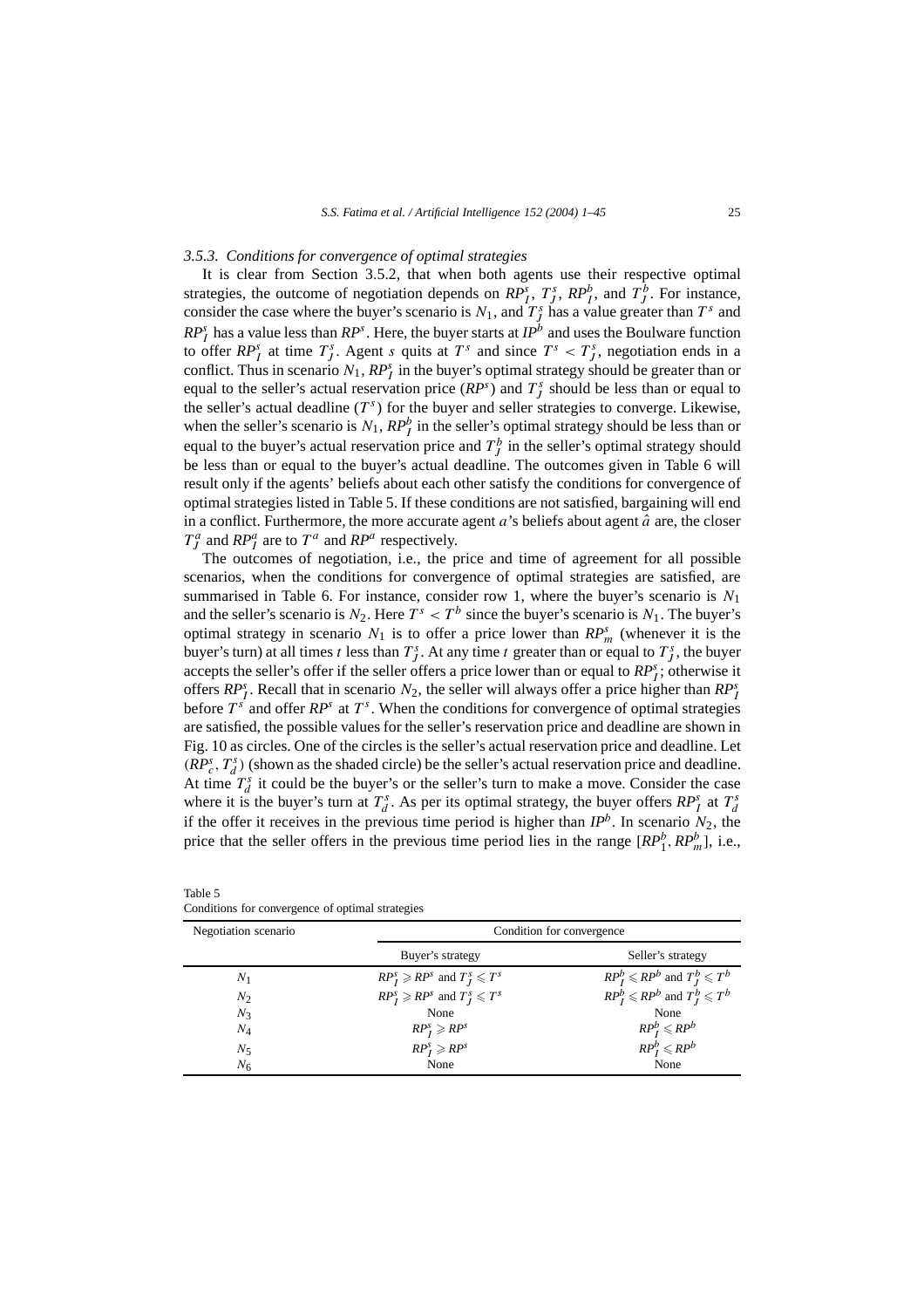|    | Negotiation<br>scenario |                | Negotiation<br>outcome                             | Negotiation    |                | Negotiation<br>outcome                           |
|----|-------------------------|----------------|----------------------------------------------------|----------------|----------------|--------------------------------------------------|
|    |                         |                | scenario<br>(price, time)                          |                |                | (price, time)                                    |
|    | Buyer                   | Seller         |                                                    | Buyer          | Seller         |                                                  |
| 1  | N <sub>1</sub>          | N <sub>2</sub> | $(RPs, Ts)$ or $(RPsI, Ts)$                        | $N_4$          | N <sub>2</sub> | $(RPs, Ts)$ or $(RPsI, Ts)$                      |
| 2  | N <sub>1</sub>          | $N_3$          | $(RPs, Ts)$ or $(RPsI, Ts)$                        | $N_4$          | $N_3$          | $(RPs, Ts)$ or $(RPsI, Ts)$                      |
| 3  | N <sub>1</sub>          | N <sub>5</sub> | $(RPs, Ts)$ or $(RPs, Ts)$                         | $N_4$          | $N_5$          | $(RPs, Ts)$ or $(RPs, Ts)$                       |
| 4  | N <sub>1</sub>          | $N_6$          | $(RP^s, T_I^s)$ or $(RP_I^s, T_I^s)$               | $N_4$          | $N_6$          | $(RPs, T')$ or $(RPs, T')$                       |
| 5  | N <sub>2</sub>          | $N_1$          | $(RP^b, T^b)$ or $(RP^b, T^b)$                     | $N_5$          | $N_1$          | $(RP^b, T^b)$ or $(RP^b, T^b)$                   |
| 6  | N <sub>2</sub>          | $N_2$          | $((RP^s, T^s)$ or $(RP^s, T^s))$ $\triangledown$   | $N_5$          | $N_2$          | $((RP^s, T^s)$ or $(RP_I^s, T^s))\triangledown$  |
|    |                         |                | $((RP^b, T^b)$ or $(RP^b, T^b)) \triangle$         |                |                | $((RP^b, T^b)$ or $(RP^b, T^b)) \triangle$       |
|    |                         |                | $((RP^b, T^b)$ or $(RP^s, T^b)$ ) $\diamondsuit$   |                |                | $((RP^b, T^b)$ or $(RP^s, T^b)$ ) $\diamondsuit$ |
| 7  | N <sub>2</sub>          | $N_3$          | $(RPs, Ts)$ or $(RPsI, Ts)$                        | $N_5$          | $N_3$          | $(RPs, Ts)$ or $(RPs, Ts)$                       |
| 8  | N <sub>2</sub>          | $N_{4}$        | $(RP^b, T^b)$ or $(RP^b, T^b)$                     | N <sub>5</sub> | $N_{4}$        | $(RP^b, T^b)$ or $(RP^b, T^b)$                   |
| 9  | N <sub>2</sub>          | $N_5$          | $((RP^s, T^s)$ or $(RP_I^s, T^s))$ $\triangledown$ | $N_5$          | $N_5$          | $((RP^s, T^s)$ or $(RP_I^s, T^s))\triangledown$  |
|    |                         |                | $((RP^b, T^b)$ or $(RP^b, T^b)) \triangle$         |                |                | $((RP^b, T^b)$ or $(RP^b, T^b)) \triangle$       |
|    |                         |                | $((RP^s, T^b)$ or $(RP^b, T^b)$ ) $\diamondsuit$   |                |                | $((RP^s, T^b)$ or $(RP^b, T^b)$ ) $\diamondsuit$ |
| 10 | N <sub>2</sub>          | N <sub>6</sub> | $(RP^s, T_I^s)$ or $(RP_I^s, T_I^s)$               | $N_5$          | N <sub>6</sub> | $(RPs, T')$ or $(RPs, T')$                       |
| 11 | $N_3$                   | $N_1$          | $(RP^b, T^b)$ or $(RP^b, T^b)$                     | $N_6$          | $N_1$          | $(RP^b, T_I^b)$ or $(RP_I^b, T_I^b)$             |
| 12 | $N_3$                   | $N_2$          | $(RP^b, T^b)$ or $(RP^b, T^b)$                     | $N_6$          | $N_2$          | $(RP^b, T_I^b)$ or $(RP_I^b, T_I^b)$             |
| 13 | $N_3$                   | $N_4$          | $(RP^b, T^b)$ or $(RP^b, T^b)$                     | $N_6$          | $N_{4}$        | $(RP^b, T')$ or $(RP^b, T')$                     |
| 14 | $N_3$                   | $N_5$          | $(RP^b, T^b)$ or $(RP^b, T^b)$                     | N <sub>6</sub> | $N_5$          | $(RP^b, T')$ or $(RP^b, T')$                     |

Negotiation outcome for different scenarios. The symbol  $\nabla$  denotes the outcome if  $T^s < T^b$ ,  $\triangle$  denotes the outcome if  $T^b < T^s$ , and  $\Diamond$  denotes the outcome if  $T^s = T^b$ 

a value greater than  $IP^b$ . Thus the buyer offers  $RP^s_I$  at  $T^s_d$ . The seller accepts  $RP^s_I$  since *RP*<sup>*s*</sup><sub>*I*</sub> is greater than the seller's actual reservation price,  $\overline{RP}^s_c$ , and  $T^s_d$  is the seller's actual deadline. In other words an agreement takes place at price  $RP^s_I$  and at time  $T^s_d$  if it is the buyer's turn to make a move at  $T_d^s$ . In the same way it can be seen that for all the circles shown in Fig. 10 an agreement occurs at  $(RP^s_I, T^s)$  if it is the buyer's turn to make an offer at  $T^s$ .

On the other hand, if it is the seller's turn to make an offer at  $T_d^s$  it offers  $RP_c^s$  because  $RP^s = RP^s_c$ . Since  $RP^s_c < RP^s_l$ , the buyer accepts the seller's offer at  $T^s_d$ . So an agreement takes place at price  $RP_c^s$  and at time  $T_d^s$  if it is the seller's turn to make a move at  $T_d^s$ . In the same way it can be seen that for all the circles shown in Fig. 10, an agreement occurs at  $(RP<sup>s</sup>, T<sup>s</sup>)$  if it is the seller's turn to make an offer at  $T<sup>s</sup>$ . Thus when the buyer's scenario is  $N_1$  and the seller's scenario is  $N_2$ , the outcome is  $(RP^s_I, T^s)$  if the buyer has to make a move at  $T^s$  and the outcome is  $(RP^s, T^s)$  if the seller has to make a move at  $T^s$ . The remaining entries in Table 6 can be obtained using similar analysis.

The similarity between these results and those of Sandholm and Vulkan [37] on bargaining with deadlines is that, in both cases, the price-surplus always goes to the agent with the longer deadline. However, the key difference is that in [37] the deadline effect overrides time discounting, whereas here the deadline effect does not override time

Table 6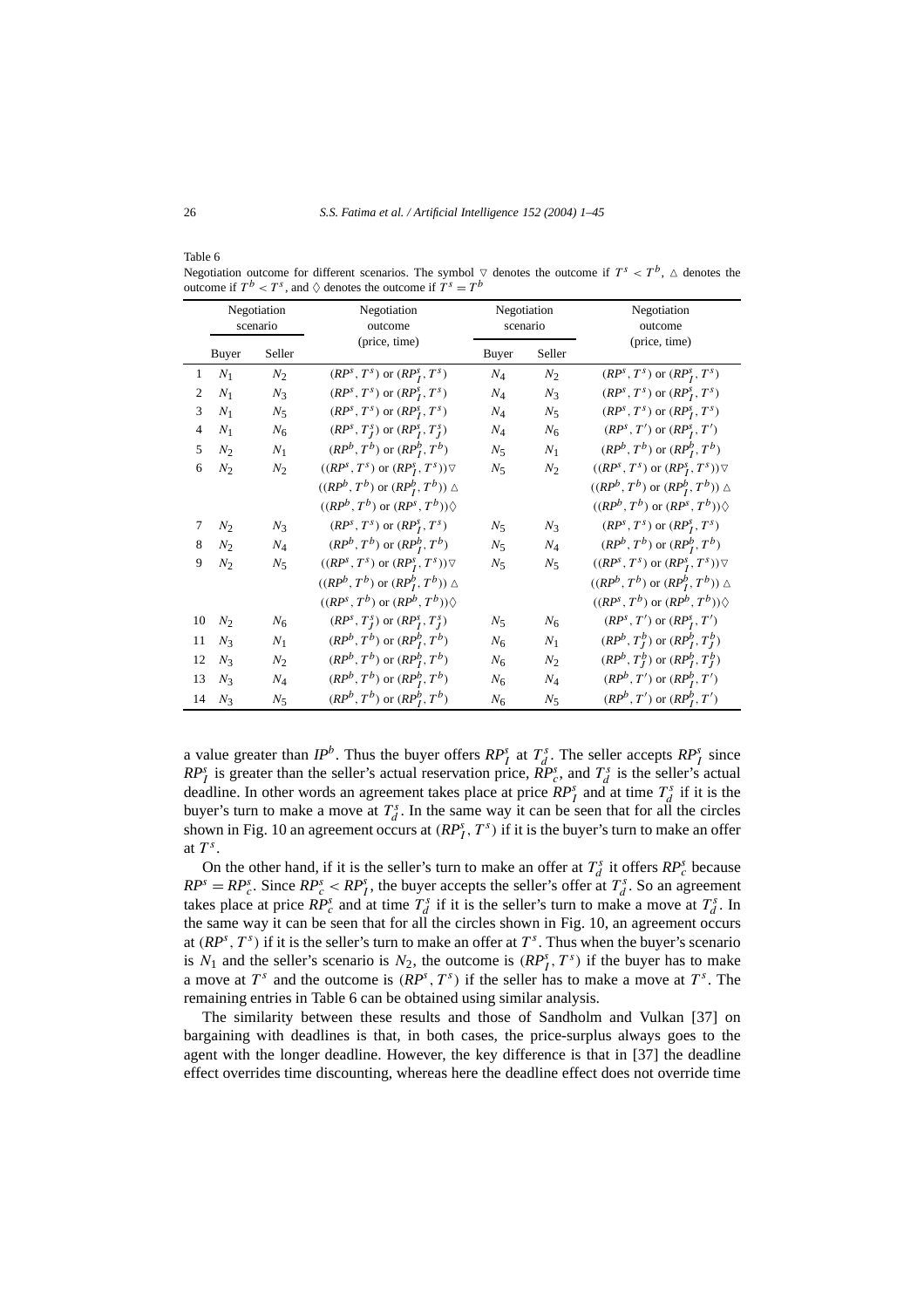

Fig. 10. Possible values for the seller's reservation price and deadline when the buyer's scenario is *N*1. Strategy  $S_{I,J}^b$  is the buyer's optimal strategy for scenario  $N_1$ .

discounting. This happens because in [37] the agents always make offers that lie within the zone of agreement. In our model, agents initially make offers that lie outside this zone, and thereby delay the time of agreement. Thus when agents have conflicting time preferences, in our case, agreement is reached near the earlier deadline, but in [37] agreement is reached towards the beginning of negotiation.

The outcomes listed Table 6 are possible only if this mutual strategic behavior of agents leads to equilibrium (i.e., neither agent has the motivation to deviate from its optimal strategy). In the following subsection we prove this with respect to the standard game theoretic solution concept of *sequential equilibrium* [20,28].

#### *3.6. Equilibrium agreements*

Recall that an agent's information state does not contain the opponent's strategy or its utility function. This makes negotiation a game,  $G$ , of incomplete information. Furthermore, agents have uncertain information about each other's reservation price and deadline. The extensive game,  $G$ , is formally defined as a 5-tuple  $(N, H, P, \mathfrak{I}^b, \mathfrak{I}^s)$ . The set  $\mathcal{N} = \{b, s\}$  denotes the set of players, each member of the set  $\mathcal{H}$  is a history,  $\mathcal{P}$  is the player function that assigns a member of  $\mathcal N$  to each history. The player that initiates negotiation is chosen randomly, the players then take turns as defined in the negotiation protocol. The set  $\mathfrak{I}^a$  denotes the set of agent *a*'s *information sets*. Let  $\mathcal{I}^a_i$  denote the *i*th element of  $\mathfrak{I}^a$ . The first three levels of the extensive form of game,  $G$ , are shown in Fig. 11. One of the players, say agent *a*, starts negotiation. The EUs that agents get from the terminal histories depend on their negotiation scenarios, and are as determined in Section 3.5.2. For instance, if agent *a*'s scenario is  $N_1$ , then its utility from the terminal histories would be one of  $m \times n$ possible values.

We first introduce the notion of *information set*. In this game  $G$ , an agent may not know which of the nodes it is actually at. Agent *a*'s *information set* [20,28],  $\mathcal{I}_i^a$ , is defined as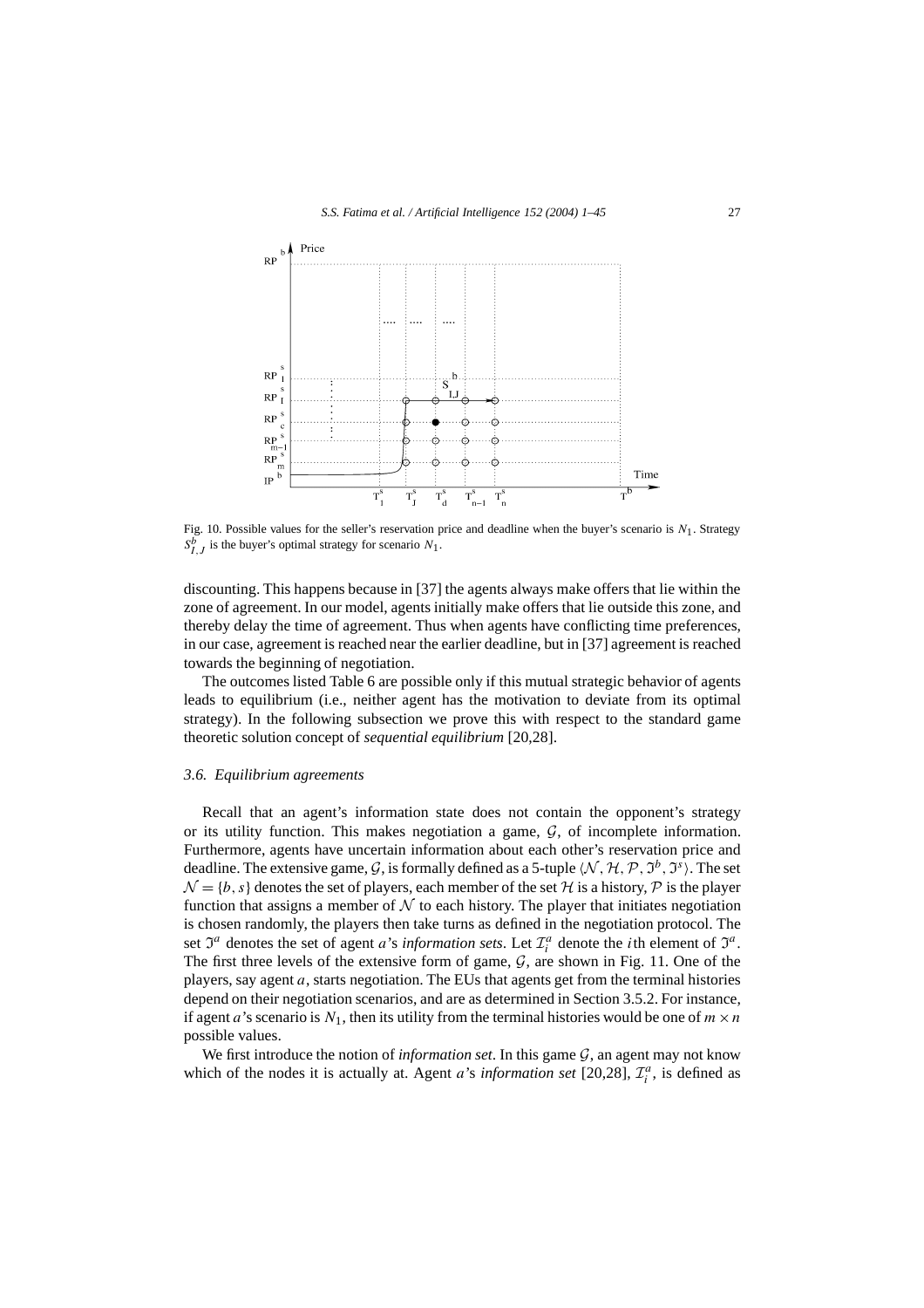

Fig. 11. Extensive form of the negotiation game.

a subset of its decision nodes such that when play reaches one of the decision nodes in the information set, and it is the agent's turn to make a move, it does not know which of these nodes it is actually at. This is because although an agent knows the offer made by the opponent, it does not know the actual strategy that was used to make the offer. For instance, in Fig. 11, when it is agent  $\hat{a}$ 's turn to make a move (at level 2), it does not know agent *a*'s actual strategy. The nodes labelled  $2, \ldots, 3, \ldots, 4$  thus form agent  $\hat{a}$ 's information set,  $\mathcal{I}_1^{\hat{a}}$ .

Since agents have uncertain information about the opponent, we use the solution concept of sequential equilibrium for the game  $G$ . There are three key notions related to sequential equilibrium [20,28] of an extensive game: *assessment*, *sequential rationality*, and *consistency*. An *assessment* in an extensive game is a pair  $(\sigma, \mu)$ , where  $\sigma$  is a strategy profile and  $\mu$  is a function that assigns to every information set a probability measure on the set of histories in the information set:  $\mu$  is referred to as the belief system. In Fig. 11, agent  $\hat{a}$  believes that agent  $a$  plays strategy  $S_{ij}^a$  with probability  $\gamma_{ij}^a$ , i.e.,  $\mu({S_{11}^a, S_{12}^a, \ldots, S_{mn}^a})({S_{ij}^a}) = \gamma_{ij}^a$ . Recall that  $\gamma_{ij}^a$  is obtained from agent  $\hat{a}$ 's lotteries,  $L_p^a$  and  $L_i^a$ , and is equal to  $\alpha_i^a \times \beta_j^a$ . An assessment is sequentially rational if for each information set of each player  $a \in \mathcal{N}$ , the strategy of player  $a$  is a best response to the other player's strategies, given *a*'s beliefs at that information set. An assessment is consistent if there is a sequence  $((\sigma^n, \mu^n))_{n=1}^{\infty}$  of assessments that converges to  $(\sigma, \mu)$  and has the properties that each strategy profile  $\sigma^n$  is completely mixed and that each belief system  $\mu^{n}$  is derived from  $\sigma^{n}$  using Bayes' rule. An assessment is a sequential equilibrium of an extensive game if it is sequentially rational and consistent [20,28].

**Theorem 1.** *The assessment*  $(\sigma, \mu)_{x,y}$  *in which*  $\sigma_a = S^a$  *for scenario x,*  $\sigma_{\hat{a}} = S^{\hat{a}}$  *for* scenario y, and  $\mu(\{S_{11}^a, S_{12}^a, \ldots, S_{mn}^a\})(S_{ij}^a) = \gamma_{ij}^a$  for  $1 \leq i \leq m$  and  $1 \leq j \leq n$  forms *a* sequential equilibrium of the game  $\mathcal{G}$ , for  $1 \leqslant x \leqslant 6$  and  $1 \leqslant y \leqslant 6$ .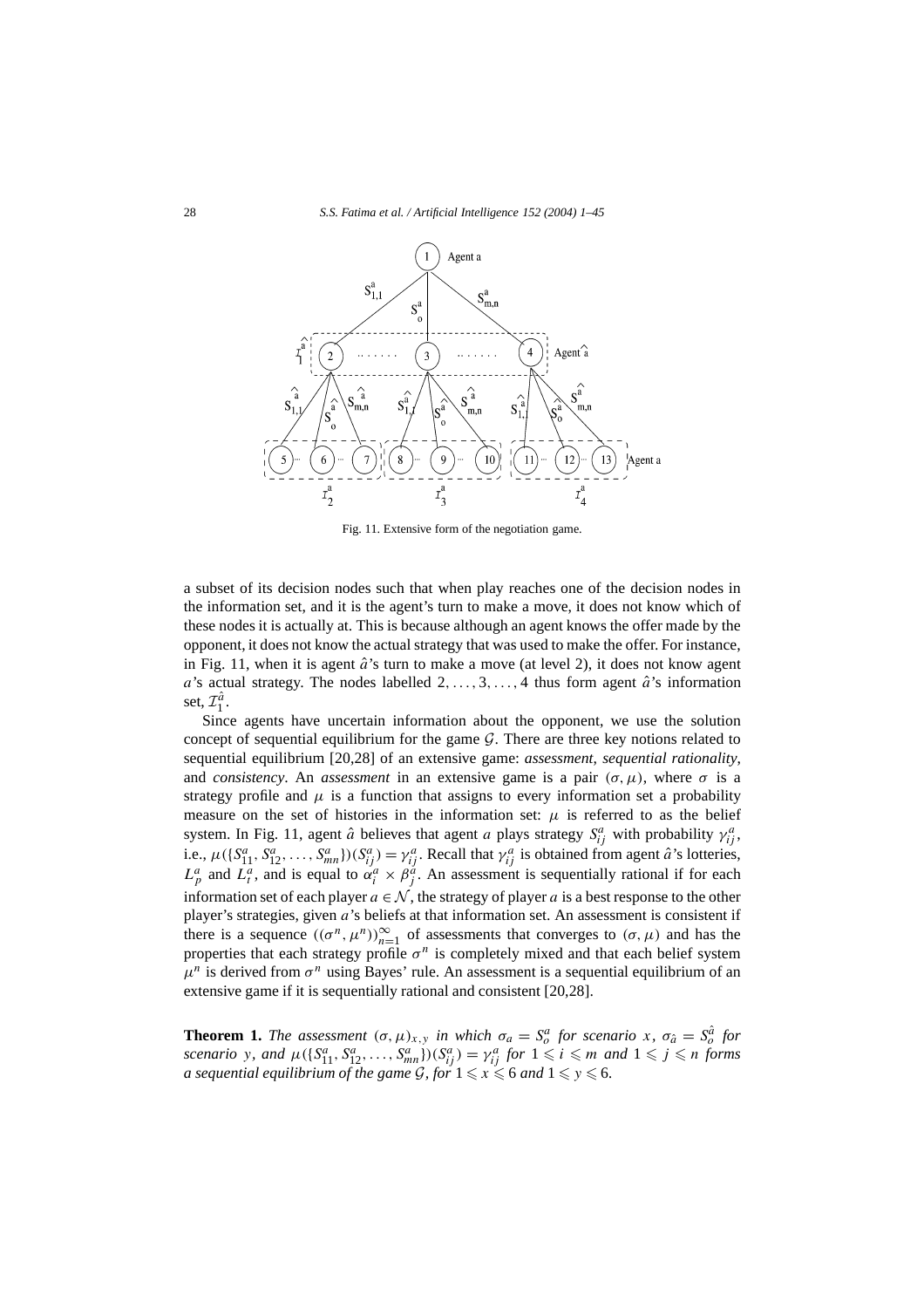**Proof.** Let the negotiation scenario for one of the agents, say agent *a*, be  $N_1^a$  and let the opponent's scenario be  $N_2^{\hat{a}}$ , i.e.,  $x = 1$  and  $y = 2$ . The first three levels of the extensive form of this game are shown in Fig. 11. At node 1, one of the players, say agent *a*, starts negotiation. Agent *a* has  $m \times n$  possible strategies, and it selects a strategy at node 1. Once it selects a strategy at node 1, it generates offers using that strategy every time it has to make a move. Agent *a*'s strategy  $S_{i,j}^a$  is as defined in Section 3.5.2. Agent *a*'s utility from any of these  $m \times n$  strategies depends on the opponent's strategy. Although agent *a* does not know the opponent's strategy, it has beliefs about the opponent's reservation price and deadline. Agent *a* believes that there are  $m \times n$  different (reservation price, deadline) pairs and also has the associated probabilities in the two lotteries  $L_p^{\hat{a}}$  and  $L_t^{\hat{a}}$ . Recall that an agent always plays a strategy that offers its own reservation price at its deadline. Thus agent *a* believes (on the basis of its lotteries  $L_p^{\hat{a}}$  and  $L_t^{\hat{a}}$ ) that  $\gamma_{i,j}^{\hat{a}}$  is the probability with which the opponent will play the strategy  $S^{\hat{a}}_{i,j}$  that offers  $RP^{\hat{a}}_i$  at time  $T^{\hat{a}}_i$ . The different strategies that agent *a* can play and the expressions for computing agent *a*'s utility for different strategies are as given in Section 3.5.2. Agent *a* gets maximum EU from strategy  $S^a$  defined in terms of  $RP_I^{\hat{a}}$  and  $T_J^{\hat{a}}$ . Thus as per agent *a*'s beliefs about the opponent, strategy  $S_o^a$  is agent *a*'s optimal strategy. Once this strategy is selected, agent *a* uses it, from the beginning to the end of negotiation, to generate an offer whenever it is its turn.

At level 2 of the tree, it is agent  $\hat{a}$ 's turn. From agent  $\hat{a}$ 's perspective of the game tree,  $\mathcal{I}_1^{\hat{a}}$  forms its information set since it does not know the strategy used by agent *a*. However, agent  $\hat{a}$  too has beliefs about agent *a*'s strategy in the form of lotteries  $L_p^a$  and  $L_t^a$ . Agent *a*<sup> $\hat{a}$ </sup> believes that agent *a* will play strategy  $S_{i,j}^a$  with probability  $\gamma_{i,j}^a$  where strategy  $S_{i,j}^a$  is a strategy that offers the final price  $RP_i^a$  at time  $T_j^a$ . Agent  $\hat{a}$ 's EU if it plays strategy  $S_{p,q}^{\hat{a}}$ for  $1 \leq p \leq m$  and  $1 \leq q \leq n$  depends on agent *a*'s strategy and is given by the expression:

$$
EU_{p,q}^{\hat{a}} = \sum_{i=1}^{m} \sum_{j=1}^{n} \gamma_{i,j}^{a} EU^{\hat{a}}(S_{p,q}^{\hat{a}}, S_{i,j}^{a}).
$$
\n(17)

The values of  $p$  and  $q$  that give agent  $\hat{a}$  the maximum EU form its optimal strategy. We know from Section 3.5.2 that agent  $\hat{a}$ 's optimal strategy is  $S_a^{\hat{a}}$  for  $p = I$  and  $q = J$ . No matter which node in the information set  $(\mathcal{I}_1^{\hat{a}})$  agent  $\hat{a}$  is at, strategy  $S^{\hat{a}}_{\hat{o}}$  is better than all the other strategies. The strategy  $S_a^{\hat{a}}$  is agent  $\hat{a}$ 's optimal strategy which agent  $\hat{a}$  uses, from the beginning to the end of negotiation, to make an offer whenever it is its turn.

Thus strategy  $S^a$  is agent *a*'s optimal strategy whenever it is agent *a*'s turn to make an offer, for  $a = b$  and  $a = s$ . The assessment  $(\sigma, \mu)_{x,y}$  is therefore sequentially rational. This holds good for all other scenario combinations. We know from Section 3.5.2 that the number of possible strategies may be different for different scenarios but the condition for sequential rationality holds good for all possible scenario combinations. Thus the assessment  $(\sigma, \mu)_{x,y}$  is sequentially rational for  $1 \leq x \leq 6$  and  $1 \leq y \leq 6$ .

The second condition for sequential equilibrium is consistency of the strategy profile and the beliefs. The assessment  $(\sigma, \mu)_{x,y}$  in which  $\sigma_a = S^a_o$  for scenario  $x, \sigma_a = S^a_o$ for scenario y, and  $\mu(\lbrace S_{11}^a, S_{12}^a, \ldots, S_{mn}^a \rbrace)(S_{ij}^a) = \gamma_{ij}^a$  for  $1 \le i \le m$  and  $1 \le j \le n$  is consistent since it is the limit as  $\varepsilon \to 0$  of assessments ( $\sigma^{\varepsilon}, \mu^{\varepsilon}$ ) where

$$
\sigma_a^{\varepsilon} = (\varepsilon \gamma_{11}^a, \varepsilon \gamma_{12}^a, \dots, (1 - \varepsilon) \gamma_{I, J}^a, \dots, \varepsilon \gamma_{mn}^a),
$$
\n(18)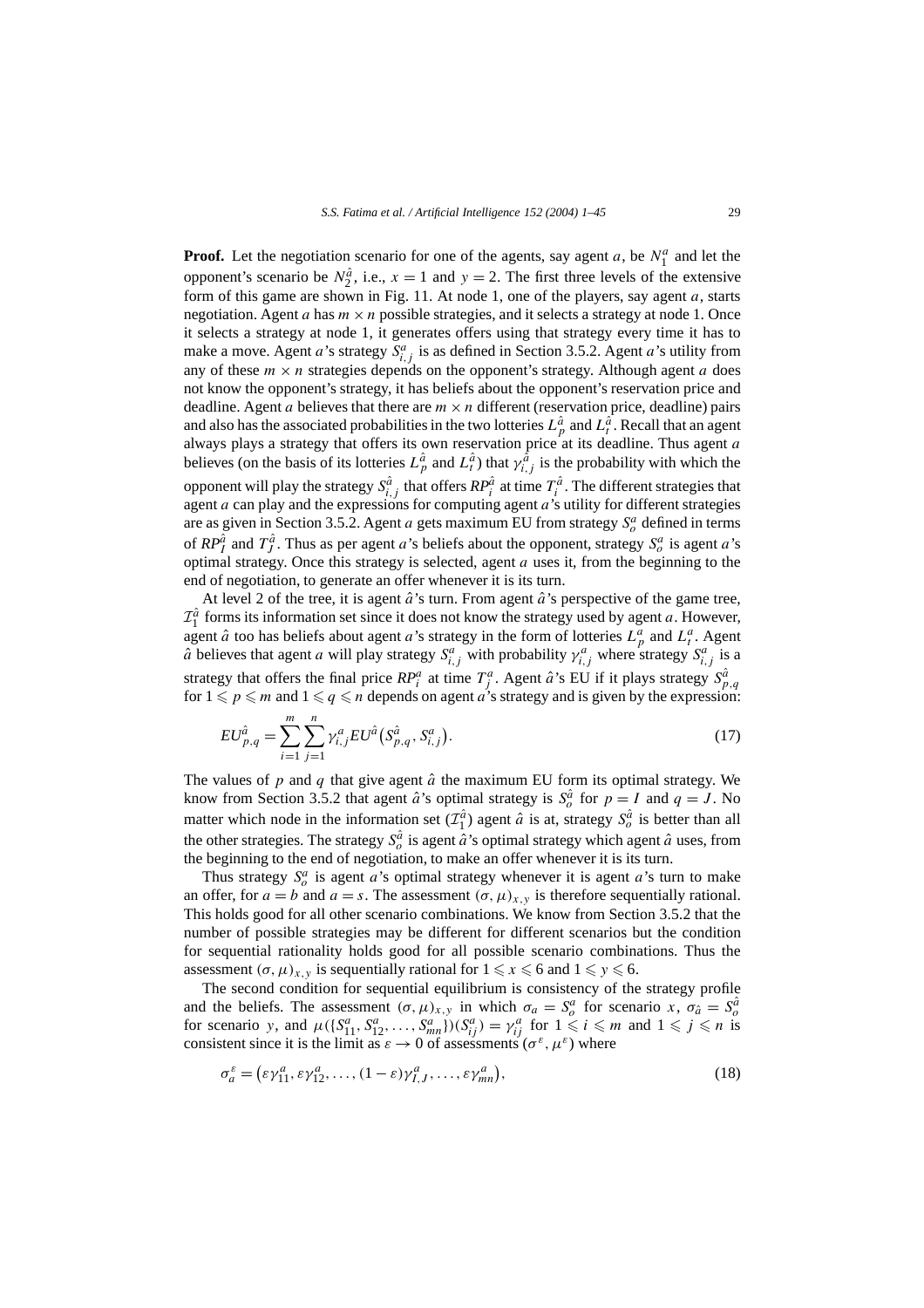$$
\sigma_{\hat{a}}^{\varepsilon} = (\varepsilon, \varepsilon, \dots, (1 - \varepsilon), \dots, \varepsilon), \quad \text{and} \tag{19}
$$

$$
\mu^{\varepsilon}\big(\big\{S_{11}^{a}, S_{12}^{a}, \dots, S_{mn}^{a}\big\}\big)\big(S_{ij}^{a}\big) = \gamma_{ij}^{a} \tag{20}
$$

for 
$$
1 \le i \le m
$$
,  $1 \le j \le n$ , and for every  $\varepsilon$ .

The entry  $(1 - \varepsilon)$  in  $\sigma_{\hat{a}}^{\varepsilon}$  is for agent  $\hat{a}$ 's optimal strategy.

The assessment  $(\sigma, \mu)_{x,y}$  in which  $\sigma_a = S^a$  for scenario *x*,  $\sigma_{\hat{a}} = S^{\hat{a}}$  for scenario *y*, and  $\mu(\{S_{11}^a, S_{12}^a, \ldots, S_{mn}^a\})(S_{ij}^a) = \gamma_{ij}^a$  for  $1 \leq i \leq m$  and  $1 \leq j \leq n$  is therefore a sequential equilibrium of the game  $\hat{\mathcal{G}}$ , for  $1 \leq x \leq 6$  and  $1 \leq y \leq 6$ .  $\Box$ 

**Theorem 2.** *If the conditions for convergence of optimal strategies are true, the time of agreement is unique for each possible scenario combination. The price of equilibrium*  $a$  greement is unique if the agents have different deadlines, and  $RP_I^a = RP^a$  for  $T^a < T^{\hat a}$ .

**Proof.** It is straightforward to verify the uniqueness of the time of equilibrium agreement from Table 6. In Table 6, the price of agreement is either  $RP^s$  or  $RP^s$  for  $T^s < T^b$ , i.e., in rows 1, 2, 3, 4, 6, 7, 9, and 10. On the other hand the price of agreement is either *RP*<sup>*b*</sup> or *RP*<sup>*b*</sup><sub>*I*</sub> for  $T^s > T^b$ , i.e., rows 5, 6, 8, 9, 11, 12, 13, and 14. Thus for each scenario combination, there are two possible values for the price of agreement. When the agents have different deadlines, the price of agreement is either  $RP^a$  or  $RP^a_I$  for  $T^a < T^{\hat{a}}$ . Recall from Section 3.3 that  $RP_m^b > RP_1^s$ . The price of agreement for  $T^s = T^b$  is either  $RP^s$  or *RP*<sup>*b*</sup>. This means that the equilibrium solution cannot be unique when  $T^s = T^b$ . But when the agents have different deadlines, the equilibrium solution is unique if  $RP_I^a = RP^a$ .  $\Box$ 

**Theorem 3.** *The equilibrium agreement is Pareto-optimal if*

- (1) *both agents gain utility with time, or*
- (2) *both agents lose utility with time and one of them is in scenario*  $N_6$ .

**Proof.** Consider the case where both agents gain utility with time. This happens in rows 1, 2, 5, 6, 7, 11, and 12 of Table 6. The equilibrium outcome in these cases is either  $(RP<sup>s</sup>, T<sup>s</sup>)$ or  $(RP^s_I, T^s)$  if  $T^s < T^b$ , either  $(RP^b, T^b)$  or  $(RP^b_I, T^b)$  if  $T^b < T^s$ , and either  $(RP^s, T^b)$  or  $(RP^b, T^b)$  if  $T^b = T^s$ . In other words, the time of agreement is always the earlier deadline. The utility of an agent can be changed by changing the price, or the time of agreement, or both. When both agents gain utility with time, the time of agreement can only be decreased, since the agent with the earlier deadline quits if agreement is not reached by its deadline. Consider the case where  $T^s < T^b$ . Since the time of agreement can only be decreased and both agents gain utility with time, a change in time decreases the utility of both agents. The price of agreement here is either  $RP^s$  or  $RP^s$ . If the price of agreement is  $RP^s$ , it can only be increased, since a price below *RP<sup>s</sup>* will never be acceptable to the seller. So there are three possible changes to the equilibrium agreement  $(RP<sup>s</sup>, T<sup>s</sup>)$ : a decrease in time, a decrease in price, or both. The first change decreases the utility of both agents. The second change increases the seller's utility but decreases the buyer's utility. Finally, the third change decreases the buyer's utility and can either increase or decrease the seller's utility. In other words, in none of the three possible changes to the equilibrium agreement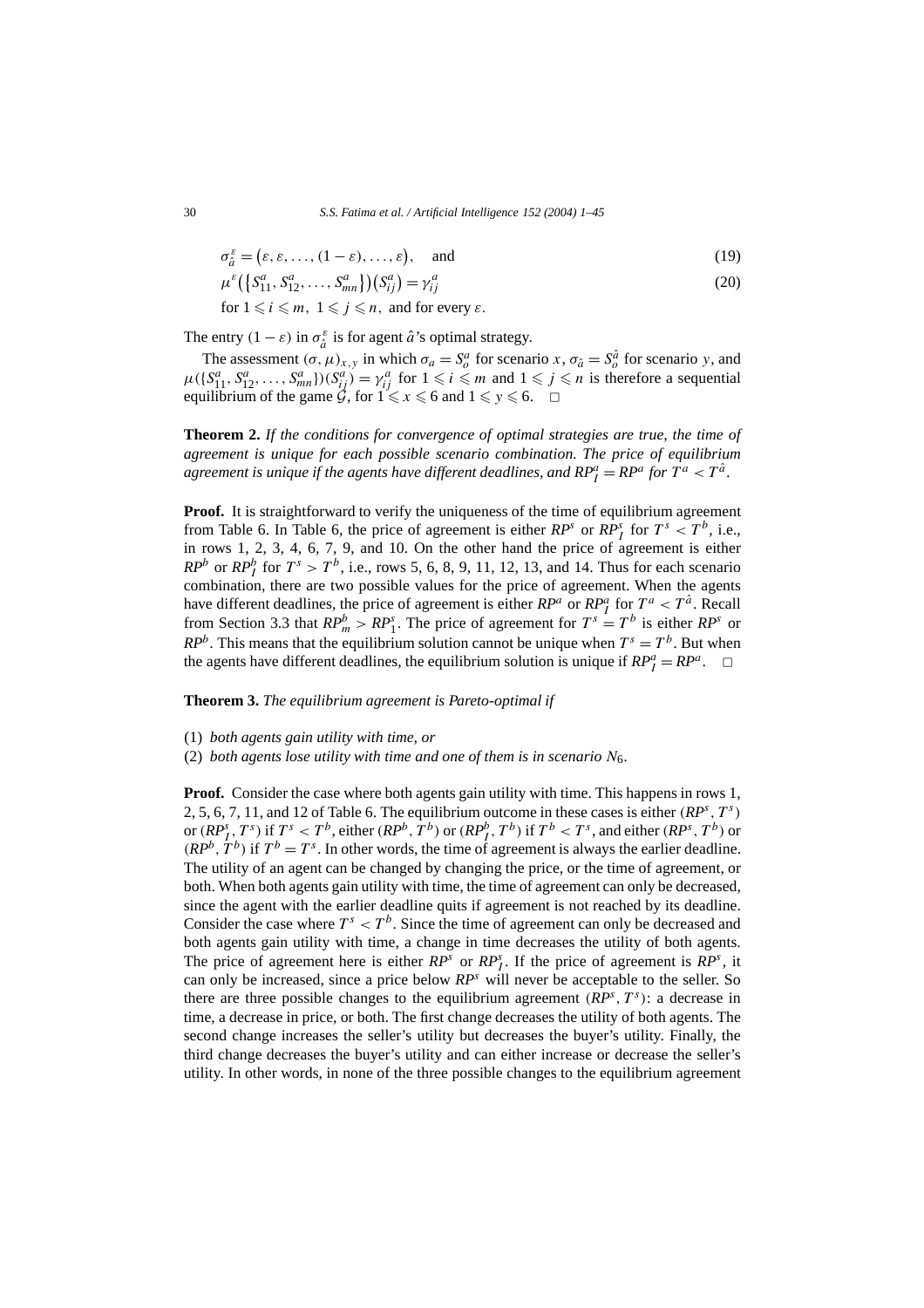is it possible to improve the utility of both agents. Likewise, it is not possible to increase the utility of both agents when the outcome is  $(RP<sub>I</sub><sup>s</sup>, T<sup>s</sup>)$ . The equilibrium agreements  $(RP^s, T^s)$  and  $(RP^s, T^s)$  for  $T^s < T^b$  are thus Pareto-optimal. In the same way it can be seen that the equilibrium agreements  $(RP^b, T^b)$  and  $(RP^b, T^b)$  for  $T^s > T^b$  are Paretooptimal; and the agreements  $(RP^s, T^b)$  and  $(RP^b, T^b)$  for  $T^s = T^b$  are also Pareto-optimal.

When both agents lose utility with time and one of them is in scenario  $N_6$ , the equilibrium agreement is either  $(RP^s, T')$  or  $(RP^s, T')$  for  $T^s < T^b$ , and either  $(RP^b, T')$ or  $(RP^b_I, T')$  for  $T^b < T^s$ . This corresponds to rows 4, 10, 13, and 14 of Table 6. Here, the time of agreement can only be increased and since both agents lose utility with time, a change in time decreases the utility of both agents. If the price of agreement is *RPs*, then price can only be increased. This decreases the buyer's utility and increases the seller's utility. If the price of agreement is  $RP_I^s$ , then price can either be increased or decreased. An increase in price decreases the buyer's utility and increases the seller's utility, while a decrease in price increases the buyer's utility and decreases the seller's utility. In other words, it is not possible to improve the utility of both agents simultaneously when both agents lose utility with time and one of them is in scenario  $N_6$ .  $\Box$ 

Our analysis therefore shows that even when players have incomplete and uncertain information about each other, and each agent's information is its private knowledge, a unique equilibrium agreement exists for  $T^s \neq T^b$  under the conditions listed in Theorem 2. When these conditions are not satisfied, there are two possible equilibrium solutions for each possible scenario combination.

# **4. The multi-issue negotiation model**

We extend the above model for multi-issue bargaining. The buyer, *b*, and the seller, *s*, that each have deadlines, bargain over the price of two distinct goods/services, *X* and *Y*. Here,  $T^a$  denotes agent *a*'s deadline for reaching agreement on both the issues. Negotiation on all the issues must end by the earlier of the two deadlines. We consider two goods/services in order to simplify the discussion but this is a general framework that works for more than two goods/services. As we will show in Section 4.6, this framework can in fact be used for negotiating multiple issues associated with a single good/service and multiple goods/services.

#### *4.1. Agents' information states*

Let the buyer's reservation values for *X* and *Y* be  $RP_X^b$  and  $RP_Y^b$  and the seller's reservation prices be  $RP_X^s$  and  $RP_Y^s$  respectively. Also, let  $\ddot{S}_X^a$  denote agent *a*'s strategy for issue *X* and  $S_Y^a$  denote agent *a*'s strategy for issue *Y*. The buyer's information state is:

$$
I^{b} = \langle RP_{X}^{b}, RP_{Y}^{b}, T^{b}, U^{b}, S_{X}^{b}, S_{Y}^{b}, L_{t}^{s}, L_{X}^{s}, L_{Y}^{s} \rangle
$$

where  $RP_X^b$ ,  $RP_Y^b$ ,  $T^b$ ,  $U^b$ ,  $S_X^b$ , and  $S_Y^b$  are the information about its own parameters and  $L_i^s$ ,  $L_X^s$  and  $L_Y^s$  are three probability distributions that denote its beliefs about the opponent's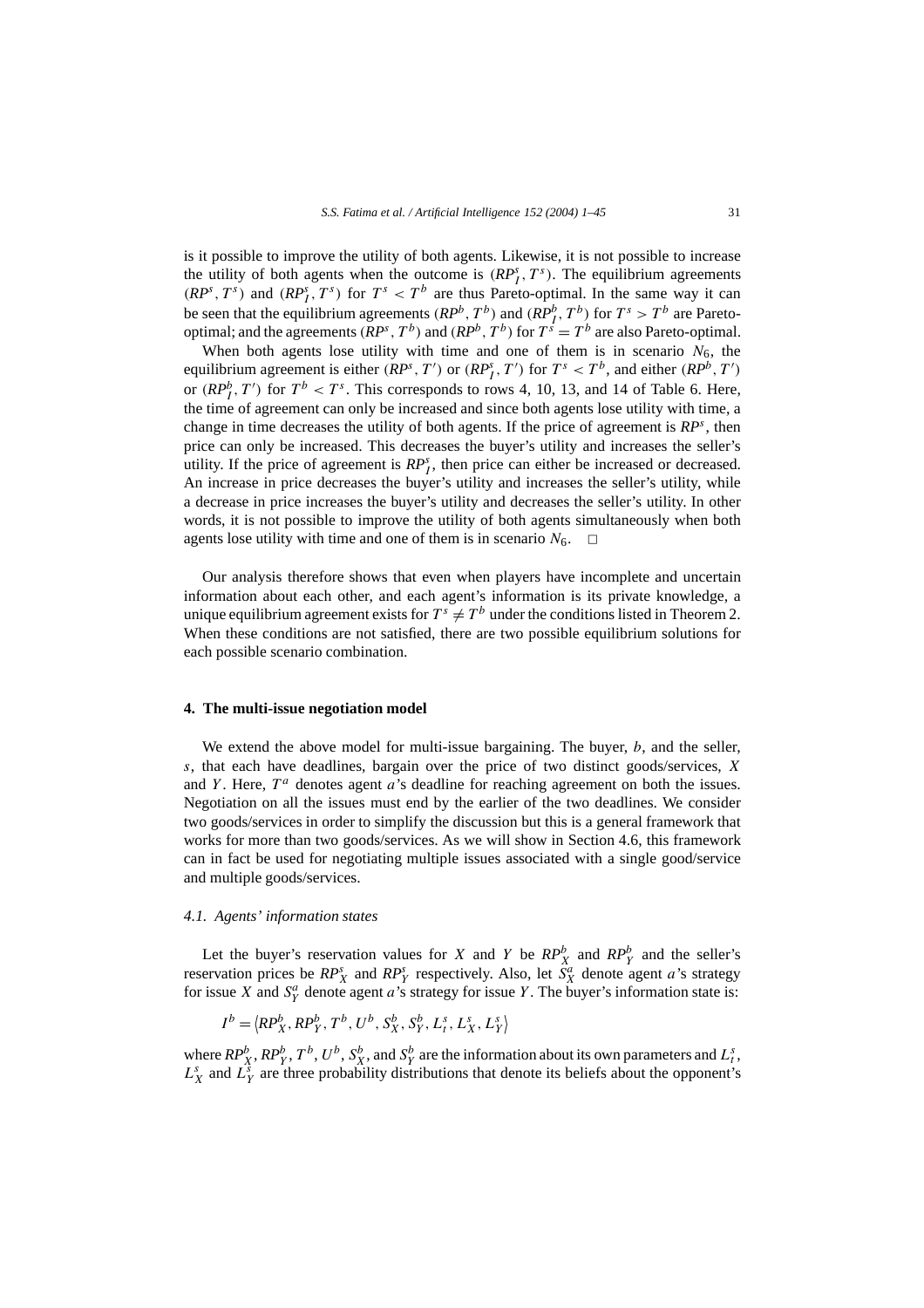parameters. As described in Section 3.3,  $L_f^s$ ,  $L_X^s$  and  $L_Y^s$  denote the buyer's beliefs about the seller's deadline, its reservation value for *X*, and its reservation value for *Y* respectively. Analogously, the seller's information state is defined as:

$$
I^{s} = \langle RP_{X}^{s}, RP_{Y}^{s}, T^{s}, U^{s}, S_{X}^{s}, S_{Y}^{s}, L_{t}^{b}, L_{X}^{b}, L_{Y}^{b} \rangle.
$$

Each agent's information state is its private knowledge.

# *4.2. The negotiation protocol*

Again we use an alternating offers negotiation protocol. There are two types of offers. An offer on just one good is referred to as a *single offer* and an offer on two goods is referred to as a *combined offer*. One of the agents starts by making a combined offer. The other agent can accept/reject part of the offer (single issue) or the complete offer. If it rejects the complete offer, then it sends a combined counter-offer. This process of making combined offers continues until agreement is reached on one of the issues. Thereafter agents make offers only on the remaining issue (i.e., once agreement is reached on an issue, it cannot be renegotiated). Negotiation ends when agreement is reached on both the issues or a deadline is reached. Let  $\overline{S}^b_{oX}(t)$  denote the price generated by agent *b*'s optimal strategy for issue *X* at time  $t$ . Thus the action,  $A^s$ , that agent  $s$  takes at time  $t$  on a single offer is as defined in Section 3.5.1. Its action on a combined offer,  $A^s(t, X^t_{b\to s}, Y^t_{b\to s})$ , is defined as:

$$
A^{s}(t, X_{b\to s}^{t}, Y_{b\to s}^{t}) = \begin{cases} \text{Quit} & \text{if } t > T^{s}, \\ \text{Accept } X_{b\to s}^{t} & \text{if } X_{b\to s}^{t} \ge S_{oX}^{s}(t), \\ \text{Accept } Y_{b\to s}^{t} & \text{if } Y_{b\to s}^{t} \ge S_{oY}^{s}(t), \\ \text{Offer } S_{oX}^{s}(t') \text{ at } t' & \text{if } X_{b\to s}^{t} \text{ not accepted,} \\ \text{Offer } S_{oY}^{s}(t') \text{ at } t' & \text{if } Y_{b\to s}^{t} \text{ not accepted.} \end{cases}
$$

The agents' utility functions are defined as:

$$
U^{a}(p_{X}, p_{Y}, t) = \begin{cases} (RP_{X}^{b} - px)(\delta_{X}^{b})^{t} + (RP_{Y}^{b} - py)(\delta_{Y}^{b})^{t} & \text{for } b, \\ (px - RP_{X}^{s})(\delta_{X}^{s})^{t} + (py - RP_{Y}^{s})(\delta_{Y}^{s})^{t} & \text{for } s. \end{cases}
$$

Note that the discounting factors are different for different issues. This allows an agent to have a different attitude towards time for different issues.

#### *4.3. Negotiation agenda*

A negotiation agenda defines the order in which the issues are negotiated. If agents define this order before negotiating the issues, then the agenda is said to be exogenous. On the other hand, if the agents are allowed to decide what issue they will negotiate next during the process of negotiation, then the agenda is said to be endogenous. In the proposed negotiation model, although agents initially make offers on both issues, there is no restriction on the price they offer. Thus by initially offering a price that lies outside the zone of agreement, an agent can effectively delay the time of agreement for that issue. For example, the buyer can offer a very low price which will not be acceptable to the seller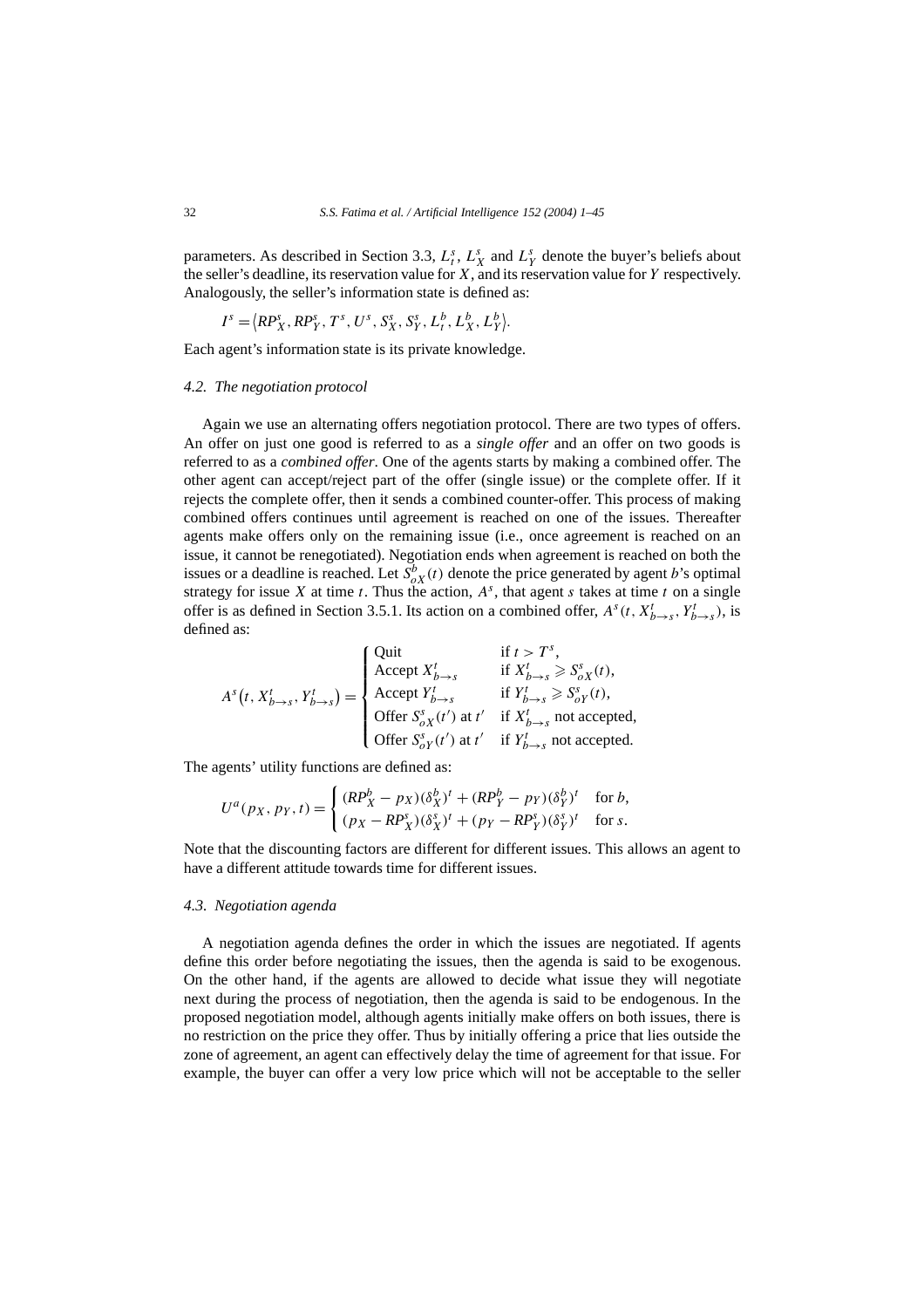and the seller can offer a price which will not be acceptable to the buyer. In this way, the order in which the issues are bargained over and agreements are reached is determined endogenously as part of the bargaining equilibrium rather than imposed exogenously as part of the game tree.

Two implementation rules are possible for this protocol. One is *sequential implementation* in which agreement on an issue is implemented as soon as it is settled; and the other is *simultaneous implementation* in which agreement is implemented only after all the issues are settled. We first show how to obtain equilibrium outcomes for multi-issue negotiation and then compare the outcome that results from the sequential implementation with that of the simultaneous implementation.

#### *4.4. Equilibrium outcomes*

As agents negotiate over the price of two distinct goods/services, the equilibrium strategies for the single issue model can be applied to *X* and *Y* independently of each other. Since  $T^a$  denotes agent *a*'s deadline for reaching agreement on both issues, the relationship between agent deadlines is the same for both issues. However, as mentioned in Section 4.2, an agent can have different discounting factors for the two issues. Thus if agent *a*'s negotiation scenario for issue *X* is *N*1, its scenario for issue *Y* can be either *N*<sup>1</sup> or *N*4. Likewise, if agent *a*'s scenario for issue *X* is *N*2, its scenario for issue *Y* can be either *N*<sub>2</sub> or *N*<sub>5</sub>. Agent *a*'s possible scenarios for two issues are listed in Table 7. For the scenarios listed in Table 7, the equilibrium price and time of agreement for each of the two issues can be obtained from Table 6. For instance, if the buyer's scenario for issues *X* and *Y* are *N*<sup>1</sup> and *N*4, and the seller's scenarios for issues *X* and *Y* are *N*<sup>2</sup> and *N*5, the price and time of equilibrium agreement for issue *X* is either  $(RP_X^s, T^s)$  or  $(RP_{IX}^s, T^s)$  and for issue *Y* it is either  $(RP_Y^s, T^s)$  or  $(RP_{IY}^s, T^s)$ .

# *4.5. Implementation schemes*

Let  $(p_X, t)$  and  $(p_Y, \tau)$  denote the agreements on issues *X* and *Y* respectively. Payoffs for this outcome depend on the rules by which agreements are implemented. Two possible implementation rules are as follows.

Agent *a*'s possible scenario combinations for

| two issues     |                |  |  |
|----------------|----------------|--|--|
| Issue $X$      | $I$ ssue $Y$   |  |  |
| N <sub>1</sub> | $N_1$ or $N_4$ |  |  |
| N <sub>2</sub> | $N_2$ or $N_5$ |  |  |
| $N_3$          | $N_3$ or $N_6$ |  |  |
| $N_{\rm 4}$    | $N_4$ or $N_1$ |  |  |
| $N_{5}$        | $N_5$ or $N_2$ |  |  |
| N <sub>6</sub> | $N_6$ or $N_3$ |  |  |

Table 7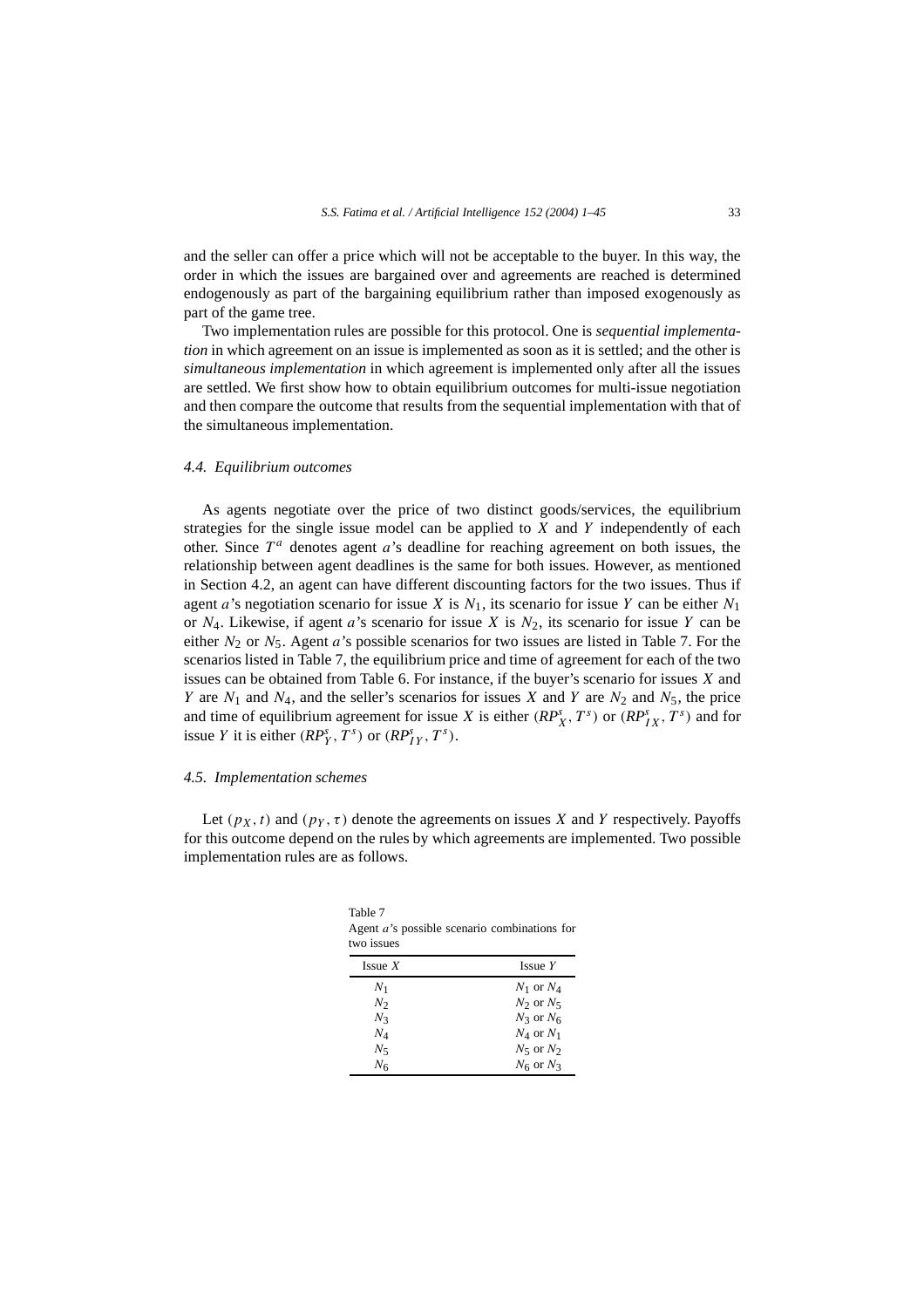• Sequential implementation. Exchange of a good/service takes place at the time of agreement on price for that good/service. Agents' utilities  $(U_{seq}^a)$  from agreements *(pX,t)* and *(pY ,τ)* are:

$$
U_{seq}^{b}((p_X, t), (p_Y, \tau)) = (RP_X^b - px)(\delta_X^b)^t + (RP_Y^b - py)(\delta_Y^b)^{\tau},
$$
  

$$
U_{seq}^{s}((p_X, t), (p_Y, \tau)) = (p_X - RP_X^s)(\delta_X^s)^t + (p_Y - RP_Y^s)(\delta_Y^s)^{\tau}.
$$

• Simultaneous implementation. Exchange of goods/services takes place only after agreement is reached on the prices of all the goods. Agents' utilities  $(U_{sim}^a)$  for this rule are:

$$
U_{sim}^{b}((p_{X},t),(p_{Y},\tau)) = (RP_{X}^{b} - p_{X})(\delta_{X}^{b})^{\max(t,\tau)} + (RP_{Y}^{b} - p_{Y})(\delta_{Y}^{b})^{\max(t,\tau)},
$$
  

$$
U_{sim}^{s}((p_{X},t),(p_{Y},\tau)) = (p_{X} - RP_{X}^{s})(\delta_{X}^{s})^{\max(t,\tau)} + (p_{Y} - RP_{Y}^{s})(\delta_{Y}^{s})^{\max(t,\tau)}.
$$

**Theorem 4.** *If the time of agreement is equal for both issues, each agent gets equal utility from the two implementation schemes. If the time for agreement is different for the two issues and one of them is agreed at T', the outcome generated by sequential implementation is better than that for simultaneous implementation, for both agents. For all other possible values of t and τ , the agents have conflicting preferences over the implementation scheme.*

**Proof.** From Table 6 we know that there are five possible values for the time of agreement on an issue:  $T'$ ,  $T^b$ ,  $T^s$ ,  $T^b$ , or  $T^s$ . When there are two issues to be negotiated, the time of agreement may be equal for both issues or it may be different. Consider the case where the time of agreement is equal for both issues, i.e.,  $t = \tau$ . For this case, the agents' utilities from the two implementation schemes are as follows:

$$
U_{seq}^b = U_{sim}^b = (RP_X^b - px)(\delta_X^b)^{\tau} + (RP_Y^b - py)(\delta_Y^b)^{\tau},
$$
  
\n
$$
U_{seq}^s = U_{sim}^s = (px - RP_X^s)(\delta_X^s)^{\tau} + (py - RP_Y^s)(\delta_Y^s)^{\tau}.
$$

Each agent gets equal utility from the two different implementation schemes. The agents' preferences for the two implementation schemes, for all possible values of  $t$  and  $\tau$  are shown in Table 8. When  $t = T'$  and  $\tau \neq T'$ , agents' utilities are as follows:

$$
U_{seq}^{b} = (RP_{X}^{b} - px)(\delta_{X}^{b})^{T'} + (RP_{Y}^{b} - py)(\delta_{Y}^{b})^{\tau},
$$
  
\n
$$
U_{sim}^{b} = (RP_{X}^{b} - px)(\delta_{X}^{b})^{\tau} + (RP_{Y}^{b} - py)(\delta_{Y}^{b})^{\tau},
$$
  
\n
$$
U_{seq}^{s} = (px - RP_{X}^{s})(\delta_{X}^{s})^{T'} + (py - RP_{Y}^{s})(\delta_{Y}^{s})^{\tau},
$$
  
\n
$$
U_{sim}^{b} = (RP_{X}^{b} - px)(\delta_{X}^{b})^{\tau} + (RP_{Y}^{b} - py)(\delta_{Y}^{b})^{\tau}.
$$

We know from Table 6 that the time of agreement on an issue is  $T'$  only when both agents lose utility on time on the issue and one of the agents is in scenario  $N<sub>6</sub>$ . This corresponds to rows 4, 10, 13, and 14 of Table 6. Since both agents lose utility on time, they both prefer the sequential implementation scheme for issue *X*. The time of agreement on issue *Y* is  $\tau$ . Since  $\tau > T'$ , an agent's utility for issue *Y* is equal for the two implementation schemes.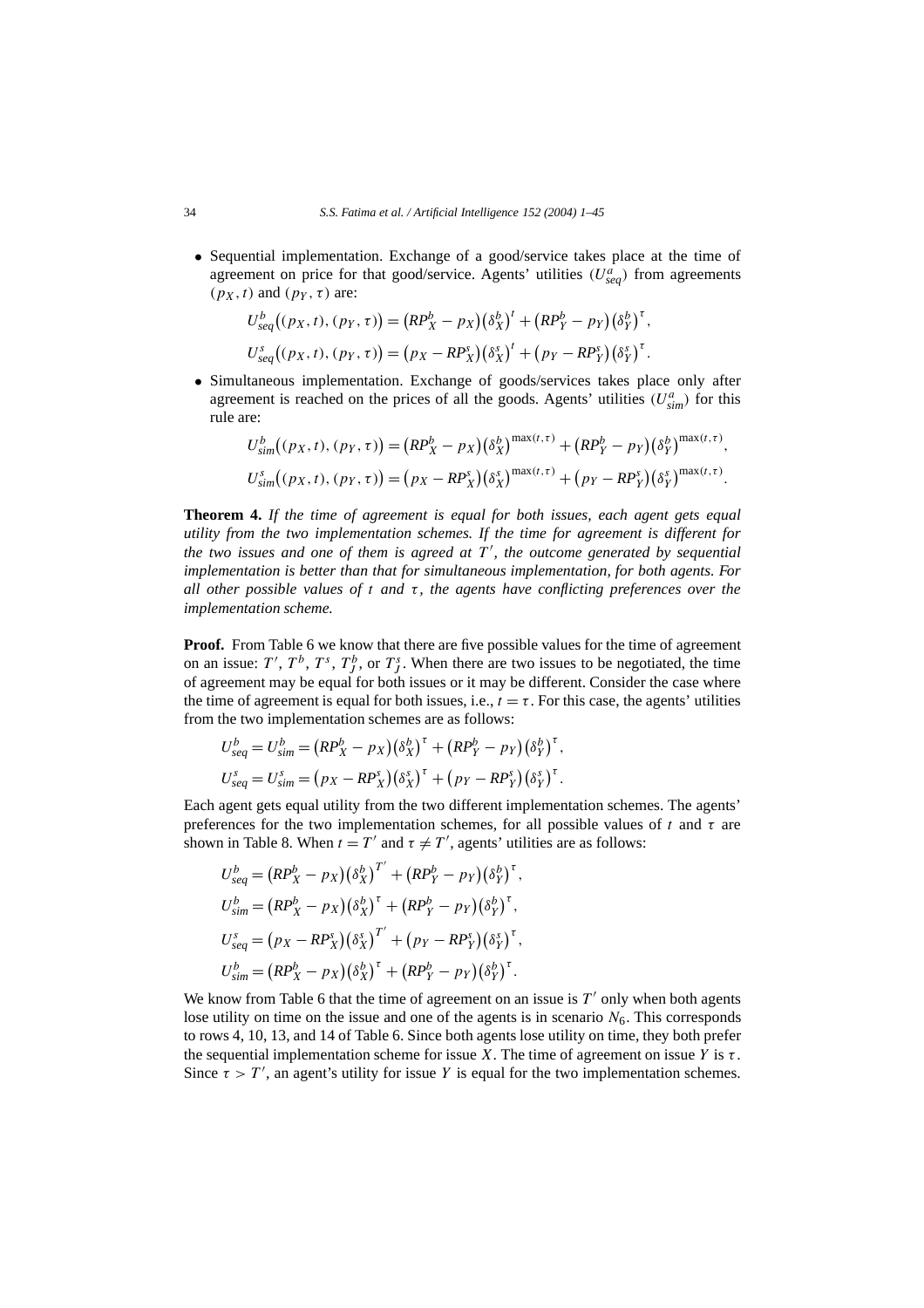|         | T'                                    | $T^b$                                              | $T^{S}$                                                                        | $T^b$                                              | $T_I^s$                                            |
|---------|---------------------------------------|----------------------------------------------------|--------------------------------------------------------------------------------|----------------------------------------------------|----------------------------------------------------|
| T'      | $U_{\text{seq}}^a = U_{\text{sim}}^s$ | $U_{seq}^a > U_{sim}^a$                            | $U_{seq}^a > U_{sim}^a$                                                        | $U_{seq}^a > U_{sim}^a$                            | $U_{seq}^a > U_{sim}^a$                            |
| $T^b$   | $U_{seq}^a > U_{sim}^a$               | $U_{seq}^a = U_{sim}^s$                            | $\times$                                                                       | $U_{seq}^b > U_{sim}^b$<br>$U_{seq}^s < U_{sim}^s$ | $\times$                                           |
| $T^s$   | $U_{seq}^a > U_{sim}^a$               | $\times$                                           | $U_{seq}^a = U_{sim}^s$                                                        | $\times$                                           | $U_{seq}^b < U_{sim}^b$<br>$U_{seq}^s > U_{sim}^s$ |
| $T^b_I$ | $U_{seq}^a > U_{sim}^a$               | $U_{seq}^b > U_{sim}^b$<br>$U_{seq}^s < U_{sim}^s$ | $\times$                                                                       | $U_{seq}^a = U_{sim}^s$                            | $\times$                                           |
| $T_I^s$ | $U_{seq}^a > U_{sim}^a$               | $\times$                                           | $\begin{array}{c} U_{seq}^b < U_{sim}^b\\ U_{seq}^s > U_{sim}^s\\ \end{array}$ | $\times$                                           | $U_{\text{seq}}^a = U_{\text{sim}}^s$              |

| Tubic o |  |                                                                                                                |  |  |  |  |
|---------|--|----------------------------------------------------------------------------------------------------------------|--|--|--|--|
|         |  | Agents' preferences over the implementation schemes for all possible values of time of agreement on two issues |  |  |  |  |
|         |  |                                                                                                                |  |  |  |  |

Table 8

But the combined utility from the two issues is higher for the sequential implementation scheme for both agents. Thus when  $t = T'$  and  $\tau \neq T'$ , both agents prefer the sequential implementation scheme. This corresponds to the first row and the first column of Table 8.

When  $t = T^a$  and  $\tau = T^a_J$ , agents have conflicting preferences over the implementation scheme. Let *a* represent the buyer. Here, the time of agreement for issue *Y* is  $T^b_J$ . Note that  $T^b_J$  is always less than or equal to  $T^b$  when the conditions for convergence of optimal strategies are satisfied. We also know from Table 6 that the time of agreement is  $T_J^b$  only when agents have conflicting time preferences (see rows 11 and 12). Agents' utilities from the two implementation schemes are as follows:

$$
U_{seq}^{b} = (RP_{X}^{b} - px)(\delta_{X}^{b})^{T^{b}} + (RP_{Y}^{b} - py)(\delta_{Y}^{b})^{T^{b}},
$$
  
\n
$$
U_{sim}^{b} = (RP_{X}^{b} - px)(\delta_{X}^{b})^{T^{b}} + (RP_{Y}^{b} - py)(\delta_{Y}^{b})^{T^{b}},
$$
  
\n
$$
U_{seq}^{s} = (px - RP_{X}^{s})(\delta_{X}^{s})^{T^{b}} + (py - RP_{Y}^{s})(\delta_{Y}^{s})^{T^{b}},
$$
  
\n
$$
U_{sim}^{b} = (RP_{X}^{b} - px)(\delta_{X}^{b})^{T^{b}} + (RP_{Y}^{b} - py)(\delta_{Y}^{b})^{T^{b}}.
$$

Each agent gets equal utility from the two schemes for issue *X*. Since  $T_j^b \le T^b$ , and the buyer loses utility with time, it prefers sequential implementation for issue *Y* , while the seller prefers simultaneous implementation because it gains utility with time on issue *Y* . The buyer's combined utility for the two issues is therefore higher for sequential implementation while the seller's combined utility is higher for the simultaneous implementation scheme. The same result holds good when *a* represents the seller. Thus when  $t = T^a$  and  $\tau = T^a_J$ , agents have conflicting preferences over the implementation scheme.

The entries marked " $\times$ " in Table 8 indicate that agreement cannot be reached at the corresponding times for the two issues. For instance, it is not possible for agreement on issue *X* to be reached at  $T^b$  and issue *Y* to be reached at  $T^s$ . This is explained as follows. From Table 6 we know that the time of agreement on an issue is  $T_j^s$  when the buyerseller scenario combination for the issue is  $(N_1, N_6)$  or  $(N_2, N_6)$  (see rows 4 and 10 of Table 6). Consider the buyer-seller scenario combination  $(N_1, N_6)$  for issue *Y*. Here the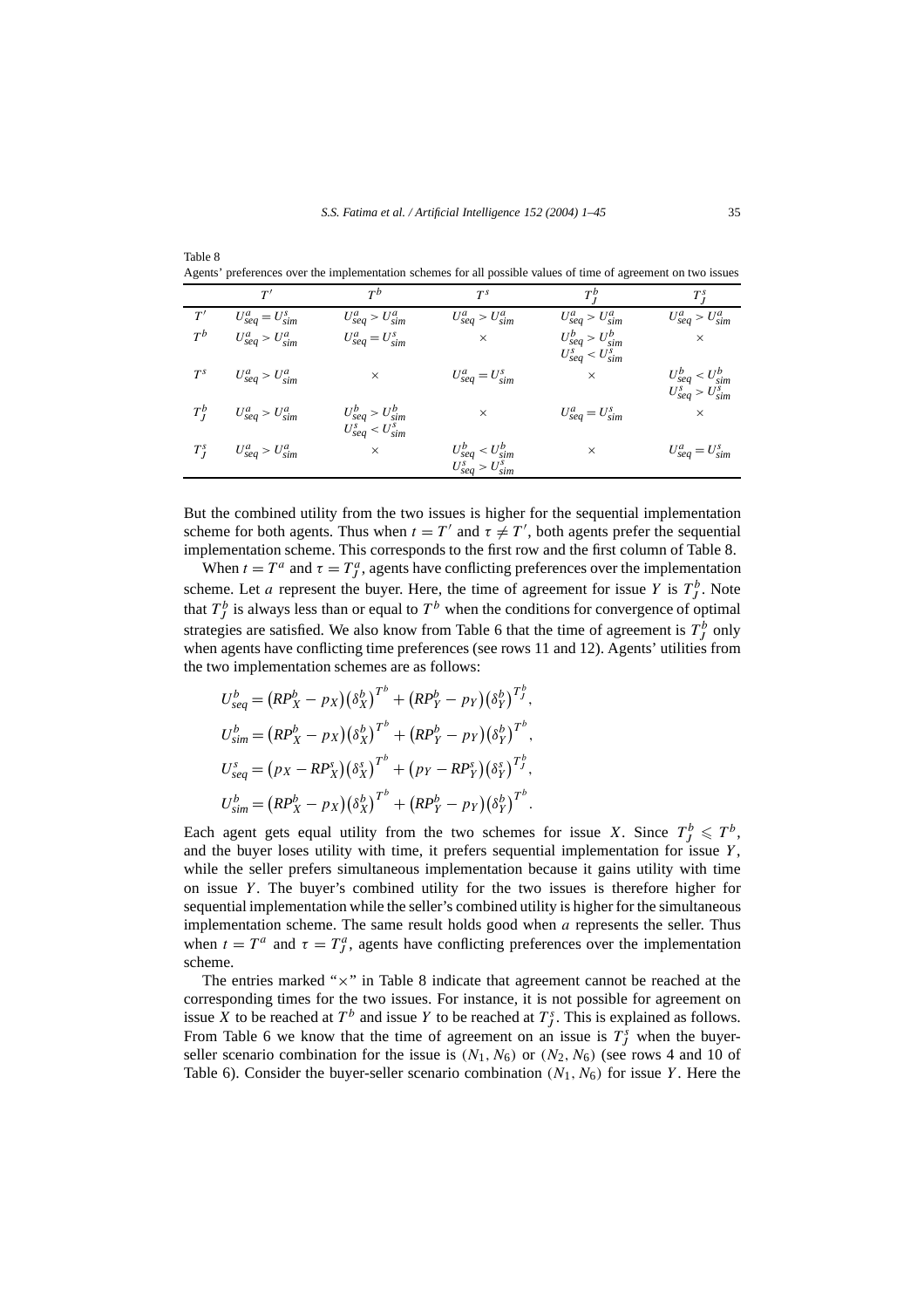buyer-seller scenario combinations that are possible for issue *X* are  $(N_1, N_6)$ ,  $(N_1, N_3)$ , *(N*4*, N*6*)*, or *(N*4*, N*3*)*. We know from Table 6 that in none of these four combinations the time of agreement is  $T^b$ . The same result holds good for the other scenario combination for issue *Y*, i.e.,  $(N_2, N_6)$ . In other words, when the time of agreement for an issue is  $T_j^s$ , the time of agreement for the other issue cannot be  $T<sup>b</sup>$ . Using similar analysis, it can be seen that the time of agreement on the two issues cannot be  $T^s$  and  $T^b$ . Thus the agents are indifferent to the implementation scheme when  $t = \tau$ , both agents prefer the sequential scheme when  $t = T'$  and  $\tau \neq T'$ , and have conflicting preferences over the implementation scheme when  $t = T^a$  and  $\tau = T^a_J$ .  $\Box$ 

#### *4.6. Multi-issue negotiation for a single good/service*

The previous subsection described bargaining over the price of more than one good/service. But since this is a general framework it can also be used for negotiating multiple issues associated with a single good/service. Let issue *X* be the price of a service and issue *Y* be the quality of service. The utility functions for the buyer and seller are:

$$
U^{b}(p_{X}, p_{Y}, t) = (RP_{X}^{b} - p_{X})(\delta_{X}^{b})^{t} + (p_{Y} - RP_{Y}^{b})(\delta_{Y}^{b})^{t}
$$

and

$$
U^s(p_X, p_Y, t) = (p_X - RP^s_X)(\delta^s_X)^t + (RP^s_Y - p_Y)(\delta^s_Y)^t.
$$

Since both issues are associated with a single good/service, only simultaneous implementation applies in this case. The optimal and equilibrium strategies for *X* and *Y* still remain the same. Thus the framework can be used for negotiating multiple issues associated with a single good/service and multiple goods/services.

# *4.7. Properties of the equilibrium solution*

The main focus in the design of a negotiation model is on the properties of the outcome, since the choice of a model depends on the attributes of the solution it generates. We therefore study some important properties [28] of the equilibrium agreement.

(1) *Uniqueness*. If the solution of the negotiation game is unique, then it can be identified unequivocally.

**Theorem 5.** *The proposed negotiation model has a unique equilibrium agreement if agents have different deadlines and*  $RP_I^a = RP^a$  *for*  $T^a < T^{\hat{a}}$ , for each issue.

**Proof.** Consider a single issue. When agents have different deadlines, i.e.,  $T^a < T^{\hat{a}}$ , we know from Theorem 2 that if  $RP_I^a = RP^a$  then the equilibrium solution for the issue is unique. In general, if there are *η* different issues to be negotiated, there is a unique solution for all  $\eta$  issues only if there is a unique solution for each individual issue, i.e., when  $RP_I^a = RP^a$  for each issue.  $\square$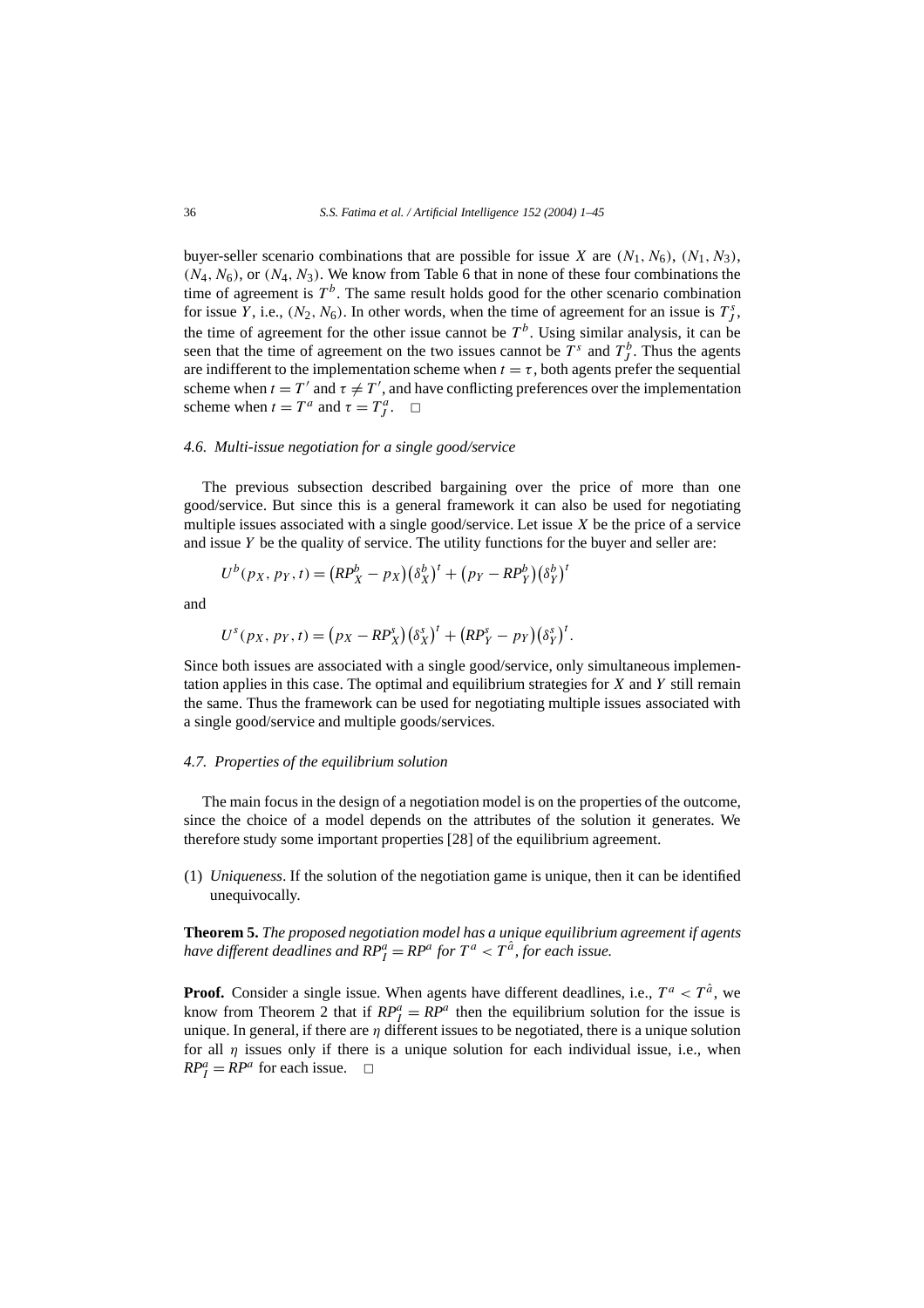(2) *Symmetry*. A bargaining mechanism is said to be symmetric if it does not treat the players differently on the basis of inappropriate criteria. Exactly what constitutes inappropriate criteria depends on the specific domain.

**Theorem 6.** *The equilibrium agreement for multiple issues is independent of the identity of the first player if agents have different deadlines, and*  $RP_I^a = RP^a$  *for*  $T^a < T^{\hat a}$ *, for each issue.*

**Proof.** The equilibrium price of agreement for a single issue depends on the identity of the player that makes a move at time  $T^a$ . If it is agent *a*'s turn to make an offer at  $T^a$ , the equilibrium price is  $RP^a$ . On the other hand if it is agent  $\hat{a}$ 's turn, then the equilibrium price is  $RP_I^a$ . But if  $RP_I^a = RP^a$ , the equilibrium solution is unique and does not depend on the identity of the agent that makes an offer at time  $T^a$ . When there are  $\eta$  issues to be negotiated, the equilibrium outcome for all the *η* issues is independent of the identity of the agent that makes an offer at time  $T^a$ , if the equilibrium outcome for each of the  $\eta$  issues is unique, i.e., if  $RP_I^a = RP^a$  for  $T^a < T^{\hat{a}}$ , for each issue.  $\Box$ 

(3) *Efficiency*. An agreement is efficient if there is no wasted utility, i.e., the agreement satisfies Pareto-optimality. The equilibrium solution in the proposed model is Paretooptimal under the conditions given in Theorem 7.

**Theorem 7.** *The equilibrium agreement for η issues is Pareto-optimal if the agreement on each individual issue is Pareto-optimal and each agent has the same discounting factor for all η issues.*

**Proof.** From Table 7, we know an agent's possible scenario combinations for multiple issues. Since each agent has the same discounting factor for all the  $\eta$  issues, each agent is in the same scenario for all  $\eta$  issues. We also know from Theorem 3 that the outcome for a single issue is Pareto-optimal either when both agents gain utility with time, or when both lose utility with time and one of them is in scenario  $N<sub>6</sub>$ . If both agents gain utility with time, we know from Table 6 that for  $T^a < T^{\hat{a}}$ , the equilibrium agreement is either  $(RP^a, T^a)$  or  $(RP^a, T^a)$ . Since both agents gain utility with time, a change in the time of agreement lowers the utility of both agents. A change in the price of agreement has the following effect on agents' utilities. Let agent *a* be the seller. If  $P_e^i$  denotes the equilibrium price on issue *i* and  $\delta^a$  denotes agent *a*'s discounting factor for all the issues, the agents' utilities from all *η* issues are:

$$
U^{a}(P_e^{1},...,P_e^{n},T^s) = \begin{cases} (\delta^b)^{T^s} \sum_{i=1}^n (RP_i^b - P_e^i) & \text{for } b, \\ (\delta^s)^{T^s} \sum_{i=1}^n (P_e^i - RP_i^s) & \text{for } s. \end{cases}
$$

Let *∆i* denote the change in price of issue *i*. Also let *∆U<sup>a</sup>* denote the overall change in agent *a*'s utility from a change in price of all the *η* issues. The difference in utilities,  $\Delta U^a$ , is:

$$
\Delta U^a = \begin{cases}\n-(\delta^b)^{T^s} \sum_{i=1}^{\eta} \Delta_i & \text{for } b, \\
(\delta^s)^{T^s} \sum_{i=1}^{\eta} \Delta_i & \text{for } s.\n\end{cases}
$$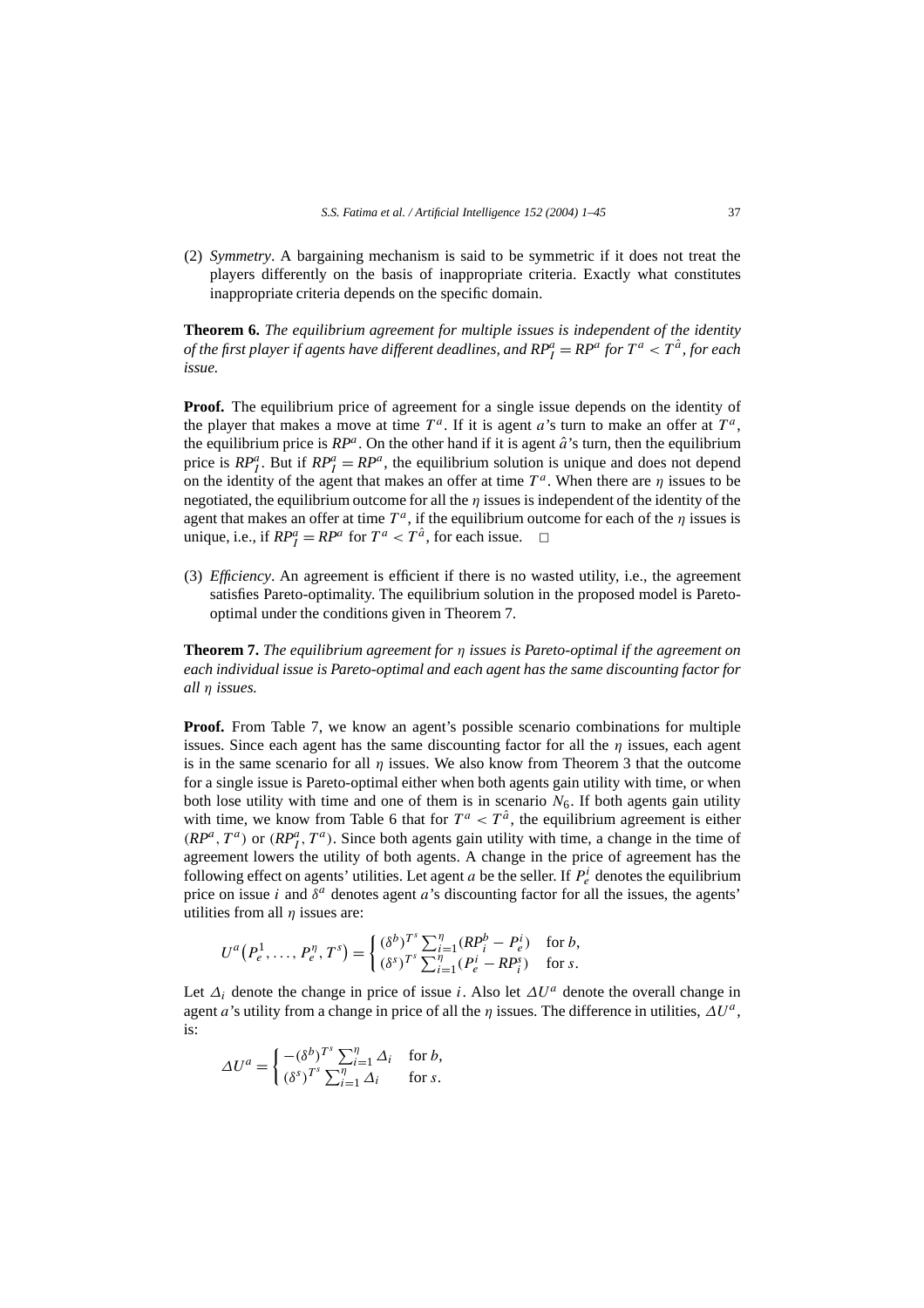Since  $\delta^b > 0$  and  $\delta^s > 0$ ,  $\Delta U^s > 0$  if  $\Delta U^b < 0$  and  $\Delta U^s < 0$  if  $\Delta U^b > 0$ . In other words, it is not possible to increase the utility of both agents when both gain utility with time. The same result holds good if *a* represents the buyer. Likewise, the equilibrium solutions  $(RP^b, T^b)$  and  $(RP^s, T^b)$ , for  $T^s = T^b$ , are Pareto-optimal. In the same way it can be seen that it is not possible to increase the utility of both agents when both lose utility with time and one of them is in scenario  $N_6$ .  $\Box$ 

(4) *Distribution*. The distribution property of negotiation outcome relates to the issue of how the gains from trade are divided between agents. The equilibrium price  $(P_e^i)$  for issue *i*) and the equilibrium time  $(T_e^i)$  for issue *i*) of agreement reflect the relationship between the agents' bargaining powers. We say that an agent has more (less) bargaining power over  $P_e^i$ , if  $P_e^i$  is more (less) favourable to it than its opponent. Similarly, an agent has more (less) bargaining power over  $T_e^i$ , if  $T_e^i$  is more (less) favourable to it than its opponent.

**Theorem 8.** *For the equilibrium agreement, the relation between the agents' bargaining powers over price is as follows. If agents have equal deadlines, agent a*ˆ *has more bargaining power than agent a on all the issues if agent a makes an offer at T <sup>a</sup>. For*  $T^a < T^{\hat{a}}$ ,  $\hat{a}$  *has more bargaining power than agent a on all the issues if agent a makes an offer at*  $T^a$ *. For*  $T^s < T^b$ *, the price-surplus is split between b and s in the ratio*  $(RP^b - RP_I^s)$ :  $(RP_I^s - RP^s)$  if b makes an offer at  $T^s$ . For  $T^b < T^s$ , the price-surplus is split between b and s in the ratio  $(RP^b - RP_I^b)$ : $(RP_I^b - RP^s)$  if s makes an offer at  $T^b$ .

**Proof.** We know from rows 6 and 9 of Table 6 that there are four buyer-seller scenario combinations in which agents can have equal deadlines:  $(N_2, N_2)$ ,  $(N_2, N_5)$ ,  $(N_5, N_2)$ , or  $(N_5, N_5)$ . Consider the case where the buyer-seller scenario for one of the issues is  $(N_2, N_2)$ . From Table 7, we know that the four possible buyer-seller scenario combinations for each of the remaining issues are  $(N_2, N_2)$ ,  $(N_2, N_5)$ ,  $(N_5, N_2)$ , or  $(N_5, N_5)$ . The offer generated by an agent's optimal strategy in scenarios  $N_2$  and  $N_5$  is  $RP_I^{\hat{a}}$  in the time interval  $[T_J^{\hat{a}}$ ,  $T_k^{\hat{a}}$ ], and it is  $RP^a$  at time  $T^a$ . Consider the case where the buyer makes an offer (i.e., its reservation price) at its deadline. This is a combined offer since we know from Table 6 that in all the possible scenarios for each issue, the time of agreement for each issue is the earlier deadline. Thus at time  $T<sup>b</sup>$  the buyer makes a combined offer that includes its reservation price for each of the  $\eta$  issues. Since the conditions for convergence of optimal strategies are satisfied, we know that  $RP^b > RP^b_I$  for each issue. The seller's action for each issue at  $T^s$ , which is equal to  $T^b$ , is to accept an offer greater than or equal to  $RP^s$ . Since  $RP^b > RP^s$  for each of the *η* issues, the seller accepts the price of every issue in the buyer's combined offer. Agreement on all the issues therefore takes place at  $T^b$ . The price of agreement is the buyer's reservation price for each issue.

On the other hand, if it is the seller's turn to make an offer at time  $T<sup>b</sup>$ , for each issue it offers its reservation price, which the buyer accepts. Thus if the buyer makes an offer at  $T^b$ , the seller has more bargaining power because it gets the entire price-surplus on all the issues and if the seller makes an offer at  $T<sup>b</sup>$ , the buyer has more bargaining power because it gets the entire price-surplus on all the issues. In the same way the relationship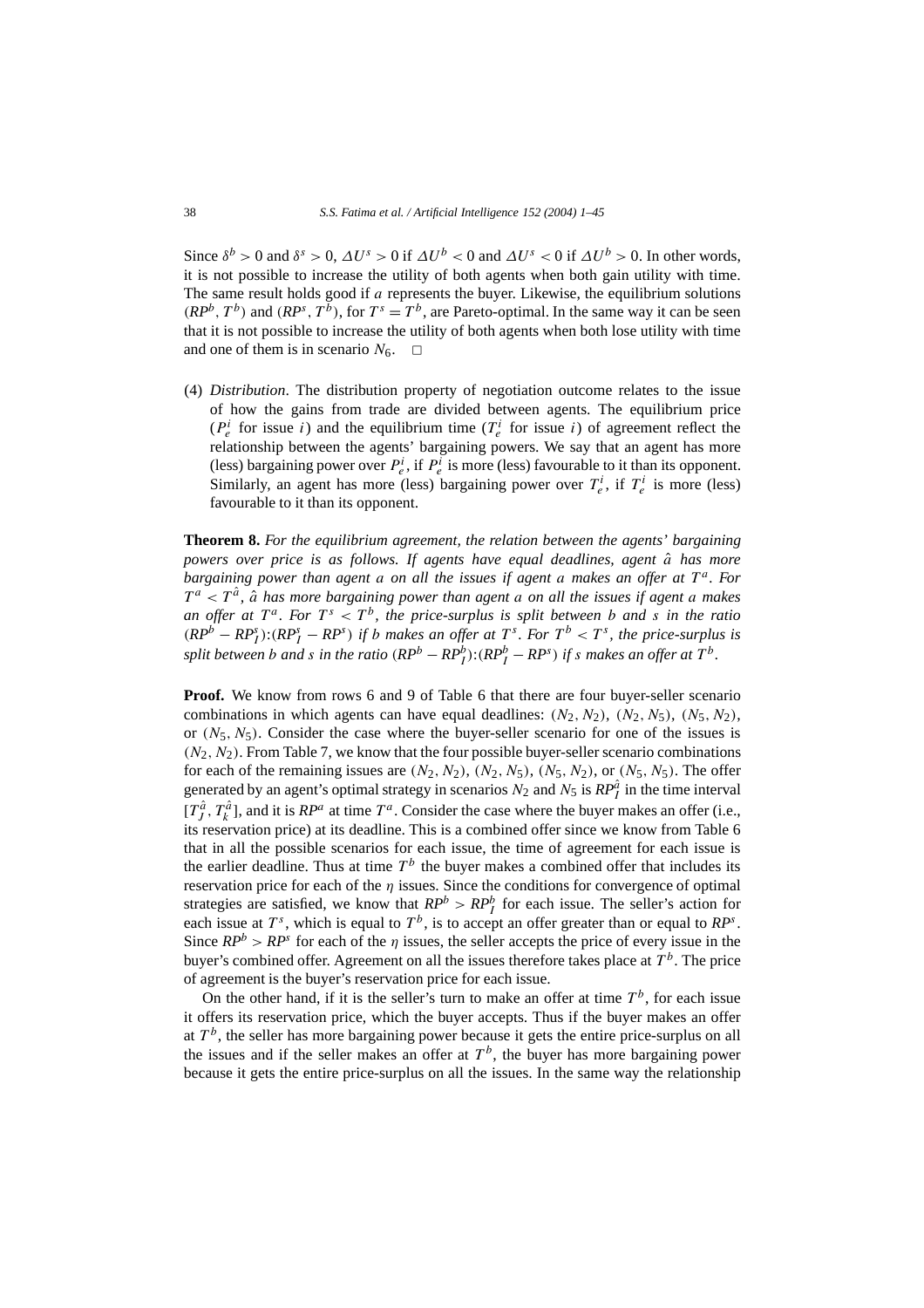between agents' bargaining power can be verified for the remaining three scenarios for equal deadlines, *(N*2*, N*5*)*, *(N*5*, N*2*)*, or *(N*5*, N*5*)*.

For  $T^a < T^{\hat{a}}$ , the equilibrium outcome for each issue is  $(RP^a, T^a)$  if agent *a* makes an offer at time  $T^a$  and the outcome is  $(RP^a_I, T^a)$  if agent  $\hat{a}$  makes an offer at time  $T^a$ . Thus agent  $\hat{a}$  gets the entire price-surplus on all the issues and has more bargaining power if agent *a* makes an offer at time  $T<sup>a</sup>$ . The distribution of price-surplus, if agent  $\hat{a}$  makes an offer at  $T^a$ , can be verified in the same way.  $\Box$ 

**Theorem 9.** *Agents have equal bargaining power over time on an issue if both gain utility with time on the issue, or if both lose utility with time on the issue and one of them is in scenario N*6*.*

**Proof.** We know from Table 6 that when both agents gain utility with time on an issue, the time of equilibrium agreement is the earlier deadline. Since the time of agreement cannot be greater than  $T^a$  for  $T^a < T^{\hat{a}}$ , both agents get the maximum possible utility from time on the issue and thus have equal bargaining power.

Likewise, when both agents lose utility with time on an issue and one of them is in scenario  $N_6$ , the time of agreement is  $T'$ . This gives the agents equal bargaining power since both of them get the maximum possible utility from time on the issue.  $\Box$ 

**Theorem 10.** *If agents have conflicting time preferences on an issue, and neither agent is in scenario N*<sup>6</sup> *for the issue, the agent that gains utility with time has more bargaining power over time on that issue.*

**Proof.** We know from Table 6 (see rows 1, 2, 3, 5, 6, 7, 8, 9, 13, and 14) that when agents have conflicting time preferences on an issue and neither agent is in scenario  $N<sub>6</sub>$  for the issue, the time of equilibrium agreement is the earlier deadline. In other words, although the agent that loses utility with time prefers an early agreement, an agreement only takes place at the latest possible time. This gives the stronger agent the maximum possible utility from time and it therefore has more bargaining power than the opponent.  $\Box$ 

# **5. Related work**

Game theoretic models can be divided into two types; those that deal with complete information and those that deal with incomplete information. In the former setting, agents know each other's characteristics as well as their own. In the latter setting, agents lack information about some specific parameters. For instance there could be uncertainty over player's discounting factors, their reservation values, or their deadlines. These models study the strategic behavior of agents when there is information uncertainty.

Initial game theoretic research typically dealt with coordination and negotiation issues by assuming that agents have complete information about each other and then giving precomputed solutions to specific problems [25,26]. However this complete information assumption is limiting because uncertainty is endemic in most realistic applications. For this reason, Harsanyi [14,15] originated research in bargaining with incomplete information.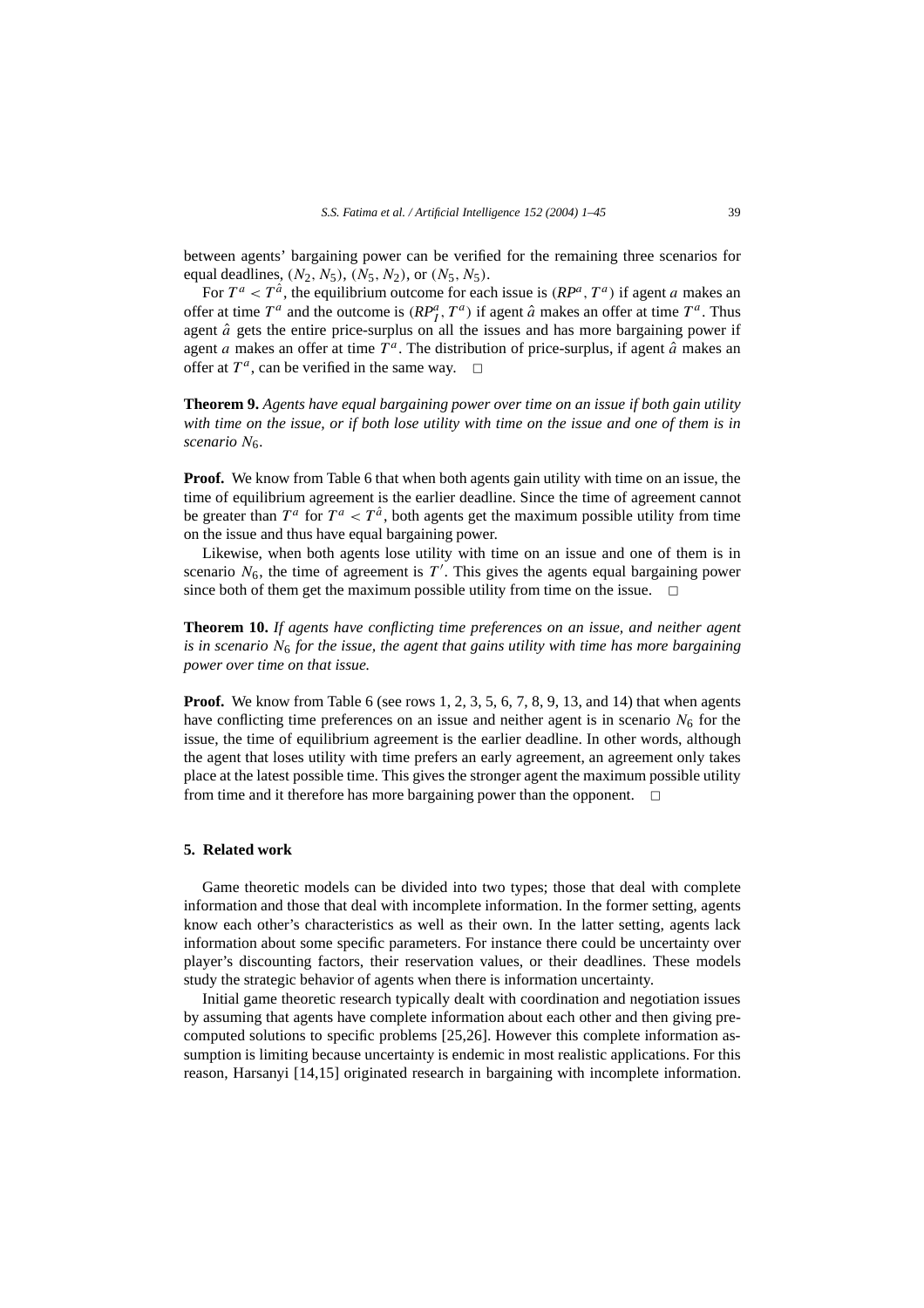He gave a generalized solution for two person bargaining games with incomplete information. However, there was no notion of timing issues in this model. Another important model of strategic bargaining is Rubenstein's infinite horizon alternating offer game [33]. This model takes the time preferences of bargainers into consideration in the form of their discounting factors but again assumes complete information. It was later extended in [34] for bargaining with incomplete information about time preferences. However, this is an infinite horizon model that considers uncertainty over player's discounting factors. One of the players, say player 2, may be one of two types: weak (for high discounting factor) and strong (for low discounting factor). Player 1 adopts an initial belief about the identity of player 2. Player 1's preference is known to player 2. Agreement is reached in the first or second time period. Its main result is the existence of a unique sequential equilibrium when player 1's belief that player 2 is of type weak, is higher than a certain threshold and another unique equilibrium when this belief is lower than the threshold.

Other models of incomplete information have also been formulated for different environments and the strategic behavior of agents is studied. Fudenberg and Tirole [13] analyse an infinite horizon bargaining game by taking the players' valuations, and a probability distribution over them, as common knowledge. Fudenberg et al. [12] subsequently analysed buyer-seller infinite horizon bargaining games in which reservation prices are uncertain, but time preferences are known. Sandholm and Vulkan [37] consider uncertainty over agent deadlines. However, a common feature of all these models is that they treat the information state of agents as common knowledge.

All the above models deal with single issue negotiation. However, in many real-life bargaining situations, there is more than one issue over which players want to negotiate. As mentioned in the introduction, multiple issues can be negotiated using the bundled approach or the issue-by-issue approach. Although the fact that the negotiation outcome depends on the choice of the negotiation approach<sup>7</sup> was first noted by Schelling [38] in 1956, the literature on issue-by-issue negotiation is small (albeit growing). This includes the work of Fershtman [9] who extends Rubinstein's complete information model [33] for splitting a single pie to multiple pies. This model imposes an agenda exogenously, and studies the relation between the agenda and the outcome of the bargaining game. However, this work is based on the assumption that both players have identical discounting factors and does not consider agent deadlines. Similar work in a complete information setting includes [16], but it considers an endogenous agenda.

Closer to our work is that of Bac and Raff [1] who developed a model that has an endogenous agenda. They extended Rubinstein's model [34] for single pie bargaining with incomplete information by adding a second pie. In this model the price-surplus is known to both agents. For both agents, the discounting factor is assumed to be equal over all the issues. One of the players knows its own discounting factor and that of its opponent. The other player knows its own discounting factor, but is uncertain of the opponent's. This factor can take one of two values,  $\delta_H$  with probability *Π*, and  $\delta_L$  with probability 1 − *Π*. However, these probabilities are again *common knowledge*. Thus agents have asymmetric information about discounting factors. However, they do not associate deadlines with players.

<sup>7</sup> As Theorem 4 shows, issue-by-issue negotiation again is not neutral to the implementation scheme.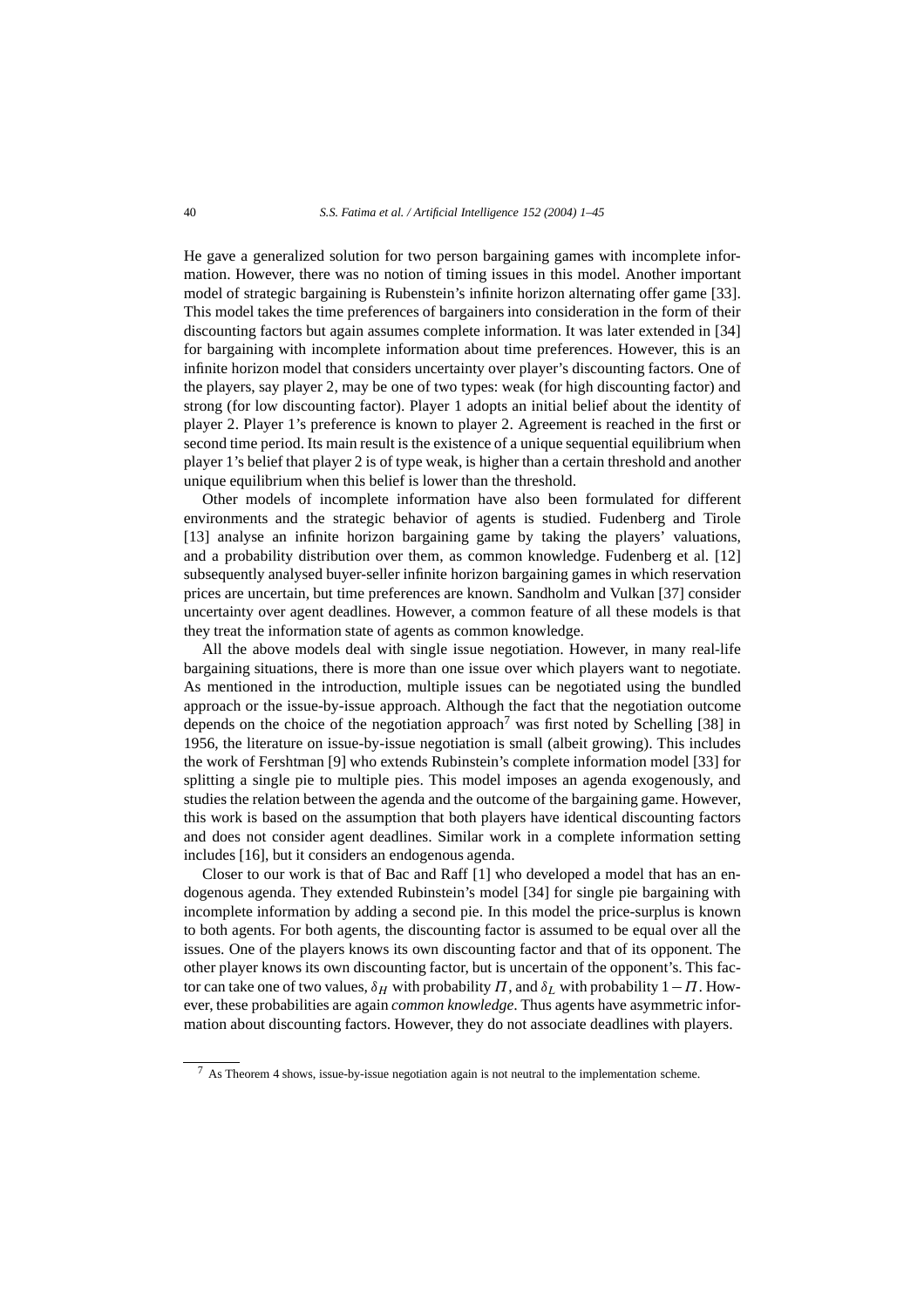In summary, existing models for multi-issue negotiation [1,9,16] are typically extensions of single issue models [33,34] and they tend not consider agent deadlines. In addition, they treat the information state of agents as common knowledge. The main difference between these models and ours is that firstly, our model considers both agent deadlines and discounting factors and uses negotiation decision functions for counter offer generation. Secondly, in our case the players are uncertain about the opponent's reservation value and deadline. Each agent knows its own reservation value and deadline but has a probability distribution over its opponent's reservation value and deadline. Moreover, the discounting factor can be different for different issues and the players have no information about the opponent's discounting factors. Our analysis is thus more comprehensive, since we consider all possible negotiation scenarios (i.e.,  $\delta^a > 1$  and  $\delta^a < 1$ ). Thirdly, we treat each agent's information state as its *private knowledge* which is not known to its opponent. This is in contrast to the above mentioned models, where the information state of agents is treated as common knowledge. In most realistic cases, an agent's information state is not known to its opponent. We therefore treat each players' beliefs about its opponent as private knowledge and obtain the connection between this private knowledge and the existence of equilibrium. Our model is therefore closer to most real-life bargaining situations than the existing models. The fourth point of difference lies in the attributes of the solution. Comparing the solution properties of multi-issue models, we see that the existing models do not have a unique equilibrium solution. The equilibrium solution in our model depends on the identity of the player that makes a move at *T'* or the earlier deadline, but is unique and symmetric under certain conditions. Finally, as is the case with our model, the equilibrium solution is not always Pareto-optimal in the other models.

# **6. Conclusions and future work**

This paper presented a new model for multi-issue negotiation under time constraints in an incomplete information setting. The issues to be bargained over can be associated with a single good/service or multiple goods/services. The order in which issues are bargained over and agreements are reached is determined endogenously, as part of the bargaining equilibrium, rather than imposed exogenously, as part of the game tree. Our analysis shows that even when each agent's information is private knowledge, a unique equilibrium exists under certain conditions. Furthermore, we determine conditions under which agents have similar as well as conflicting preferences over the implementation scheme. Finally, we studied the properties of the equilibrium solution and determined conditions under which the equilibrium solution is unique, symmetric, and Pareto-optimal. As highlighted in Section 5, we believe this model is closer to most real-life bargaining situations than others that exist in the literature.

In practice, there is a wide range of environments in which negotiation can take place. For instance, in some applications the buyer may know the seller's reservation price but the seller may not know the buyer's reservation price. Or the seller may know the buyer's deadline, but the buyer may not know the seller's deadline. The information state of agents thus varies from application to application (the influence of the agents' information states on the equilibrium outcome has been explored in [5]). Apart from this, each application will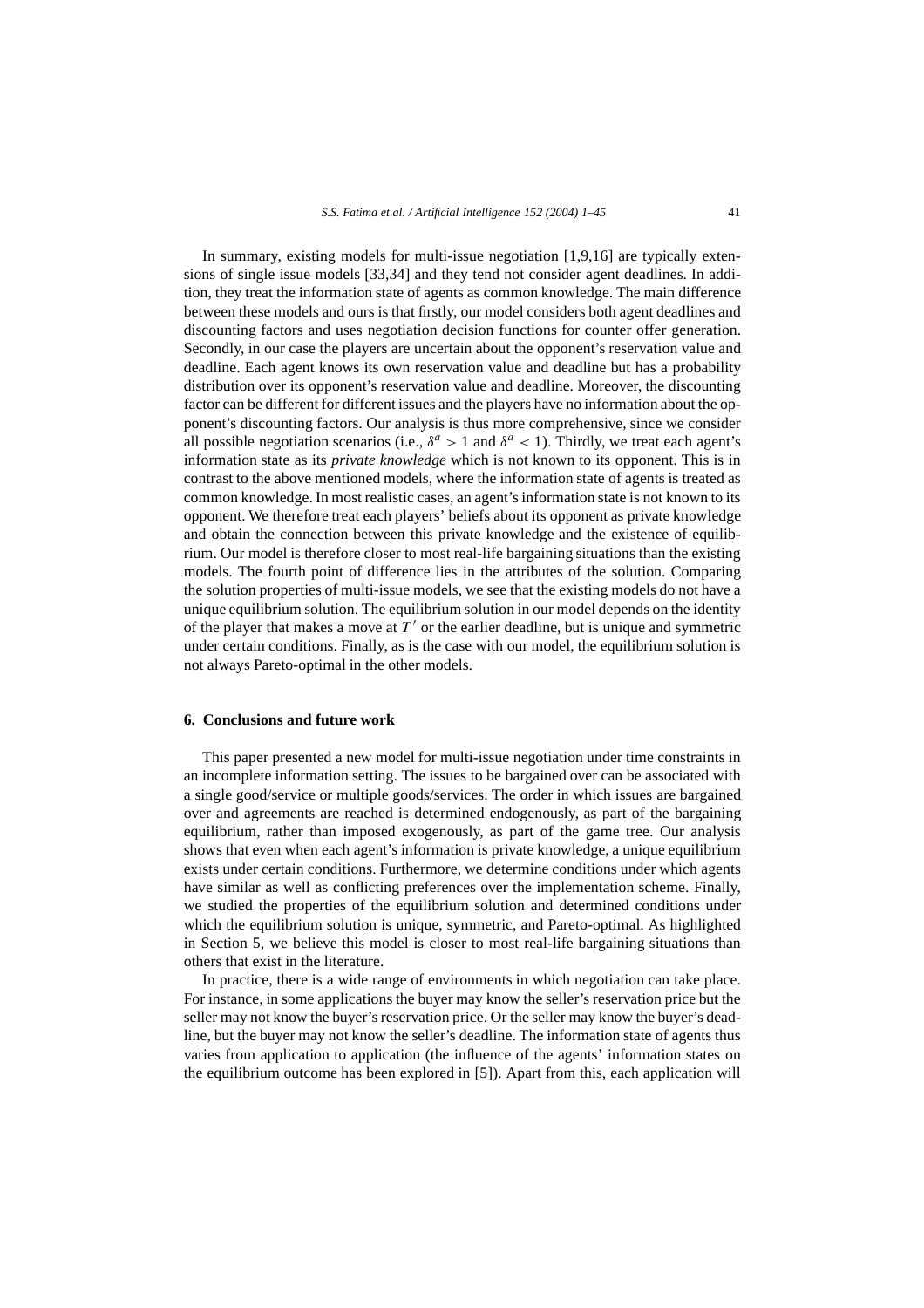require the players to manipulate the agenda in a different way. For instance, some applications may require bargaining over all the issues to occur simultaneously, while others may be more suited to issue-by-issue negotiation. Within the issue-by-issue negotiation, there can be different agendas. Yet another possibility is for agents to bargain over the agenda prior to the bargaining over the issues. Although we studied bargaining in which agents had one specific information state and the agenda was endogenous, our negotiation framework is general and can be used for exploring a wide range of negotiation environments by changing the agents' information states or the way in which the players manipulate the agenda. In [8], for example, the strategic behavior of agents was studied by allowing the agents to negotiate the agenda before they negotiate the prices of individual issues. The key result of this study is that in some scenarios agents have conflicting preferences over the agenda, while in others they have similar preferences. However, since agents have incomplete information about each other, they do not have the ability to identify scenarios in which they have similar preferences. We therefore presented an extended negotiation protocol that allows agents to identify such scenarios through a mediator.

As it currently stands, our framework treats the agents' beliefs about their opponent as being static. In future, we will introduce learning into the model to allow agents to learn these parameters dynamically during negotiation, and reach a stage where the conditions for convergence are satisfied. Secondly, we studied the process of negotiation for the case where agents' beliefs about each others reservation price do not overlap (i.e., the highest possible value for the seller's reservation price in the buyer's information state was lower than the lowest possible value for the buyer's reservation price in the seller's information state). The model can be made more general by allowing these beliefs to have overlapping values. Thirdly, in our present work we studied the strategic behavior of self-interested agents that use time-dependent strategies to maximize their own benefit. In future, it would be interesting to study the bargaining process by combining time-dependent tactics with tit for tat tactics in order to obtain a fair distribution of gains from trade.

# **Acknowledgements**

This research was supported by the EPSRC under grant GR/M07052. We are grateful to the reviewers of this paper. Their detailed comments helped us to substantially improve the accuracy and readability of the paper.

# **Appendix A. A summary of notation**

| b               | Buyer                            |
|-----------------|----------------------------------|
| $\mathcal{S}$   | Seller                           |
| a               | An element of the set $\{b, s\}$ |
| â               | Agent $a$ 's opponent            |
| $IP^b$          | Buyer's initial price            |
| IP <sup>S</sup> | Seller's initial price           |
| $RP^b$          | Buyer's reservation price        |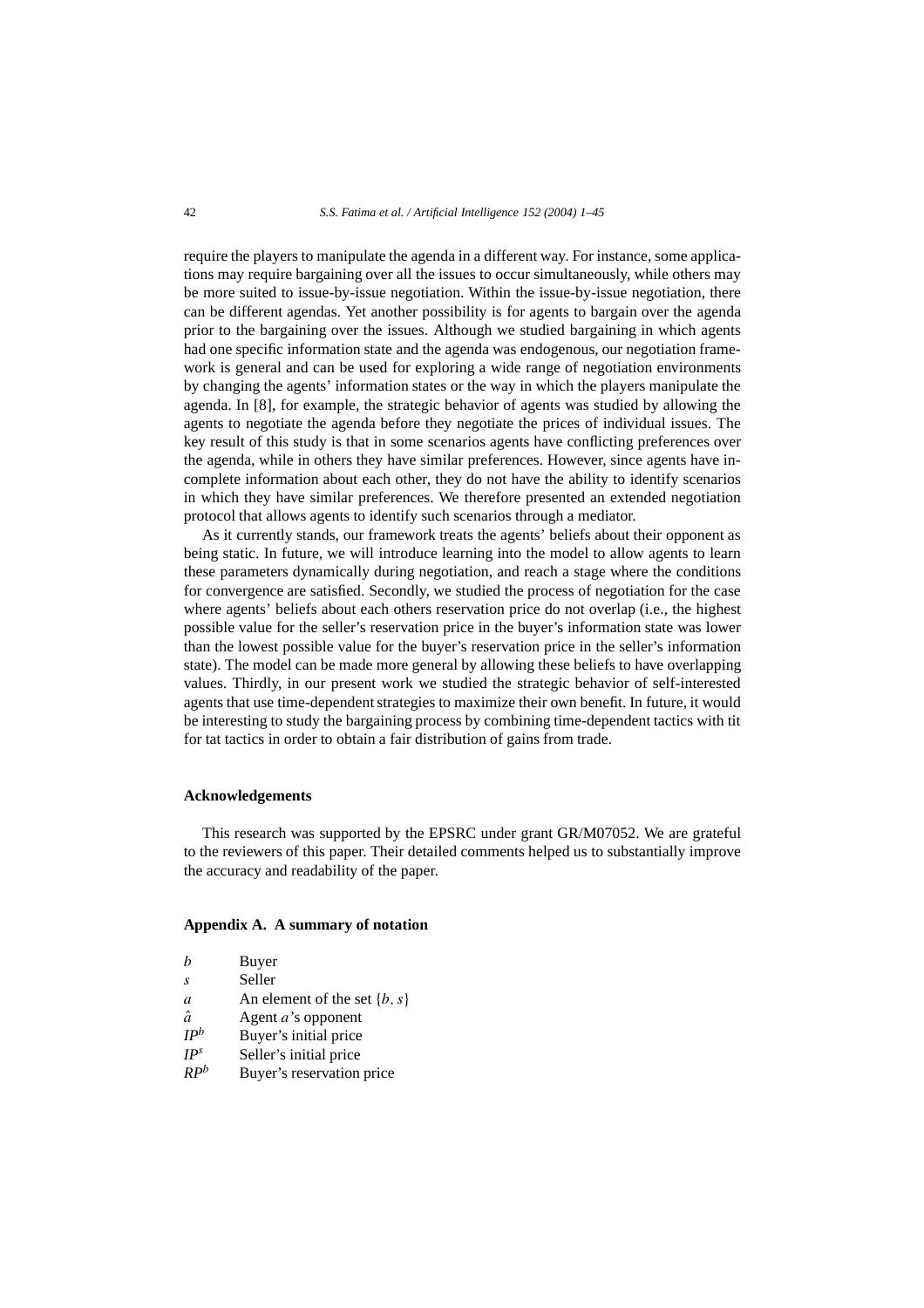| RP <sup>s</sup>                                                                                                                      | Seller's reservation price                                                               |
|--------------------------------------------------------------------------------------------------------------------------------------|------------------------------------------------------------------------------------------|
| $\begin{array}{l} p^t_{b\rightarrow s}\\ A^a \end{array}$                                                                            | Price offered by $b$ to $s$ at time $t$                                                  |
|                                                                                                                                      | Action taken by agent a                                                                  |
| B                                                                                                                                    | Boulware negotiation decision function                                                   |
| $\mathcal{C}_{\mathcal{C}}$                                                                                                          | Conceder negotiation decision function                                                   |
| L                                                                                                                                    | Linear negotiation decision function                                                     |
| $I^a$                                                                                                                                | Information state of agent a                                                             |
| $\mathcal{I}^a$                                                                                                                      | Information set of agent a                                                               |
| $T^a$                                                                                                                                | Agent <i>a</i> 's deadline                                                               |
| $\delta^a$                                                                                                                           | Agent $a$ 's discounting factor                                                          |
| $U^a$                                                                                                                                | Agent $a$ 's utility                                                                     |
| $S^a$                                                                                                                                | Agent <i>a</i> 's strategy                                                               |
|                                                                                                                                      | Agent <i>a</i> 's optimal strategy                                                       |
|                                                                                                                                      | A lottery over agent $a$ 's deadline                                                     |
|                                                                                                                                      | A lottery over agent $a$ 's reservation price                                            |
|                                                                                                                                      | Probability that agent a's reservation price is $RP_i^a$                                 |
|                                                                                                                                      | Probability that agent a's deadline is $T_i^a$                                           |
| $\begin{array}{c} S_o^a \\ L_t^a \\ \beta_i^a \\ \alpha_j^a \\ \gamma_{ij}^a \\ N_i \end{array}$                                     | Probability that agent <i>a</i> 's reservation price is $RP_i^a$ and deadline is $T_i^a$ |
|                                                                                                                                      | Negotiation scenario i                                                                   |
| $\sigma$                                                                                                                             | Strategy profile                                                                         |
| $\mu$                                                                                                                                | Belief system                                                                            |
| $\boldsymbol{O}$                                                                                                                     | Negotiation outcome                                                                      |
| $EU^a$                                                                                                                               | Agent <i>a</i> 's expected utility                                                       |
|                                                                                                                                      | Agent $a$ 's maximum expected utility                                                    |
|                                                                                                                                      | Agent $a$ 's reservation price for issue $X$                                             |
|                                                                                                                                      | Agent $a$ 's reservation price for issue $Y$                                             |
| $\begin{array}{l} EU^a_o \ R P^a_X \ R P^a_Y \ L^a_X \ L^a_Y \ \delta^a_X \ \delta^a_X \ U^a_{seq} \ U^{sim}_{sim} \ T' \end{array}$ | Agent $\hat{a}$ 's beliefs about $a$ 's reservation price for issue X                    |
|                                                                                                                                      | Agent $\hat{a}$ 's beliefs about $a$ 's reservation price for issue Y                    |
|                                                                                                                                      | Agent $a$ 's discount factor for issue $X$                                               |
|                                                                                                                                      | Agent $a$ 's discount factor for issue $Y$                                               |
|                                                                                                                                      | Agent $a$ 's utility for the sequential implementation scheme                            |
|                                                                                                                                      | Agent <i>a</i> 's utility for the simultaneous implementation scheme                     |
|                                                                                                                                      | Time at which the second offer is made, i.e., if negotiation starts at time $t$ ,        |
|                                                                                                                                      | $T' = t + 1$                                                                             |
| $P_e^i$                                                                                                                              | Equilibrium price for issue $i$                                                          |
|                                                                                                                                      |                                                                                          |

 $T_e^i$ *<sup>e</sup>* Time of equilibrium agreement for issue *i*

# **References**

- [1] M. Bac, H. Raff, Issue-by-issue negotiations: the role of information and time preference, Games and Economic Behavior 13 (1996) 125–134.
- [2] L.A. Busch, I.J. Horstman, A comment on issue-by-issue negotiations, Games and Economic Behavior 19 (1997) 144–148.
- [3] P. Faratin, C. Sierra, N.R. Jennings, Negotiation decision functions for autonomous agents, Internat. J. Robotics Autonomous Systems 24 (3-4) (1998) 159–182.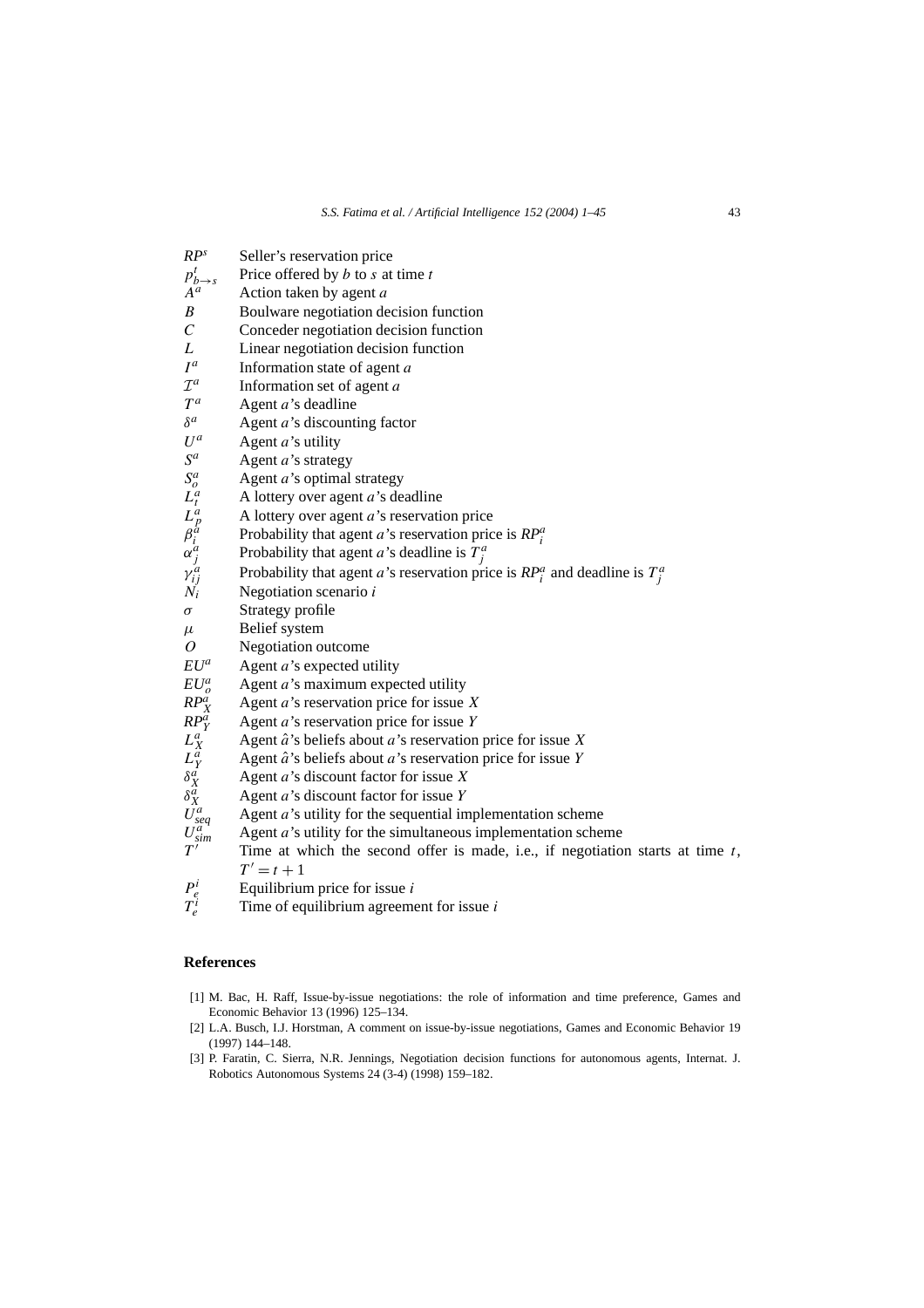- [4] P. Faratin, C. Sierra, N.R. Jennings, Using similarity criteria to make trade-offs in automated negotiations, Artificial Intelligence 142 (2) (2002) 205–237.
- [5] S.S. Fatima, M. Wooldridge, N.R. Jennings, The influence of information on negotiation equilibrium, in: Agent Mediated Electronic Commerce IV, Designing Mechanisms and Systems, in: Lecture Notes in Computer Science, Vol. 2531, Springer, Berlin, 2002, pp. 180–193.
- [6] S.S. Fatima, M. Wooldridge, N.R. Jennings, Multi-issue negotiation under time constraints, in: Proceedings of the First International Conference on Autonomous Agents and Multi-Agent Systems, Bologna, Italy, 2002, pp. 143–150.
- [7] S.S. Fatima, M. Wooldridge, N.R. Jennings, Optimal negotiation strategies for agents with incomplete information, in: J.J. Meyer, M. Tambe (Eds.), Intelligent Agents VIII. Agent Theories, Architectures and Languages, in: Lecture Notes in Artificial Intelligence, Vol. 2333, Springer, Berlin, 2002, pp. 377–392.
- [8] S.S. Fatima, M. Wooldridge, N.R. Jennings, Optimal agendas for multi-issue negotiation, in: Proceedings of the Second International Conference on Autonomous Agents and Multi-Agent Systems (AAMAS-03) Melbourne, Australia, 2003.
- [9] C. Fershtman, The importance of the agenda in bargaining, Games and Economic Behavior 2 (1990) 224– 238.
- [10] P.C. Fishburn, A. Rubinstein, Time preference, Internat. Econom. Rev. 23 (1982) 677–694.
- [11] R. Fisher, W. Ury, Getting to Yes: Negotiating Agreement without Giving in, Houghton Mifflin, Boston, MA, 1981.
- [12] D. Fudenberg, D. Levine, J. Tirole, Infinite horizon models of bargaining with one sided incomplete information, in: A. Roth (Ed.), Game Theoretic Models of Bargaining, University of Cambridge Press, Cambridge, 1985.
- [13] D. Fudenberg, J. Tirole, Sequential bargaining with incomplete information, Rev. Econom. Stud. 50 (1983) 221–247.
- [14] J.C. Harsanyi, Approaches to the bargaining problem before and after the theory of games, Econometrica 24 (1956) 144–157.
- [15] J.C. Harsanyi, R. Selten, A generalized Nash solution for two-person bargaining games with incomplete information, Management Sci. 18 (5) (1972) 80–106.
- [16] R. Inderst, Multi-issue bargaining with endogenous agenda, Games and Economic Behavior 30 (2000) 64– 82.
- [17] R. Keeney, H. Raiffa, Decisions with Multiple Objectives: Preferences and Value Trade-offs, Wiley, New York, 1976.
- [18] S. Kraus, Strategic Negotiation in Multi-Agent Environments, MIT Press, Cambridge, MA, 2001.
- [19] S. Kraus, J. Wilkenfeld, G. Zlotkin, Negotiation under time constraints, Artificial Intelligence 75 (2) (1995) 297–345.
- [20] D.M. Kreps, R. Wilson, Sequential equilibrium, Econometrica 50 (1982) 863–894.
- [21] Z.A. Livne, The role of time in negotiation, PhD Thesis, MIT, Cambridge, MA, 1979.
- [22] A. Lomuscio, M. Wooldridge, N.R. Jennings, A classification scheme for negotiation in electronic commerce, Internat. J. Group Decision and Negotiation 12 (1) (2003) 31–56.
- [23] X. Luo, N.R. Jennings, N. Shadbolt, H. Leung, J.H. Lee, A fuzzy constraint based model for bilateral multiissue negotiations in semi-competitive environments, Artificial Intelligence 148 (2003) 53–102.
- [24] P. Maes, R.H. Guttman, A.G. Moukas, Agents that buy and sell, Comm. ACM 42 (3) (1999) 81–91.
- [25] J.F. Nash, The bargaining problem, Econometrica 18 (1950) 155–162.
- [26] J. von Neumann, O. Morgenstern, Theory of Games and Economic Behavior, Princeton University Press, Princeton, NJ, 1947.
- [27] M.J. Osborne, A. Rubinstein, Bargaining and Markets, Academic Press, San Diego, CA, 1990.
- [28] M.J. Osborne, A. Rubinstein, A Course in Game Theory, MIT Press, Cambridge, MA, 1994.
- [29] D.G. Pruitt, Negotiation Behavior, Academic Press, New York, 1981.
- [30] H. Raiffa, The Art and Science of Negotiation, Harvard University Press, Cambridge, MA, 1982.
- [31] J.S. Rosenschein, G. Zlotkin, Rules of Encounter, MIT Press, Cambridge, MA, 1994.
- [32] A. Roth, Axiomatic Models of Bargaining, Springer, Berlin, 1979.
- [33] A. Rubinstein, Perfect equilibrium in a bargaining model, Econometrica 50 (1) (1982) 97–109.
- [34] A. Rubinstein, A bargaining model with incomplete information about time preferences, Econometrica 53 (1985) 1151–1172.